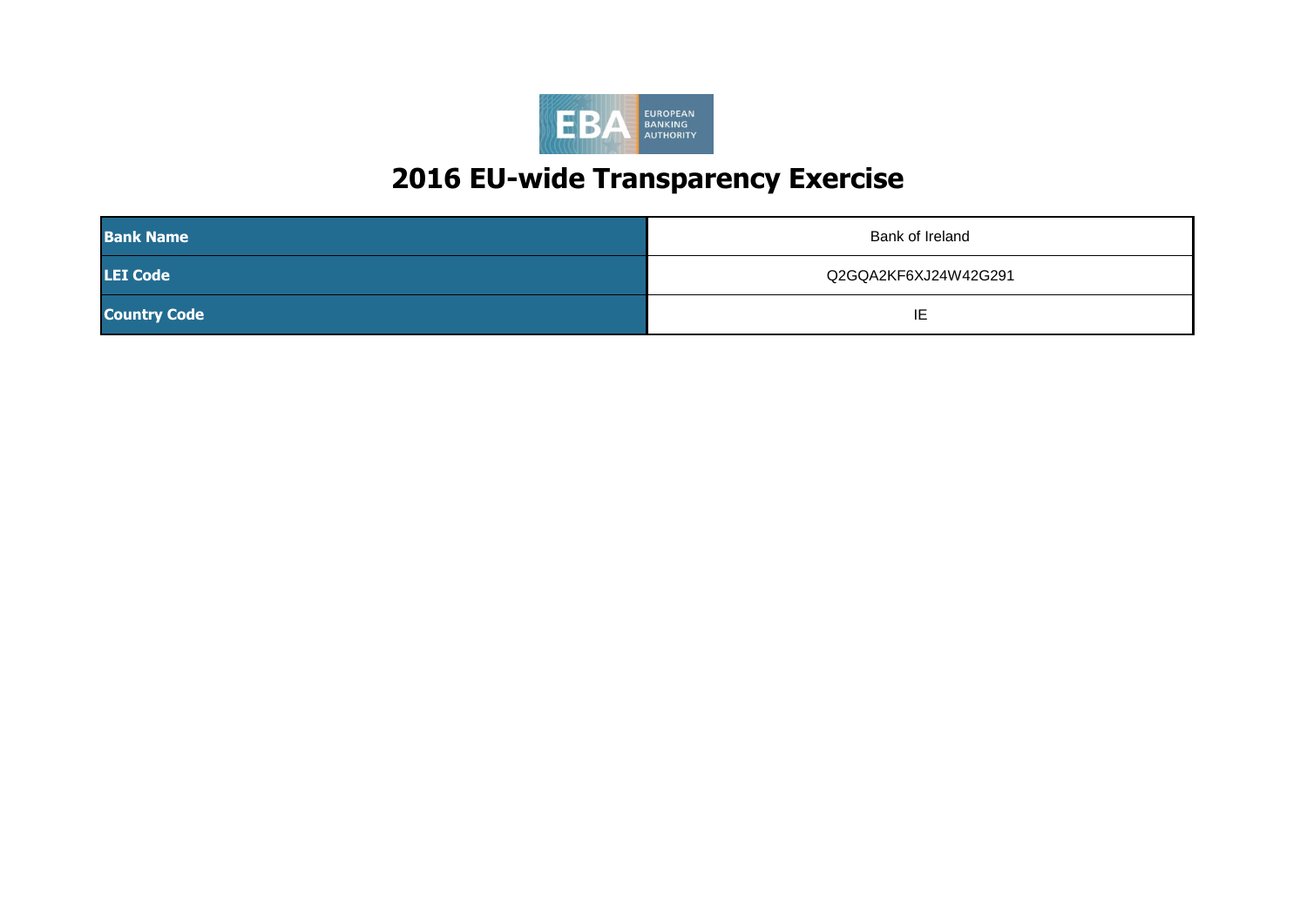

**Capital** Bank of Ireland

|                                                         |                 | (mln EUR, %)                                                                                                                          | As of 31/12/2015 As of 30/06/2016 |              | <b>COREP CODE</b>                                                                                                                                                                                                                     | <b>REGULATION</b>                                                                                                                                                                                                                                                                               |
|---------------------------------------------------------|-----------------|---------------------------------------------------------------------------------------------------------------------------------------|-----------------------------------|--------------|---------------------------------------------------------------------------------------------------------------------------------------------------------------------------------------------------------------------------------------|-------------------------------------------------------------------------------------------------------------------------------------------------------------------------------------------------------------------------------------------------------------------------------------------------|
|                                                         | $\overline{A}$  | <b>OWN FUNDS</b>                                                                                                                      | 9,576                             | 8,943        | C 01.00 (r010,c010)                                                                                                                                                                                                                   | Articles 4(118) and 72 of CRR                                                                                                                                                                                                                                                                   |
|                                                         | A.1             | COMMON EQUITY TIER 1 CAPITAL (net of deductions and after applying<br>transitional adjustments)                                       | 7.089                             | 6,675        | 01.00 (r020.c010)                                                                                                                                                                                                                     | Article 50 of CRR                                                                                                                                                                                                                                                                               |
|                                                         | A.1.1           | Capital instruments eligible as CET1 Capital (including share premium and net own capital<br>instruments)                             | 3,615                             | 3,054        | C 01.00 (r030,c010)                                                                                                                                                                                                                   | Articles 26(1) points (a) and (b), 27 to 29, 36(1) point (f) and 42 of CRR                                                                                                                                                                                                                      |
|                                                         | A.1.2           | <b>Retained earnings</b>                                                                                                              | 3,574                             | 5,329        | C 01.00 (r130,c010)                                                                                                                                                                                                                   | Articles 26(1) point (c), 26(2) and 36 (1) points (a) and (1) of CRR                                                                                                                                                                                                                            |
|                                                         | A.1.3           | Accumulated other comprehensive income                                                                                                | 418                               | 23           | C 01.00 (r180,c010)                                                                                                                                                                                                                   | Articles 4(100), 26(1) point (d) and 36 (1) point (l) of CRR                                                                                                                                                                                                                                    |
|                                                         | A.1.4           | Other Reserves                                                                                                                        | 667                               | $-507$       | C 01.00 (r200,c010)                                                                                                                                                                                                                   | Articles 4(117) and 26(1) point (e) of CRR                                                                                                                                                                                                                                                      |
|                                                         | A.1.5           | Funds for general banking risk                                                                                                        | $\mathbf 0$                       | $\,0\,$      | C 01.00 (r210,c010)                                                                                                                                                                                                                   | Articles 4(112), 26(1) point (f) and 36 (1) point (l) of CRR                                                                                                                                                                                                                                    |
|                                                         | A.1.6           | Minority interest given recognition in CET1 capital                                                                                   | $\mathbf{0}$                      | $\mathbf{0}$ | 01.00 (r230.c010)                                                                                                                                                                                                                     | Article 84 of CRR                                                                                                                                                                                                                                                                               |
|                                                         | A.1.7           | Adjustments to CET1 due to prudential filters                                                                                         | $-146$                            | $-285$       | 01.00 (r250,c010)                                                                                                                                                                                                                     | Articles 32 to 35 of and 36 (1) point (l) of CRR                                                                                                                                                                                                                                                |
|                                                         | A.1.8           | (-) Intangible assets (including Goodwill)                                                                                            | $-509$                            | $-527$       | $C 01.00 (r300, c010) + C 01.00 (r340, c010)$                                                                                                                                                                                         | Articles 4(113), 36(1) point (b) and 37 of CRR. Articles 4(115), 36(1) point (b) and 37 point (a) of<br>CCR                                                                                                                                                                                     |
|                                                         | A.1.9           | (-) DTAs that rely on future profitability and do not arise from temporary differences net of<br>associated DTLs                      | $-1.345$                          | $-1.271$     | C 01.00 (r370,c010)                                                                                                                                                                                                                   | Articles 36(1) point (c) and 38 of CRR                                                                                                                                                                                                                                                          |
|                                                         | A.1.10          | (-) IRB shortfall of credit risk adjustments to expected losses                                                                       | $-35$                             | $-64$        | C 01.00 (r380,c010)                                                                                                                                                                                                                   | Articles 36(1) point (d), 40 and 159 of CRR                                                                                                                                                                                                                                                     |
|                                                         | A.1.11          | (-) Defined benefit pension fund assets                                                                                               | $-16$                             | $-3$         | C 01.00 (r390,c010)                                                                                                                                                                                                                   | Articles 4(109), 36(1) point (e) and 41 of CRR                                                                                                                                                                                                                                                  |
|                                                         | A.1.12          | (-) Reciprocal cross holdings in CET1 Capital                                                                                         | $\mathbf{0}$                      | $\mathbf{0}$ | C 01.00 (r430,c010)                                                                                                                                                                                                                   | Articles 4(122), 36(1) point (g) and 44 of CRR                                                                                                                                                                                                                                                  |
|                                                         | A.1.13          | (-) Excess deduction from AT1 items over AT1 Capital                                                                                  | $\,0\,$                           | $\,0\,$      | 01.00 (r440,c010)                                                                                                                                                                                                                     | Article 36(1) point (j) of CRR                                                                                                                                                                                                                                                                  |
|                                                         | A.1.14          | (-) Deductions related to assets which can alternatively be subject to a 1.250% risk weight                                           | $-62$                             | $-40$        | 201.00 (r450,c010) + C 01.00 (r460,c010) +<br>$C 01.00 (r470, c010) + C 01.00 (r471, c010) +$<br>$01.00$ (r472.c010)                                                                                                                  | Articles 4(36), 36(1) point (k) (i) and 89 to 91 of CRR; Articles 36(1) point (k) (ii), 243(1) point (b), 244(1) point (b) and 258 of CRR; Articles 36(1) point k) (ii) and 379(3) of CRR; Articles 36(1)<br>point k) (iv) and 153(8) of CRR and Articles 36(1) point k) (v) and 155(4) of CRR. |
|                                                         | A.1.14.1        | Of which: from securitisation positions (-)                                                                                           | $-62$                             | $-40$        | C 01.00 (r460,c010)                                                                                                                                                                                                                   | Articles 36(1) point (k) (ii), 243(1) point (b), 244(1) point (b) and 258 of CRR                                                                                                                                                                                                                |
|                                                         | A.1.15          | (-) Holdings of CET1 capital instruments of financial sector entities where the institution does<br>not have a significant investment | $\,0\,$                           | $\,0\,$      | 01.00 (r480,c010)                                                                                                                                                                                                                     | Articles 4(27), 36(1) point (h); 43 to 46, 49 (2) and (3) and 79 of CRR                                                                                                                                                                                                                         |
| <b>OWN FUNDS</b><br><b>Transitional period</b>          | A.1.16          | (-) Deductible DTAs that rely on future profitability and arise from temporary differences                                            | $\pmb{0}$                         | $\,0\,$      | 01.00 (r490,c010)                                                                                                                                                                                                                     | Articles 36(1) point (c) and 38; Articles 48(1) point (a) and 48(2) of CRR                                                                                                                                                                                                                      |
|                                                         | A.1.17          | (-) Holdings of CET1 capital instruments of financial sector entities where the institiution has a<br>significant investmen           | $-45$                             | $-110$       | C 01.00 (r500,c010)                                                                                                                                                                                                                   | Articles 4(27); 36(1) point (i); 43, 45; 47; 48(1) point (b); 49(1) to (3) and 79 of CRR                                                                                                                                                                                                        |
|                                                         | A.1.18          | (-) Amount exceding the 17.65% threshold                                                                                              | $\,0\,$                           | $\,0\,$      | C 01.00 (r510.c010)                                                                                                                                                                                                                   | Article 48 of CRR                                                                                                                                                                                                                                                                               |
|                                                         | A.1.19          | (-) Additional deductions of CET1 Capital due to Article 3 CRR                                                                        | $\,0\,$                           | $\,0\,$      | C 01.00 (r524,c010)                                                                                                                                                                                                                   | Article 3 CRR                                                                                                                                                                                                                                                                                   |
|                                                         | A.1.20          | CET1 capital elements or deductions - other                                                                                           | $-115$                            | $-80$        | C 01.00 (r529,c010)                                                                                                                                                                                                                   |                                                                                                                                                                                                                                                                                                 |
|                                                         | A.1.21          | <b>Transitional adjustments</b>                                                                                                       | 1,089                             | 1,157        | $CA1$ {1.1.1.6 + 1.1.1.8 + 1.1.1.26}                                                                                                                                                                                                  |                                                                                                                                                                                                                                                                                                 |
|                                                         | A.1.21.1        | Transitional adjustments due to grandfathered CET1 Capital instruments (+/-)                                                          | $\,0\,$                           | $\,0\,$      | C 01.00 (r220,c010)                                                                                                                                                                                                                   | Articles 483(1) to (3), and 484 to 487 of CRR                                                                                                                                                                                                                                                   |
|                                                         | A.1.21.2        | Transitional adjustments due to additional minority interests (+/-)                                                                   | $\mathbf{0}$                      | $\mathbf{0}$ | C 01.00 (r240,c010)                                                                                                                                                                                                                   | Articles 479 and 480 of CRR                                                                                                                                                                                                                                                                     |
|                                                         | A.1.21.3        | Other transitional adjustments to CET1 Capital (+/-)                                                                                  | 1.089                             | 1.157        | C 01.00 (r520,c010)                                                                                                                                                                                                                   | Articles 469 to 472, 478 and 481 of CRR                                                                                                                                                                                                                                                         |
|                                                         | A.2             | ADDITIONAL TIER 1 CAPITAL (net of deductions and after transitional adjustments)                                                      | 808                               | 792          | C 01.00 (r530,c010)                                                                                                                                                                                                                   | Article 61 of CRR                                                                                                                                                                                                                                                                               |
|                                                         | A.2.1           | Additional Tier 1 Capital instruments                                                                                                 | 750                               | 750          | C 01.00 (r540,c010) + C 01.00 (r670,c010)                                                                                                                                                                                             |                                                                                                                                                                                                                                                                                                 |
|                                                         | A.2.2           | (-) Excess deduction from T2 items over T2 capital                                                                                    | $\mathbf{0}$                      | $^{\circ}$   | C 01.00 (r720,c010)                                                                                                                                                                                                                   |                                                                                                                                                                                                                                                                                                 |
|                                                         | A.2.3           | Other Additional Tier 1 Capital components and deductions                                                                             | $\pmb{0}$                         | $\,0\,$      | C 01.00 (r690,c010) + C 01.00 (r700,c010) +<br>C 01.00 (r710,c010) + C 01.00 (r740,c010) +<br>C 01.00 (r744,c010) + C 01.00 (r748,c010)                                                                                               |                                                                                                                                                                                                                                                                                                 |
|                                                         | A.2.4           | Additional Tier 1 transitional adjustments                                                                                            | 58                                | 42           | $201.00$ (r660,c010) + C 01.00 (r680,c010) +<br>C 01.00 (r730,c010)                                                                                                                                                                   |                                                                                                                                                                                                                                                                                                 |
|                                                         | A.3             | <b>TIER 1 CAPITAL (net of deductions and after transitional adjustments)</b>                                                          | 7,897                             | 7,467        | C 01.00 (r015,c010)                                                                                                                                                                                                                   | Article 25 of CRR                                                                                                                                                                                                                                                                               |
|                                                         | A.4             | TIER 2 CAPITAL (net of deductions and after transitional adjustments)                                                                 | 1,678                             | 1,477        | C 01.00 (r750,c010)                                                                                                                                                                                                                   | Article 71 of CRR                                                                                                                                                                                                                                                                               |
|                                                         | A.4.1           | Tier 2 Capital instruments                                                                                                            | 1,450                             | 1,317        | C 01.00 (r760,c010) + C 01.00 (r890,c010)                                                                                                                                                                                             |                                                                                                                                                                                                                                                                                                 |
|                                                         | A.4.2           | Other Tier 2 Capital components and deductions                                                                                        | 136                               | 92           | C 01.00 (r910,c010) + C 01.00 (r920,c010) +<br>C 01.00 (r930,c010) + C 01.00 (r940,c010) +<br>C 01.00 (r950,c010) + C 01.00 (r970,c010) +<br>C 01.00 (r974,c010) + C 01.00 (r978,c010) +<br>C 01.00 (r974,c010) + C 01.00 (r978,c010) |                                                                                                                                                                                                                                                                                                 |
|                                                         | A.4.3           | Tier 2 transitional adjustments                                                                                                       | 93                                | 68           | $C$ 01.00 (r880.c010) + $C$ 01.00 (r900.c010) +                                                                                                                                                                                       |                                                                                                                                                                                                                                                                                                 |
| <b>OWN FUNDS</b>                                        | $\, {\bf B} \,$ | <b>TOTAL RISK EXPOSURE AMOUNT</b>                                                                                                     | 53,314                            | 52,035       | 02.00 (r010.c010)                                                                                                                                                                                                                     | Articles 92(3), 95, 96 and 98 of CRR                                                                                                                                                                                                                                                            |
| <b>REQUIREMENTS</b>                                     | $\mathsf{B}.1$  | Of which: Transitional adjustments included                                                                                           | 113                               | 262          | C 05.01 (r010;c040)                                                                                                                                                                                                                   |                                                                                                                                                                                                                                                                                                 |
|                                                         | C.1             | COMMON EQUITY TIER 1 CAPITAL RATIO (transitional period)                                                                              | 13.30%                            | 12.83%       | CA3 (1)                                                                                                                                                                                                                               |                                                                                                                                                                                                                                                                                                 |
| <b>CAPITAL RATIOS (%)</b><br><b>Transitional period</b> | C.2             | <b>TIER 1 CAPITAL RATIO (transitional period)</b>                                                                                     | 14.81%                            | 14.35%       | CA3 {3}                                                                                                                                                                                                                               |                                                                                                                                                                                                                                                                                                 |
|                                                         | C.3             | <b>TOTAL CAPITAL RATIO (transitional period)</b>                                                                                      | 17.96%                            | 17.19%       | CA3 (5)                                                                                                                                                                                                                               | $\overline{\phantom{a}}$                                                                                                                                                                                                                                                                        |
| <b>CET1 Capital</b><br><b>Fully loaded</b>              | D               | COMMON EQUITY TIER 1 CAPITAL (fully loaded)                                                                                           | 6,001                             | 5,518        | [A.1-A.1.13-A.1.21+MIN(A.2+A.1.13-<br>A.2.2-A.2.4+MIN(A.4+A.2.2-A.4.3,0),0)]                                                                                                                                                          | $\sim$                                                                                                                                                                                                                                                                                          |
| CET1 RATIO (%)<br>Fully loaded <sup>1</sup>             | $\mathbf{E}$    | COMMON EQUITY TIER 1 CAPITAL RATIO (fully loaded)                                                                                     | 11.28%                            | 10.66%       | [D.1]/[B-B.1]                                                                                                                                                                                                                         |                                                                                                                                                                                                                                                                                                 |

(1) Fully loaded CET1 capital ratio estimation based on the formulae stated in column "COREP CODE"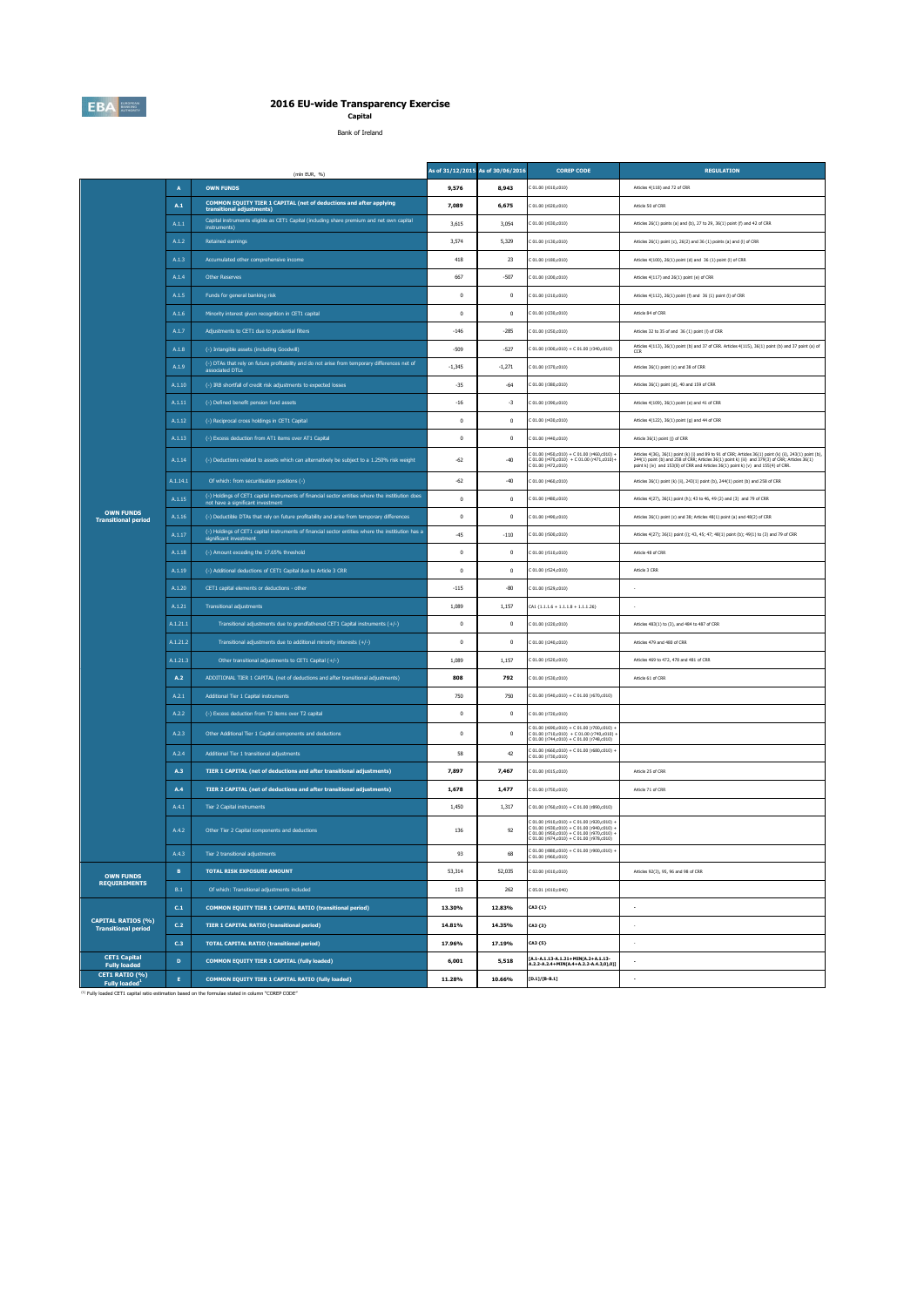

## **Risk exposure amounts**

Bank of Ireland

|                                                                                                   | as of 31/12/2015 as of 30/06/2016 |        |
|---------------------------------------------------------------------------------------------------|-----------------------------------|--------|
| (mln EUR)                                                                                         |                                   |        |
| Risk exposure amounts for credit risk                                                             | 47,860                            | 46,548 |
| Risk exposure amount for securitisation and re-securitisations in the banking book                | 196                               | 214    |
| Risk exposure amount for contributions to the default fund of a CCP                               | 0                                 |        |
| Risk exposure amount Other credit risk                                                            | 47,663                            | 46,334 |
| Risk exposure amount for position, foreign exchange and commodities (Market risk)                 | 425                               | 410    |
| of which: Risk exposure amount for securitisation and re-securitisations in the trading book $^1$ | $\Omega$                          |        |
| Risk exposure amount for Credit Valuation Adjustment                                              | 255                               | 297    |
| Risk exposure amount for operational risk                                                         | 4,773                             | 4,773  |
| Other risk exposure amounts                                                                       |                                   |        |
| <b>Total Risk Exposure Amount</b>                                                                 | 53,314                            | 52,035 |

 $(1)$  May include hedges, which are not securitisation positions, as per Article 338.3 of CRR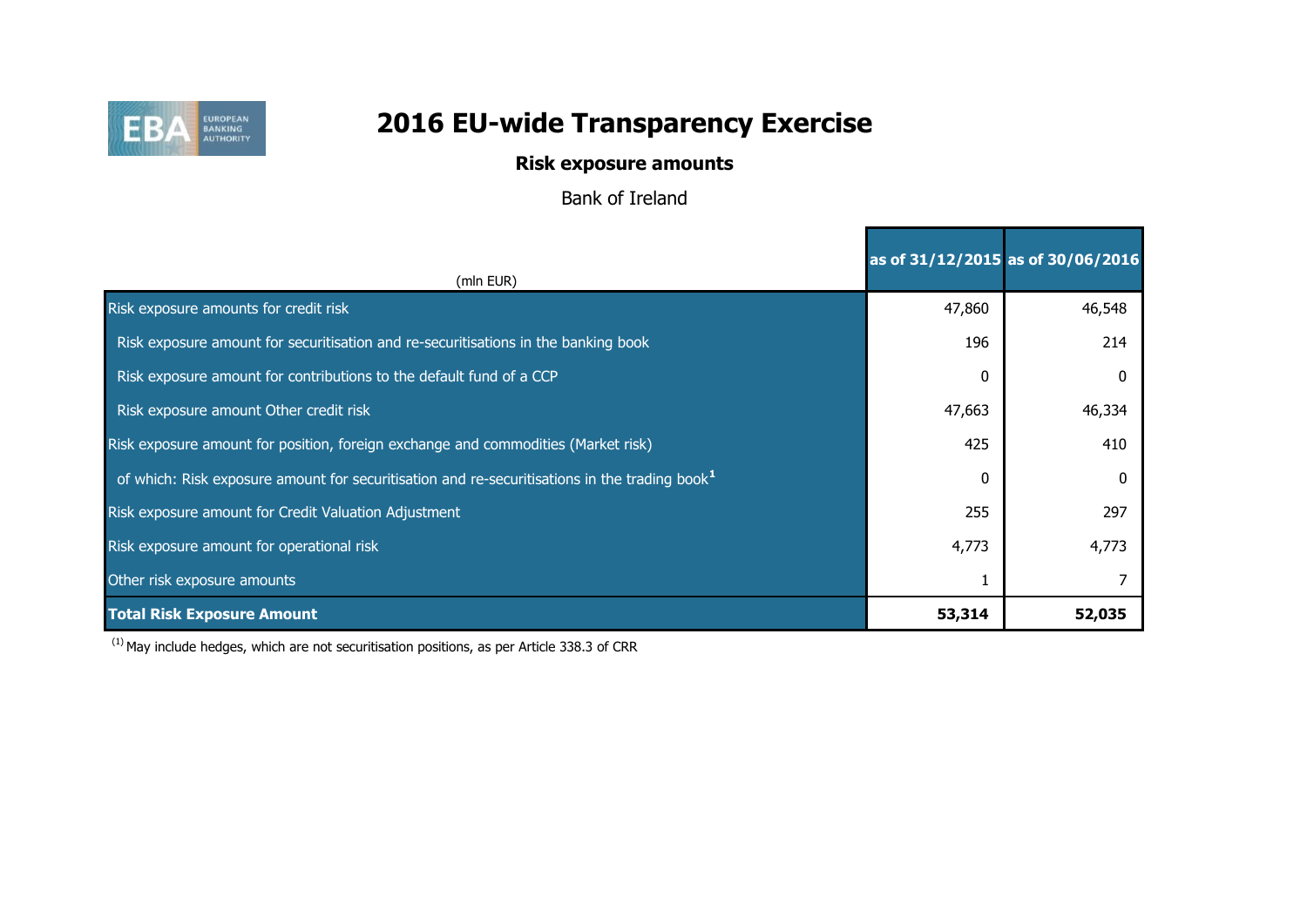

**P&L**

Bank of Ireland

| (mln EUR)                                                                                                                                                       | As of 31/12/2015 | As of<br>30/06/2016 |
|-----------------------------------------------------------------------------------------------------------------------------------------------------------------|------------------|---------------------|
| Interest income                                                                                                                                                 | 3,508            | 1,600               |
| Of which debt securities income                                                                                                                                 | 353              | 129                 |
| Of which loans and advances income                                                                                                                              | 2,959            | 1,407               |
| Interest expenses                                                                                                                                               | 1,085            | 486                 |
| (Of which deposits expenses)                                                                                                                                    | 508              | 236                 |
| (Of which debt securities issued expenses)                                                                                                                      | 456              | 195                 |
| (Expenses on share capital repayable on demand)                                                                                                                 | $\Omega$         | $\mathbf{0}$        |
| Dividend income                                                                                                                                                 | 11               | 9                   |
| Net Fee and commission income                                                                                                                                   | 376              | 196                 |
| Gains or (-) losses on derecognition of financial assets and liabilities not measured at fair value through profit or loss, and of non financial<br>assets, net | 207              | 142                 |
| Gains or (-) losses on financial assets and liabilities held for trading, net                                                                                   | 91               | 22                  |
| Gains or (-) losses on financial assets and liabilities designated at fair value through profit or loss, net                                                    | $-75$            | 3                   |
| Gains or (-) losses from hedge accounting, net                                                                                                                  | 2                | $-1$                |
| Exchange differences [gain or (-) loss], net                                                                                                                    | 6                | 1                   |
| Net other operating income /(expenses)                                                                                                                          | 52               | 17                  |
| <b>TOTAL OPERATING INCOME, NET</b>                                                                                                                              | 3,093            | 1,503               |
| (Administrative expenses)                                                                                                                                       | 1,615            | 846                 |
| (Depreciation)                                                                                                                                                  | 126              | 64                  |
| (Provisions or (-) reversal of provisions)                                                                                                                      | 61               | 27                  |
| (Commitments and guarantees given)                                                                                                                              | $\mathbf{0}$     | $\mathbf 0$         |
| (Other provisions)                                                                                                                                              | 61               | 27                  |
| Of which pending legal issues and tax litigation <sup>1</sup>                                                                                                   | $\Omega$         |                     |
| Of which restructuring <sup>1</sup>                                                                                                                             | 35               |                     |
| (Impairment or (-) reversal of impairment on financial assets not measured at fair value through profit or loss)                                                | 296              | 94                  |
| (Loans and receivables)                                                                                                                                         | 296              | 92                  |
| (Held to maturity investments, AFS assets and financial assets measured at cost)                                                                                | $\mathbf{0}$     | $\overline{2}$      |
| (Impairment or (-) reversal of impairment of investments in subsidaries, joint ventures and associates and on non-financial assets)                             | -3               | $-2$                |
| (of which Goodwill)                                                                                                                                             | $\Omega$         | $\Omega$            |
| Negative goodwill recognised in profit or loss                                                                                                                  | $\Omega$         | $\mathbf{0}$        |
| Share of the profit or (-) loss of investments in subsidaries, joint ventures and associates                                                                    | 133              | 71                  |
| Profit or (-) loss from non-current assets and disposal groups classified as held for sale not qualifying as discontinued operations                            | 78               | $\Omega$            |
| PROFIT OR (-) LOSS BEFORE TAX FROM CONTINUING OPERATIONS                                                                                                        | 1,208            | 545                 |
| PROFIT OR (-) LOSS AFTER TAX FROM CONTINUING OPERATIONS                                                                                                         | 947              | 439                 |
| Profit or (-) loss after tax from discontinued operations                                                                                                       | $\Omega$         | $\Omega$            |
| PROFIT OR (-) LOSS FOR THE YEAR                                                                                                                                 | 947              | 439                 |
| Of which attributable to owners of the parent                                                                                                                   | 940              | 439                 |

<sup>(1)</sup> Information available only as of end of the year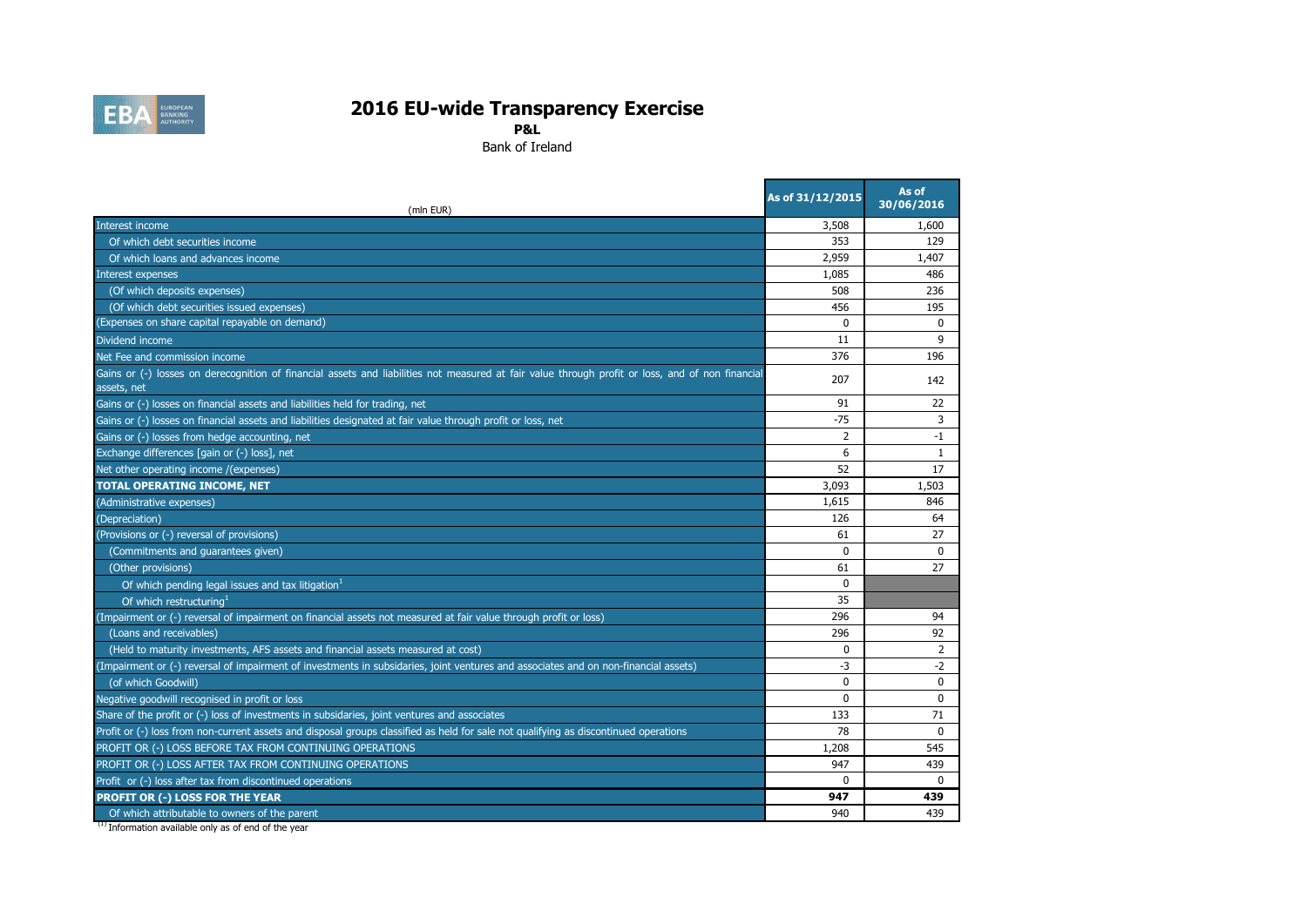**EBA** 

# **2016 EU-wide Transparency Exercise**<br>Market Risk

| Bank of Ireland |  |  |  |
|-----------------|--|--|--|
|-----------------|--|--|--|

|                                |                                                       |                                                       |                                                                                                                      |                                 |                                                                                                                |                                                         |                                                                                            |                        |              |                                                     | <b>IM</b>                     |                                                       |                                                                                                               |                                 |                                                                                                                |                                                  |                                                                                            |                               |  |                                                           |                               |                                                       |
|--------------------------------|-------------------------------------------------------|-------------------------------------------------------|----------------------------------------------------------------------------------------------------------------------|---------------------------------|----------------------------------------------------------------------------------------------------------------|---------------------------------------------------------|--------------------------------------------------------------------------------------------|------------------------|--------------|-----------------------------------------------------|-------------------------------|-------------------------------------------------------|---------------------------------------------------------------------------------------------------------------|---------------------------------|----------------------------------------------------------------------------------------------------------------|--------------------------------------------------|--------------------------------------------------------------------------------------------|-------------------------------|--|-----------------------------------------------------------|-------------------------------|-------------------------------------------------------|
|                                | As of<br>31/12/2015 30/06/2016                        | As of                                                 |                                                                                                                      |                                 |                                                                                                                |                                                         | As of 31/12/2015                                                                           |                        |              |                                                     |                               |                                                       |                                                                                                               |                                 |                                                                                                                |                                                  | As of 30/06/2016                                                                           |                               |  |                                                           |                               |                                                       |
|                                |                                                       |                                                       | VaR (Memorandum item)                                                                                                |                                 | <b>STRESSED VaR (Memorandum</b><br><i>item</i> )                                                               |                                                         | <b>INCREMENTAL</b><br><b>DEFAULT AND</b><br><b>MIGRATION RISK</b><br><b>CAPITAL CHARGE</b> |                        |              | ALL PRICE RISKS CAPITAL<br><b>CHARGE FOR CTP</b>    |                               |                                                       | VaR (Memorandum item)                                                                                         |                                 | <b>STRESSED VaR (Memorandum</b><br>item)                                                                       |                                                  | <b>INCREMENTAL</b><br><b>DEFAULT AND</b><br><b>MIGRATION RISK</b><br><b>CAPITAL CHARGE</b> |                               |  | <b>ALL PRICE RISKS CAPITAL</b><br><b>CHARGE FOR CTP</b>   |                               |                                                       |
| (mln EUR)                      | <b>TOTAL RISK</b><br><b>EXPOSURE</b><br><b>AMOUNT</b> | <b>TOTAL RISK</b><br><b>EXPOSURE</b><br><b>AMOUNT</b> | <b>MULTIPLICATION</b><br>FACTOR (mc) x<br><b>AVERAGE OF</b><br><b>PREVIOUS 60</b><br><b>WORKING DAYS</b><br>(VaRavg) | <b>PREVIOUS</b><br>DAY (VaRt-1) | <b>MULTIPLICATION</b><br>FACTOR (ms) x<br><b>AVERAGE OF</b><br>PREVIOUS 60<br><b>WORKING DAYS</b><br>(SVaRavg) | <b>LATEST</b><br>AVAILABLE AVERAGE<br>(SVaRt-1) MEASURE | 12 WEEKS                                                                                   | LAST<br><b>MEASURE</b> | <b>FLOOR</b> | <b>12 WEEKS</b><br><b>AVERAGE</b><br><b>MEASURE</b> | <b>LAST</b><br><b>MEASURE</b> | <b>TOTAL RISK</b><br><b>EXPOSURE</b><br><b>AMOUNT</b> | <b>MULTIPLICATION</b><br>FACTOR (mc) x<br><b>AVERAGE OF</b><br>PREVIOUS 60<br><b>WORKING DAYS</b><br>(VaRavg) | <b>PREVIOUS</b><br>DAY (VaRt-1) | <b>MULTIPLICATION</b><br>FACTOR (ms) x<br><b>AVERAGE OF</b><br>PREVIOUS 60<br><b>WORKING DAYS</b><br>(SVaRavg) | <b>LATEST</b><br><b>AVAILABLE</b><br>$(SVaRt-1)$ | <b>12 WEEKS</b><br><b>AVERAGE</b><br><b>MEASURE</b>                                        | <b>LAST</b><br><b>MEASURE</b> |  | <b>12 WEEKS</b><br><b>FLOOR AVERAGE</b><br><b>MEASURE</b> | <b>LAST</b><br><b>MEASURE</b> | <b>TOTAL RISK</b><br><b>EXPOSURE</b><br><b>AMOUNT</b> |
| <b>Traded Debt Instruments</b> | 281                                                   | 291                                                   |                                                                                                                      |                                 |                                                                                                                |                                                         |                                                                                            |                        |              |                                                     |                               |                                                       |                                                                                                               |                                 |                                                                                                                |                                                  |                                                                                            |                               |  |                                                           |                               |                                                       |
| Of which: General risk         | 234                                                   | 232                                                   |                                                                                                                      |                                 |                                                                                                                |                                                         |                                                                                            |                        |              |                                                     |                               |                                                       |                                                                                                               |                                 |                                                                                                                |                                                  |                                                                                            |                               |  |                                                           |                               |                                                       |
| Of which: Specific risk        |                                                       |                                                       |                                                                                                                      |                                 |                                                                                                                |                                                         |                                                                                            |                        |              |                                                     |                               |                                                       |                                                                                                               |                                 |                                                                                                                |                                                  |                                                                                            |                               |  |                                                           |                               |                                                       |
| <b>Equities</b>                |                                                       |                                                       |                                                                                                                      |                                 |                                                                                                                |                                                         |                                                                                            |                        |              |                                                     |                               |                                                       |                                                                                                               |                                 |                                                                                                                |                                                  |                                                                                            |                               |  |                                                           |                               |                                                       |
| Of which: General risk         |                                                       |                                                       |                                                                                                                      |                                 |                                                                                                                |                                                         |                                                                                            |                        |              |                                                     |                               |                                                       |                                                                                                               |                                 |                                                                                                                |                                                  |                                                                                            |                               |  |                                                           |                               |                                                       |
| Of which: Specific risk        |                                                       |                                                       |                                                                                                                      |                                 |                                                                                                                |                                                         |                                                                                            |                        |              |                                                     |                               |                                                       |                                                                                                               |                                 |                                                                                                                |                                                  |                                                                                            |                               |  |                                                           |                               |                                                       |
| Foreign exchange risk          | 144                                                   | 119                                                   |                                                                                                                      |                                 |                                                                                                                |                                                         |                                                                                            |                        |              |                                                     |                               |                                                       |                                                                                                               |                                 |                                                                                                                |                                                  |                                                                                            |                               |  |                                                           |                               |                                                       |
| Commodities risk               |                                                       |                                                       |                                                                                                                      |                                 |                                                                                                                |                                                         |                                                                                            |                        |              |                                                     |                               |                                                       |                                                                                                               |                                 |                                                                                                                |                                                  |                                                                                            |                               |  |                                                           |                               |                                                       |
| <b>Total</b>                   | 425                                                   | 410                                                   |                                                                                                                      |                                 |                                                                                                                |                                                         |                                                                                            |                        |              |                                                     |                               |                                                       |                                                                                                               |                                 |                                                                                                                |                                                  |                                                                                            |                               |  |                                                           |                               |                                                       |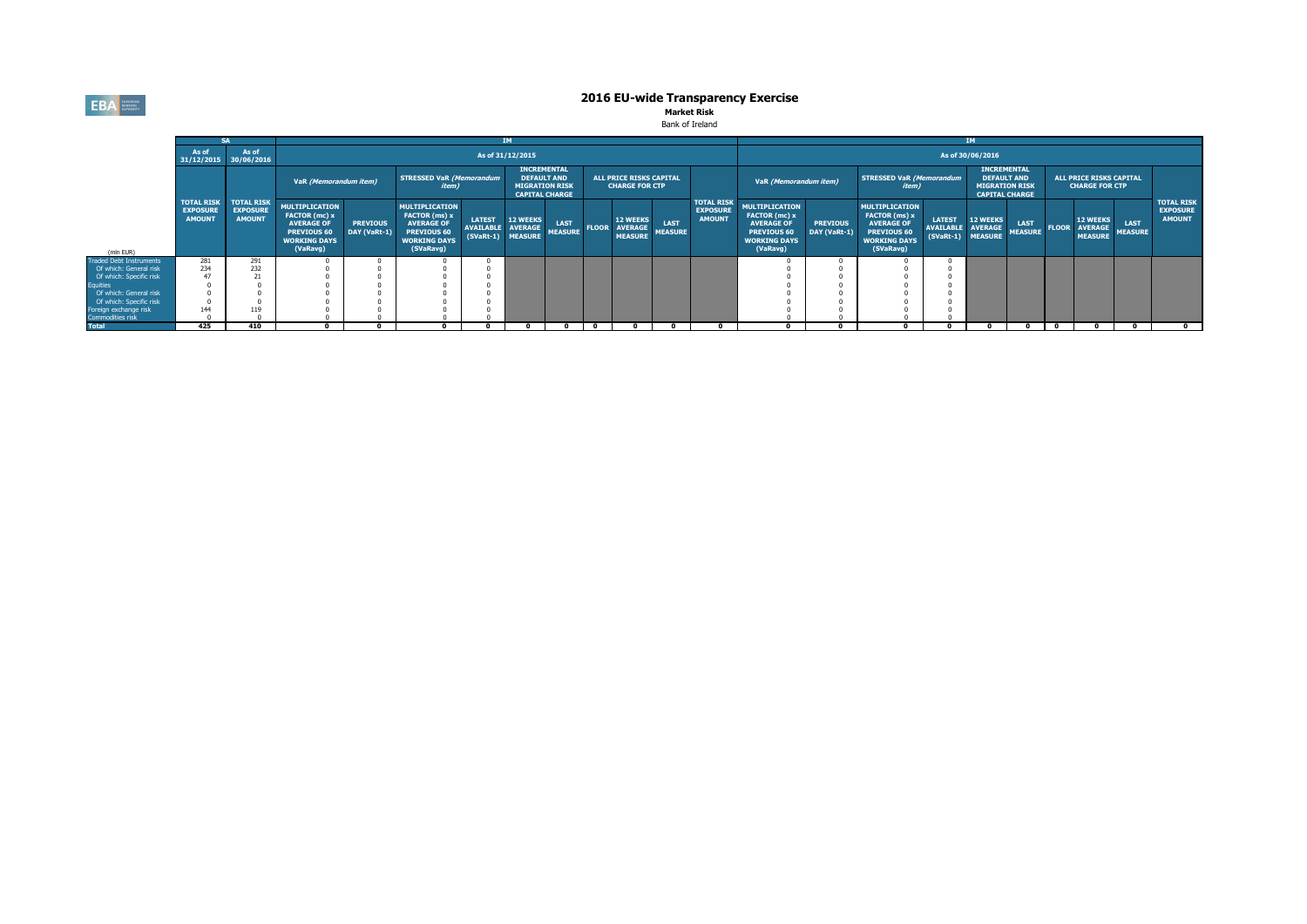

**Credit Risk - Standardised Approach**

Bank of Ireland

|                   |                                                                   |                                   |                                       |                                | <b>Standardised Approach</b>                  |                                   |                                       |                                |                                        |  |  |  |
|-------------------|-------------------------------------------------------------------|-----------------------------------|---------------------------------------|--------------------------------|-----------------------------------------------|-----------------------------------|---------------------------------------|--------------------------------|----------------------------------------|--|--|--|
|                   |                                                                   |                                   | As of 31/12/2015<br>As of 30/06/2016  |                                |                                               |                                   |                                       |                                |                                        |  |  |  |
|                   | (mln EUR. %)                                                      | Original<br>Exposure <sup>1</sup> | <b>Exposure</b><br>Value <sup>1</sup> | <b>Risk exposure</b><br>amount | Value<br>adiustments and<br><b>provisions</b> | Original<br>Exposure <sup>1</sup> | <b>Exposure</b><br>Value <sup>1</sup> | <b>Risk exposure</b><br>amount | Value<br>adjustments and<br>provisions |  |  |  |
|                   | <b>Central governments or central banks</b>                       | 18,707                            | 18,707                                | 520                            |                                               | 16.040                            | 16,040                                | 585                            |                                        |  |  |  |
|                   | <b>Regional governments or local authorities</b>                  | 195                               | 80                                    | 16                             |                                               | 174                               | 79                                    | 16                             |                                        |  |  |  |
|                   | <b>Public sector entities</b>                                     | $\mathbf{0}$                      |                                       | $\Omega$                       |                                               | 165                               | 165                                   | O                              |                                        |  |  |  |
|                   | <b>Multilateral Development Banks</b>                             | 715                               | 715                                   | $\Omega$                       |                                               | 787                               | 787                                   | n                              |                                        |  |  |  |
|                   | <b>International Organisations</b>                                | 477                               | 477                                   |                                |                                               | 521                               | 521                                   |                                |                                        |  |  |  |
|                   | <b>Institutions</b>                                               | $\Omega$                          |                                       |                                |                                               | $\Omega$                          | 0                                     | n                              |                                        |  |  |  |
|                   | <b>Corporates</b>                                                 | 8.672                             | 5.476                                 | 5.019                          |                                               | 7.950                             | 4.882                                 | 4.397                          |                                        |  |  |  |
|                   | of which: SME                                                     | 4,700                             | 3.812                                 | 3.355                          |                                               | 4.689                             | 3.753                                 | 3.269                          |                                        |  |  |  |
|                   | <b>Retail</b>                                                     | 6.938                             | 2.924                                 | 2.052                          |                                               | 7.144                             | 3.215                                 | 2.277                          |                                        |  |  |  |
|                   | of which: SME                                                     | 794                               | 789                                   | 451                            |                                               | 762                               | 757                                   | 433                            |                                        |  |  |  |
| Consolidated data | Secured by mortgages on immovable property                        | 221                               | 221                                   | 77                             |                                               | 308                               | 308                                   | 111                            |                                        |  |  |  |
|                   | of which: SMF                                                     | $\Omega$                          | $\Omega$                              | $\Omega$                       |                                               | $\Omega$                          | 0                                     | n                              |                                        |  |  |  |
|                   | <b>Exposures in default</b>                                       | 3.263                             | 1.186                                 | 1.412                          | 2.011                                         | 2.554                             | 958                                   | 1.118                          | 1.546                                  |  |  |  |
|                   | Items associated with particularly high risk                      | 114                               | 95                                    | 142                            |                                               | 100                               | 95                                    | 142                            |                                        |  |  |  |
|                   | <b>Covered bonds</b>                                              | $\sqrt{ }$                        |                                       | $\Omega$                       |                                               | $^{\circ}$                        | 0                                     |                                |                                        |  |  |  |
|                   | Claims on institutions and corporates with a ST credit assessment | $\Omega$                          |                                       |                                |                                               | $\Omega$                          | 0                                     |                                |                                        |  |  |  |
|                   | <b>Collective investments undertakings (CIU)</b>                  | $\Omega$                          |                                       |                                |                                               | $\Omega$                          | 0                                     |                                |                                        |  |  |  |
|                   | <b>Equity</b>                                                     | $\Omega$                          |                                       |                                |                                               | $\Omega$                          | 0                                     |                                |                                        |  |  |  |
|                   | <b>Securitisation</b>                                             | $\Omega$                          |                                       | $\Omega$                       |                                               | $\Omega$                          | $\mathbf{0}$                          | O                              |                                        |  |  |  |
|                   | <b>Other exposures</b>                                            | 2.143                             | 2.143                                 | 2.537                          |                                               | 2.308                             | 2,308                                 | 2.849                          |                                        |  |  |  |
|                   | <b>Standardised Total</b>                                         | 41,444                            | 32.023                                | 11,776                         | 2.061                                         | 38,050                            | 29,357                                | 11,495                         | 1,608                                  |  |  |  |

|                |                                                                   |                                          | <b>Standardised Approach</b>          |                  |                                                                   |                                   |                                       |                                |                                                     |  |  |  |
|----------------|-------------------------------------------------------------------|------------------------------------------|---------------------------------------|------------------|-------------------------------------------------------------------|-----------------------------------|---------------------------------------|--------------------------------|-----------------------------------------------------|--|--|--|
|                |                                                                   |                                          |                                       | As of 31/12/2015 |                                                                   |                                   |                                       | As of 30/06/2016               |                                                     |  |  |  |
|                | (mln EUR, %)                                                      | <b>Original</b><br>Exposure <sup>1</sup> | <b>Exposure</b><br>Value <sup>1</sup> | amount           | Value<br>Risk exposure adjustments and<br>provisions <sup>2</sup> | Original<br>Exposure <sup>1</sup> | <b>Exposure</b><br>Value <sup>1</sup> | <b>Risk exposure</b><br>amount | Value<br>adjustments and<br>provisions <sup>2</sup> |  |  |  |
|                | <b>Central governments or central banks</b>                       | 8.673                                    | 8,669                                 | 273              |                                                                   | 7.577                             | 7.575                                 | 399                            |                                                     |  |  |  |
|                | <b>Regional governments or local authorities</b>                  | 194                                      | 80                                    | 16               |                                                                   | 173                               | 79                                    | 16                             |                                                     |  |  |  |
|                | <b>Public sector entities</b>                                     | $\Omega$                                 | $\Omega$                              | $\Omega$         |                                                                   | $\Omega$                          | $\mathbf{0}$                          | $\Omega$                       |                                                     |  |  |  |
|                | <b>Multilateral Development Banks</b>                             | $\Omega$                                 | $\Omega$                              | $\Omega$         |                                                                   | $\Omega$                          | 0                                     | $\Omega$                       |                                                     |  |  |  |
|                | <b>International Organisations</b>                                | $\Omega$                                 | $\Omega$                              |                  |                                                                   | $\Omega$                          | n                                     |                                |                                                     |  |  |  |
|                | <b>Institutions</b>                                               | $\Omega$                                 | $\Omega$                              | $\Omega$         |                                                                   | $\Omega$                          | 0                                     | $\Omega$                       |                                                     |  |  |  |
|                | <b>Corporates</b>                                                 | 4.527                                    | 3.589                                 | 3.296            |                                                                   | 4.465                             | 3.460                                 | 3.135                          |                                                     |  |  |  |
|                | of which: SMF                                                     | 3.155                                    | 2.724                                 | 2.430            |                                                                   | 3.199                             | 2.690                                 | 2.365                          |                                                     |  |  |  |
|                | <b>Retail</b>                                                     | 1.825                                    | 805                                   | 567              |                                                                   | 2.107                             | 1.049                                 | 746                            |                                                     |  |  |  |
|                | of which: SMF                                                     | 208                                      | 203                                   | 116              |                                                                   | 235                               | 229                                   | 131                            |                                                     |  |  |  |
| <b>IRELAND</b> | Secured by mortgages on immovable property                        | 219                                      | 221                                   | 77               |                                                                   | 302                               | 308                                   | 111                            |                                                     |  |  |  |
|                | of which: SMF                                                     | $\Omega$                                 | $\Omega$                              | $\Omega$         |                                                                   | $\Omega$                          | $\Omega$                              | $\Omega$                       |                                                     |  |  |  |
|                | <b>Exposures in default</b>                                       | 2.388                                    | 881                                   | 1.030            | 1.479                                                             | 2.013                             | 740                                   | 861                            | 1.242                                               |  |  |  |
|                | Items associated with particularly high risk                      | 56                                       | 56                                    | 85               |                                                                   | 53                                | 53                                    | 80                             |                                                     |  |  |  |
|                | <b>Covered bonds</b>                                              |                                          | $^{\circ}$                            | $\Omega$         |                                                                   | $\Omega$                          | 0                                     | $\Omega$                       |                                                     |  |  |  |
|                | Claims on institutions and corporates with a ST credit assessment | $\Omega$                                 | $\mathbf{0}$                          | $\Omega$         |                                                                   | $\mathbf 0$                       | $\mathbf{0}$                          | $\Omega$                       |                                                     |  |  |  |
|                | <b>Collective investments undertakings (CIU)</b>                  | $\Omega$                                 | $\Omega$                              | $\Omega$         |                                                                   | $\Omega$                          | 0                                     |                                |                                                     |  |  |  |
|                | <b>Equity</b>                                                     | $\Omega$                                 | $\Omega$                              | $\Omega$         |                                                                   | $\Omega$                          | $\mathbf{0}$                          | $\Omega$                       |                                                     |  |  |  |
|                | <b>Securitisation</b>                                             |                                          |                                       |                  |                                                                   |                                   |                                       |                                |                                                     |  |  |  |
|                | <b>Other exposures</b>                                            | 1.442                                    | 1.442                                 | 2.046            |                                                                   | 1.789                             | 1.789                                 | 2.489                          |                                                     |  |  |  |
|                | <b>Standardised Total<sup>2</sup></b>                             |                                          |                                       |                  | 1.494                                                             |                                   |                                       |                                | 1,257                                               |  |  |  |

|                                                                   | <b>Standardised Approach</b>         |                    |                                  |                                                     |                                   |                                       |                                |                                                     |  |  |  |
|-------------------------------------------------------------------|--------------------------------------|--------------------|----------------------------------|-----------------------------------------------------|-----------------------------------|---------------------------------------|--------------------------------|-----------------------------------------------------|--|--|--|
|                                                                   | As of 31/12/2015<br>As of 30/06/2016 |                    |                                  |                                                     |                                   |                                       |                                |                                                     |  |  |  |
|                                                                   | Original<br>Exposure <sup>1</sup>    | Value <sup>1</sup> | Exposure Risk exposure<br>amount | Value<br>adjustments and<br>provisions <sup>2</sup> | Original<br>Exposure <sup>1</sup> | <b>Exposure</b><br>Value <sup>1</sup> | <b>Risk exposure</b><br>amount | Value<br>adjustments and<br>provisions <sup>2</sup> |  |  |  |
| (mln EUR, %)<br><b>Central governments or central banks</b>       | 7,223                                | 7,223              | 221                              |                                                     | 5,843                             | 5.843                                 | 164                            |                                                     |  |  |  |
| <b>Regional governments or local authorities</b>                  |                                      |                    |                                  |                                                     |                                   |                                       | $\Omega$                       |                                                     |  |  |  |
| <b>Public sector entities</b>                                     | $\Omega$                             |                    |                                  |                                                     |                                   |                                       | $\Omega$                       |                                                     |  |  |  |
| <b>Multilateral Development Banks</b>                             |                                      | $\Omega$           | $\Omega$                         |                                                     |                                   | $\Omega$                              | $\Omega$                       |                                                     |  |  |  |
| <b>International Organisations</b>                                |                                      |                    |                                  |                                                     |                                   | $\Omega$                              |                                |                                                     |  |  |  |
| <b>Institutions</b>                                               | $\Omega$                             | $\Omega$           | $\Omega$                         |                                                     | $\sqrt{2}$                        | $\Omega$                              | $\Omega$                       |                                                     |  |  |  |
| <b>Corporates</b>                                                 | 3.865                                | 1.680              | 1,517                            |                                                     | 3.231                             | 1.244                                 | 1,086                          |                                                     |  |  |  |
| of which: SME                                                     | 1.463                                | 1.079              | 916                              |                                                     | 1.416                             | 1.054                                 | 896                            |                                                     |  |  |  |
| <b>Retail</b>                                                     | 5.104                                | 2.119              | 1.485                            |                                                     | 5.028                             | 2.166                                 | 1.531                          |                                                     |  |  |  |
| of which: SMF                                                     | 585                                  | 585                | 334                              |                                                     | 528                               | 527                                   | 302                            |                                                     |  |  |  |
| UNITED KINGDOM Secured by mortgages on immovable property         |                                      | $\Omega$           |                                  |                                                     | $\overline{2}$                    | $\Omega$                              | $\Omega$                       |                                                     |  |  |  |
| of which: SMF                                                     | $\Omega$                             | $\Omega$           | $\Omega$                         |                                                     | $\sqrt{2}$                        | $\Omega$                              | $\Omega$                       |                                                     |  |  |  |
| <b>Exposures in default</b>                                       | 856                                  | 301                | 378                              | 524                                                 | 536                               | 217                                   | 257                            | 301                                                 |  |  |  |
| Items associated with particularly high risk                      | $\Omega$                             | $\Omega$           | $\Omega$                         |                                                     |                                   |                                       |                                |                                                     |  |  |  |
| <b>Covered bonds</b>                                              | $\Omega$                             | O                  |                                  |                                                     |                                   |                                       |                                |                                                     |  |  |  |
| Claims on institutions and corporates with a ST credit assessment | $\Omega$                             | $\Omega$           | $\Omega$                         |                                                     | $\sqrt{2}$                        | $\Omega$                              |                                |                                                     |  |  |  |
| Collective investments undertakings (CIU)                         | $\Omega$                             | n                  | $\Omega$                         |                                                     |                                   | $\Omega$                              | $\Omega$                       |                                                     |  |  |  |
| <b>Equity</b>                                                     | $\Omega$                             | $\Omega$           | $\Omega$                         |                                                     | $\sqrt{2}$                        | $\Omega$                              | $\Omega$                       |                                                     |  |  |  |
| <b>Securitisation</b>                                             |                                      |                    |                                  |                                                     |                                   |                                       |                                |                                                     |  |  |  |
| Other exposures                                                   | 701                                  | 701                | 491                              |                                                     | 517                               | 517                                   | 359                            |                                                     |  |  |  |
| the company of the company of the                                 |                                      |                    |                                  | $ -$                                                |                                   |                                       |                                | $- - -$                                             |  |  |  |

 $\overline{a}$ 

<sup>13</sup> Original exposure, unlike Exposure and archive and a state of the state of the state of the state of the state of the state of the state of the state of the state of the state of the state of the state of the state of

|               |                                                                   | <b>Standardised Approach</b>                                                                                                                                                                                                                                                                                                |            |          |                |          |          |          |                                                     |  |  |  |
|---------------|-------------------------------------------------------------------|-----------------------------------------------------------------------------------------------------------------------------------------------------------------------------------------------------------------------------------------------------------------------------------------------------------------------------|------------|----------|----------------|----------|----------|----------|-----------------------------------------------------|--|--|--|
|               |                                                                   | As of 31/12/2015<br>As of 30/06/2016<br>Value<br>Original<br>Original<br><b>Exposure</b><br><b>Risk exposure</b><br><b>Exposure</b><br><b>Risk exposure</b><br>adjustments and<br>Value <sup>1</sup><br>Value <sup>1</sup><br>Exposure <sup>1</sup><br>Exposure <sup>1</sup><br>amount<br>amount<br>provisions <sup>2</sup> |            |          |                |          |          |          |                                                     |  |  |  |
|               |                                                                   |                                                                                                                                                                                                                                                                                                                             |            |          |                |          |          |          | Value<br>adjustments and<br>provisions <sup>2</sup> |  |  |  |
|               | (mln EUR, %)<br><b>Central governments or central banks</b>       | 450                                                                                                                                                                                                                                                                                                                         | 450        | 26       |                | 498      | 498      | 22       |                                                     |  |  |  |
|               | <b>Regional governments or local authorities</b>                  | $\Omega$                                                                                                                                                                                                                                                                                                                    | $\Omega$   | $\Omega$ |                | $\Omega$ | $\Omega$ | $\Omega$ |                                                     |  |  |  |
|               | <b>Public sector entities</b>                                     | $\Omega$                                                                                                                                                                                                                                                                                                                    | $^{\circ}$ | $\Omega$ |                | $\Omega$ | $\Omega$ | $\Omega$ |                                                     |  |  |  |
|               | <b>Multilateral Development Banks</b>                             | $\Omega$                                                                                                                                                                                                                                                                                                                    | $\Omega$   | $\Omega$ |                |          | $\Omega$ | $\Omega$ |                                                     |  |  |  |
|               | <b>International Organisations</b>                                | $\Omega$                                                                                                                                                                                                                                                                                                                    | $\Omega$   | $\Omega$ |                |          | $\Omega$ |          |                                                     |  |  |  |
|               | <b>Institutions</b>                                               | $\Omega$                                                                                                                                                                                                                                                                                                                    | $\Omega$   | $\Omega$ |                | $\Omega$ |          | $\Omega$ |                                                     |  |  |  |
|               | <b>Corporates</b>                                                 | 12                                                                                                                                                                                                                                                                                                                          | 12         | 12       |                | 18       | 11       | 11       |                                                     |  |  |  |
|               | of which: SME                                                     | 11                                                                                                                                                                                                                                                                                                                          | 3          | 3        |                | 11       | 3        | ۹        |                                                     |  |  |  |
|               | <b>Retail</b>                                                     |                                                                                                                                                                                                                                                                                                                             | $\theta$   | $\Omega$ |                |          |          |          |                                                     |  |  |  |
|               | of which: SME                                                     | $\Omega$                                                                                                                                                                                                                                                                                                                    | $\Omega$   | $\Omega$ |                |          |          |          |                                                     |  |  |  |
| UNITED STATES | Secured by mortgages on immovable property                        | $\Omega$                                                                                                                                                                                                                                                                                                                    | n          | $\Omega$ |                |          |          |          |                                                     |  |  |  |
|               | of which: SMF                                                     | $\Omega$                                                                                                                                                                                                                                                                                                                    | $\Omega$   | $\Omega$ |                |          | $\Omega$ | $\Omega$ |                                                     |  |  |  |
|               | <b>Exposures in default</b>                                       | 10                                                                                                                                                                                                                                                                                                                          | 5          | 5        | $\Omega$       |          | $\Omega$ | $\Omega$ | $^{\circ}$                                          |  |  |  |
|               | Items associated with particularly high risk                      | 43                                                                                                                                                                                                                                                                                                                          | 28         | 41       |                | 30       | 26       | 39       |                                                     |  |  |  |
|               | <b>Covered bonds</b>                                              | $\Omega$                                                                                                                                                                                                                                                                                                                    | $\Omega$   | $\Omega$ |                | $\Omega$ | $\Omega$ | $\Omega$ |                                                     |  |  |  |
|               | Claims on institutions and corporates with a ST credit assessment | $\Omega$                                                                                                                                                                                                                                                                                                                    | $\Omega$   | $\Omega$ |                | $\Omega$ | $\Omega$ | $\Omega$ |                                                     |  |  |  |
|               | Collective investments undertakings (CIU)                         | $\Omega$                                                                                                                                                                                                                                                                                                                    | $\theta$   | $\Omega$ |                |          |          |          |                                                     |  |  |  |
|               | Equity                                                            | $\Omega$                                                                                                                                                                                                                                                                                                                    | $\Omega$   | $\Omega$ |                | $\Omega$ | $\Omega$ | $\Omega$ |                                                     |  |  |  |
|               | <b>Securitisation</b>                                             |                                                                                                                                                                                                                                                                                                                             |            |          |                |          |          |          |                                                     |  |  |  |
|               | <b>Other exposures</b>                                            | $\Omega$                                                                                                                                                                                                                                                                                                                    | $\Omega$   | $\Omega$ |                |          |          | ×.       |                                                     |  |  |  |
|               | <b>Standardised Total<sup>2</sup></b>                             |                                                                                                                                                                                                                                                                                                                             |            |          | $\overline{2}$ |          |          |          | $\overline{2}$                                      |  |  |  |

<sup>(1)</sup> Original exposure, unlike Exposure value, is reported before taking into account any effect due to credit conversion factors or credit risk mitigation techniques (e.g. substitution effects).<br><sup>(2)</sup> Total value adjustm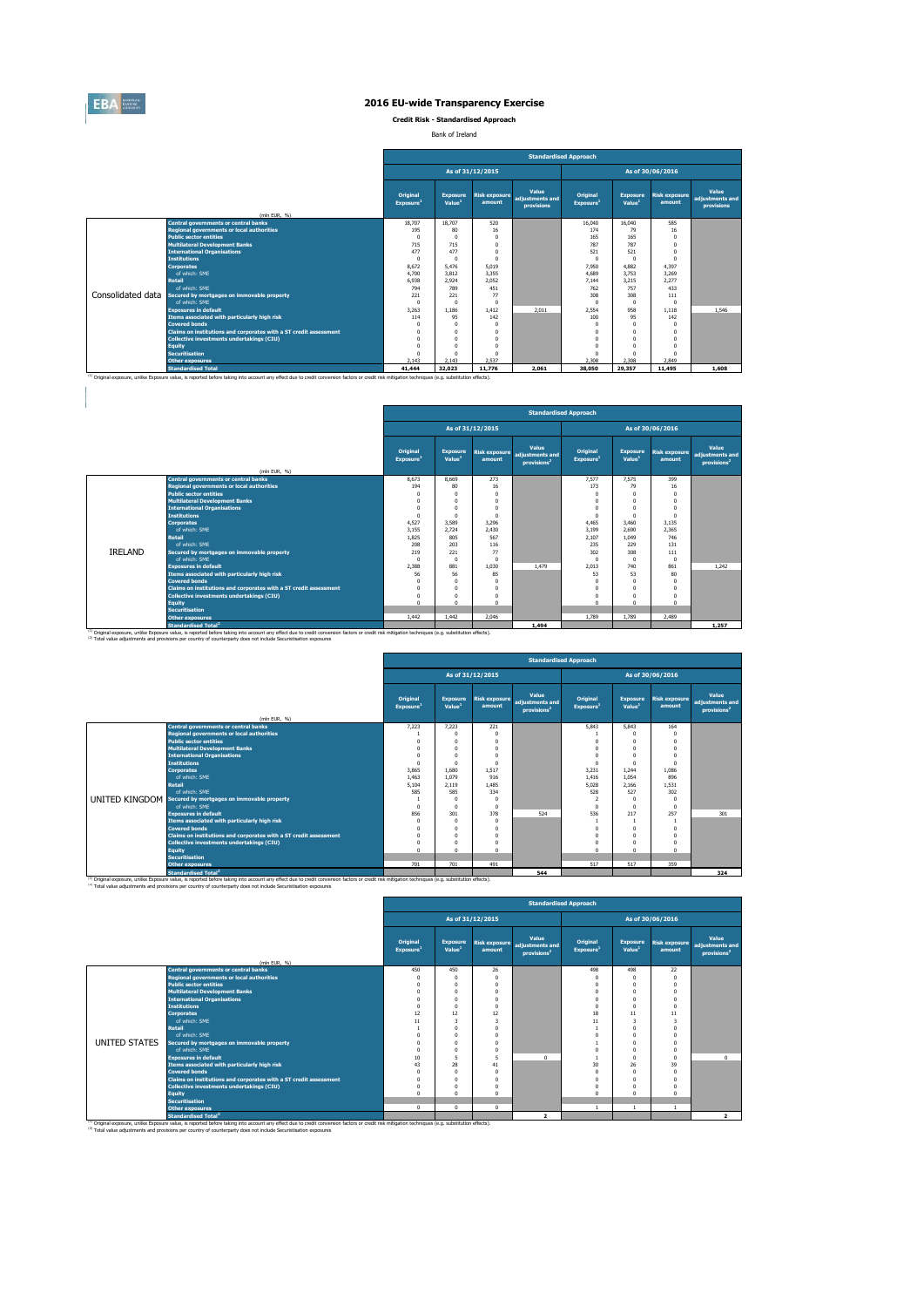

**Credit Risk - Standardised Approach**

Bank of Ireland

|               |                                                                                                                                                                                                                                                                                                                         |                                   | <b>Standardised Approach</b>          |                         |                                                     |                                   |                                       |                                |                                                     |  |  |  |  |
|---------------|-------------------------------------------------------------------------------------------------------------------------------------------------------------------------------------------------------------------------------------------------------------------------------------------------------------------------|-----------------------------------|---------------------------------------|-------------------------|-----------------------------------------------------|-----------------------------------|---------------------------------------|--------------------------------|-----------------------------------------------------|--|--|--|--|
|               |                                                                                                                                                                                                                                                                                                                         |                                   | As of 31/12/2015<br>As of 30/06/2016  |                         |                                                     |                                   |                                       |                                |                                                     |  |  |  |  |
|               | (mln EUR, %)                                                                                                                                                                                                                                                                                                            | Original<br>Exposure <sup>1</sup> | <b>Exposure</b><br>Value <sup>1</sup> | Risk exposure<br>amount | Value<br>adiustments and<br>provisions <sup>2</sup> | Original<br>Exposure <sup>1</sup> | <b>Exposure</b><br>Value <sup>1</sup> | <b>Risk exposure</b><br>amount | Value<br>adjustments and<br>provisions <sup>2</sup> |  |  |  |  |
|               | <b>Central governments or central banks</b>                                                                                                                                                                                                                                                                             | 896                               | 896                                   | $\Omega$                |                                                     | 823                               | 823                                   | $\Omega$                       |                                                     |  |  |  |  |
|               | <b>Regional governments or local authorities</b>                                                                                                                                                                                                                                                                        | $\Omega$                          | n                                     | $\Omega$                |                                                     | $^{\circ}$                        | $\Omega$                              | $\Omega$                       |                                                     |  |  |  |  |
|               | <b>Public sector entities</b>                                                                                                                                                                                                                                                                                           | O                                 |                                       |                         |                                                     | 165                               | 165                                   | $\Omega$                       |                                                     |  |  |  |  |
|               | <b>Multilateral Development Banks</b>                                                                                                                                                                                                                                                                                   | $\Omega$                          | O                                     |                         |                                                     | $\Omega$                          | $\Omega$                              | £                              |                                                     |  |  |  |  |
|               | <b>International Organisations</b>                                                                                                                                                                                                                                                                                      | $\Omega$                          | O                                     |                         |                                                     | $\Omega$                          | $\Omega$                              | £                              |                                                     |  |  |  |  |
|               | <b>Institutions</b>                                                                                                                                                                                                                                                                                                     | Ò                                 | O                                     |                         |                                                     | $\Omega$                          | $\Omega$                              | $\Omega$                       |                                                     |  |  |  |  |
|               | <b>Corporates</b>                                                                                                                                                                                                                                                                                                       | 6                                 | 15                                    | 15                      |                                                     | 8                                 | 18                                    | 18                             |                                                     |  |  |  |  |
|               | of which: SMF                                                                                                                                                                                                                                                                                                           | Ō                                 | $\theta$                              | $\Omega$                |                                                     | $\Omega$                          | $\Omega$                              | $\Omega$                       |                                                     |  |  |  |  |
|               | <b>Retail</b>                                                                                                                                                                                                                                                                                                           |                                   |                                       |                         |                                                     |                                   | $\Omega$                              | $\Omega$                       |                                                     |  |  |  |  |
|               | of which: SMF                                                                                                                                                                                                                                                                                                           | n                                 | O                                     |                         |                                                     |                                   | $\Omega$                              | $\Omega$                       |                                                     |  |  |  |  |
| <b>FRANCE</b> | Secured by mortgages on immovable property                                                                                                                                                                                                                                                                              | n                                 | n                                     |                         |                                                     | $\Omega$                          | $\Omega$                              | $\Omega$                       |                                                     |  |  |  |  |
|               | of which: SMF                                                                                                                                                                                                                                                                                                           | O                                 | n                                     | $\Omega$                |                                                     | $\Omega$                          | $\Omega$                              | $\Omega$                       |                                                     |  |  |  |  |
|               | <b>Exposures in default</b>                                                                                                                                                                                                                                                                                             |                                   |                                       | $\Omega$                | $\Omega$                                            | $\Omega$                          | $\Omega$                              | $\Omega$                       | $\Omega$                                            |  |  |  |  |
|               | Items associated with particularly high risk                                                                                                                                                                                                                                                                            | ó                                 | 8                                     | 12                      |                                                     | 8                                 | $\overline{\phantom{a}}$              | 10                             |                                                     |  |  |  |  |
|               | <b>Covered bonds</b>                                                                                                                                                                                                                                                                                                    | O                                 | O                                     | $\Omega$                |                                                     | $\Omega$                          | $\Omega$                              | $\Omega$                       |                                                     |  |  |  |  |
|               | Claims on institutions and corporates with a ST credit assessment                                                                                                                                                                                                                                                       | $\Omega$                          | O                                     |                         |                                                     | $\Omega$                          | $\Omega$                              | $\Omega$                       |                                                     |  |  |  |  |
|               | Collective investments undertakings (CIU)                                                                                                                                                                                                                                                                               | $\Omega$                          | O                                     |                         |                                                     | $\Omega$                          | $\Omega$                              |                                |                                                     |  |  |  |  |
|               | <b>Equity</b>                                                                                                                                                                                                                                                                                                           | $\Omega$                          | O                                     |                         |                                                     | $\Omega$                          | $\Omega$                              | £                              |                                                     |  |  |  |  |
|               | <b>Securitisation</b>                                                                                                                                                                                                                                                                                                   |                                   |                                       |                         |                                                     |                                   |                                       |                                |                                                     |  |  |  |  |
|               | <b>Other exposures</b>                                                                                                                                                                                                                                                                                                  | $\mathbf 0$                       | $^{\circ}$                            | $\Omega$                |                                                     | $\mathbf 0$                       | $\mathbf{0}$                          | $\circ$                        |                                                     |  |  |  |  |
|               | <b>Standardised Total<sup>2</sup></b>                                                                                                                                                                                                                                                                                   |                                   |                                       |                         | $\Omega$                                            |                                   |                                       |                                | $\bullet$                                           |  |  |  |  |
|               | (1) Original exposure, unlike Exposure value, is reported before taking into account any effect due to credit conversion factors or credit risk mitigation techniques (e.g. substitution effects).<br>(2) Total value adjustments and provisions per country of counterparty does not include Securistisation exposures |                                   |                                       |                         |                                                     |                                   |                                       |                                |                                                     |  |  |  |  |

|                        |                                                                                                                                                                                                                                                                                                                                    | <b>Standardised Approach</b>      |                                       |                                |                                                     |                                   |                                       |                                |                                                     |  |  |
|------------------------|------------------------------------------------------------------------------------------------------------------------------------------------------------------------------------------------------------------------------------------------------------------------------------------------------------------------------------|-----------------------------------|---------------------------------------|--------------------------------|-----------------------------------------------------|-----------------------------------|---------------------------------------|--------------------------------|-----------------------------------------------------|--|--|
|                        |                                                                                                                                                                                                                                                                                                                                    |                                   |                                       | As of 31/12/2015               |                                                     |                                   |                                       | As of 30/06/2016               |                                                     |  |  |
|                        | (mln EUR, %)                                                                                                                                                                                                                                                                                                                       | Original<br>Exposure <sup>1</sup> | <b>Exposure</b><br>Value <sup>1</sup> | <b>Risk exposure</b><br>amount | Value<br>adiustments and<br>provisions <sup>2</sup> | Original<br>Exposure <sup>1</sup> | <b>Exposure</b><br>Value <sup>1</sup> | <b>Risk exposure</b><br>amount | Value<br>adjustments and<br>provisions <sup>2</sup> |  |  |
|                        | <b>Central governments or central banks</b>                                                                                                                                                                                                                                                                                        | $\Omega$                          | $\mathbf{0}$                          | $\Omega$                       |                                                     | $^{\circ}$                        | 0                                     | $\mathbf{0}$                   |                                                     |  |  |
|                        | <b>Regional governments or local authorities</b>                                                                                                                                                                                                                                                                                   | 0                                 | $\Omega$                              |                                |                                                     | $\Omega$                          |                                       | $\Omega$                       |                                                     |  |  |
|                        | <b>Public sector entities</b>                                                                                                                                                                                                                                                                                                      | 0                                 | $\Omega$                              |                                |                                                     | $\Omega$                          |                                       |                                |                                                     |  |  |
|                        | <b>Multilateral Development Banks</b>                                                                                                                                                                                                                                                                                              | 715                               | 715                                   |                                |                                                     | 787                               | 787                                   |                                |                                                     |  |  |
|                        | <b>International Organisations</b>                                                                                                                                                                                                                                                                                                 | 477                               | 477                                   |                                |                                                     | 521                               | 521                                   |                                |                                                     |  |  |
|                        | <b>Institutions</b>                                                                                                                                                                                                                                                                                                                | 0                                 | $\Omega$                              |                                |                                                     | $\Omega$                          |                                       |                                |                                                     |  |  |
|                        | <b>Corporates</b>                                                                                                                                                                                                                                                                                                                  |                                   | $\Omega$                              |                                |                                                     | $\Omega$                          |                                       |                                |                                                     |  |  |
|                        | of which: SME                                                                                                                                                                                                                                                                                                                      |                                   | $\Omega$                              |                                |                                                     | O                                 |                                       |                                |                                                     |  |  |
|                        | <b>Retail</b>                                                                                                                                                                                                                                                                                                                      |                                   | $\Omega$                              |                                |                                                     | O                                 |                                       |                                |                                                     |  |  |
|                        | of which: SME                                                                                                                                                                                                                                                                                                                      |                                   | $\Omega$                              |                                |                                                     |                                   |                                       |                                |                                                     |  |  |
| <b>Other Countries</b> | Secured by mortgages on immovable property                                                                                                                                                                                                                                                                                         |                                   | $\Omega$                              |                                |                                                     |                                   |                                       |                                |                                                     |  |  |
|                        | of which: SMF                                                                                                                                                                                                                                                                                                                      |                                   | $\Omega$                              |                                |                                                     |                                   |                                       |                                |                                                     |  |  |
|                        | <b>Exposures in default</b>                                                                                                                                                                                                                                                                                                        |                                   | $\Omega$                              |                                | $\Omega$                                            | O                                 |                                       | $\Omega$                       | $\Omega$                                            |  |  |
|                        | Items associated with particularly high risk                                                                                                                                                                                                                                                                                       |                                   | $\Omega$                              |                                |                                                     | O                                 |                                       |                                |                                                     |  |  |
|                        | <b>Covered bonds</b>                                                                                                                                                                                                                                                                                                               |                                   | $\Omega$                              |                                |                                                     | O                                 |                                       |                                |                                                     |  |  |
|                        | Claims on institutions and corporates with a ST credit assessment                                                                                                                                                                                                                                                                  |                                   | $\Omega$                              |                                |                                                     | O                                 |                                       |                                |                                                     |  |  |
|                        | <b>Collective investments undertakings (CIU)</b>                                                                                                                                                                                                                                                                                   |                                   | $\Omega$                              |                                |                                                     | O                                 |                                       |                                |                                                     |  |  |
|                        | <b>Equity</b>                                                                                                                                                                                                                                                                                                                      | n                                 | $\Omega$                              |                                |                                                     | $\Omega$                          |                                       | $\Omega$                       |                                                     |  |  |
|                        | <b>Securitisation</b>                                                                                                                                                                                                                                                                                                              |                                   |                                       |                                |                                                     |                                   |                                       |                                |                                                     |  |  |
|                        | <b>Other exposures</b>                                                                                                                                                                                                                                                                                                             | $\Omega$                          | $\mathbf{0}$                          | $\Omega$                       |                                                     | $\mathbf 0$                       | $\mathbf{0}$                          | $\Omega$                       |                                                     |  |  |
|                        | <b>Standardised Total<sup>2</sup></b>                                                                                                                                                                                                                                                                                              |                                   |                                       |                                | 0                                                   |                                   |                                       |                                | $\bullet$                                           |  |  |
|                        | <sup>(1)</sup> Original exposure, unlike Exposure value, is reported before taking into account any effect due to credit conversion factors or credit risk mitigation techniques (e.g. substitution effects).<br>(2) Total value adjustments and provisions per country of counterparty does not include Securistisation exposures |                                   |                                       |                                |                                                     |                                   |                                       |                                |                                                     |  |  |

|               |                                                                                                                                                                                                                                                        |                                   |                                       |                                | <b>Standardised Approach</b>                        |                                   |                                       |                                |                                                     |
|---------------|--------------------------------------------------------------------------------------------------------------------------------------------------------------------------------------------------------------------------------------------------------|-----------------------------------|---------------------------------------|--------------------------------|-----------------------------------------------------|-----------------------------------|---------------------------------------|--------------------------------|-----------------------------------------------------|
|               |                                                                                                                                                                                                                                                        |                                   |                                       | As of 31/12/2015               |                                                     |                                   |                                       | As of 30/06/2016               |                                                     |
|               | (mln EUR, %)                                                                                                                                                                                                                                           | Original<br>Exposure <sup>1</sup> | <b>Exposure</b><br>Value <sup>1</sup> | <b>Risk exposure</b><br>amount | Value<br>adjustments and<br>provisions <sup>2</sup> | Original<br>Exposure <sup>1</sup> | <b>Exposure</b><br>Value <sup>1</sup> | <b>Risk exposure</b><br>amount | Value<br>adjustments and<br>provisions <sup>2</sup> |
|               | Central governments or central banks                                                                                                                                                                                                                   | $\Omega$                          | $^{\circ}$                            | $\Omega$                       |                                                     | $\mathbf 0$                       | $\Omega$                              | $\Omega$                       |                                                     |
|               | <b>Regional governments or local authorities</b>                                                                                                                                                                                                       |                                   | $\Omega$                              | Ō                              |                                                     | $\Omega$                          | $\Omega$                              | $\Omega$                       |                                                     |
|               | <b>Public sector entities</b>                                                                                                                                                                                                                          | O                                 | $\Omega$                              | n                              |                                                     | $\Omega$                          | $\Omega$                              | $\Omega$                       |                                                     |
|               | <b>Multilateral Development Banks</b>                                                                                                                                                                                                                  |                                   | $\Omega$                              | Ō                              |                                                     | ń                                 | $\theta$                              | $\Omega$                       |                                                     |
|               | <b>International Organisations</b>                                                                                                                                                                                                                     |                                   | $\Omega$                              | n                              |                                                     |                                   | n                                     | $\Omega$                       |                                                     |
|               | <b>Institutions</b>                                                                                                                                                                                                                                    |                                   | 0                                     | Ō                              |                                                     |                                   | n                                     |                                |                                                     |
|               | <b>Corporates</b>                                                                                                                                                                                                                                      |                                   | 0                                     | n                              |                                                     | n                                 | n                                     |                                |                                                     |
|               | of which: SME                                                                                                                                                                                                                                          |                                   | 0                                     | n                              |                                                     | n                                 | $\Omega$                              | $\Omega$                       |                                                     |
|               | <b>Retail</b>                                                                                                                                                                                                                                          |                                   | 0                                     | Ō                              |                                                     |                                   | $\theta$                              |                                |                                                     |
| Country of    | of which: SMF                                                                                                                                                                                                                                          |                                   | $\Omega$                              | n                              |                                                     | n                                 | $\Omega$                              | $\Omega$                       |                                                     |
|               | Secured by mortgages on immovable property                                                                                                                                                                                                             |                                   | $\Omega$                              | Ō                              |                                                     | 0                                 | $\Omega$                              | $\Omega$                       |                                                     |
| Counterpart 6 | of which: SMF                                                                                                                                                                                                                                          |                                   | 0                                     | n                              |                                                     | 0                                 | $\Omega$                              | $\Omega$                       |                                                     |
|               | <b>Exposures in default</b>                                                                                                                                                                                                                            |                                   | $\Omega$                              | Ō                              | $\Omega$                                            | 0                                 | $\theta$                              | $\Omega$                       | $\Omega$                                            |
|               | Items associated with particularly high risk                                                                                                                                                                                                           |                                   | $\Omega$                              | n                              |                                                     | O                                 | $\Omega$                              | $\Omega$                       |                                                     |
|               | <b>Covered bonds</b>                                                                                                                                                                                                                                   |                                   | $\Omega$                              | n                              |                                                     | 0                                 | $\Omega$                              | $\Omega$                       |                                                     |
|               | Claims on institutions and corporates with a ST credit assessment                                                                                                                                                                                      |                                   | 0                                     | n                              |                                                     | 0                                 | $\Omega$                              | $\Omega$                       |                                                     |
|               | Collective investments undertakings (CIU)                                                                                                                                                                                                              | O                                 | 0                                     | n                              |                                                     | $\Omega$                          | $\Omega$                              | $\Omega$                       |                                                     |
|               | <b>Equity</b>                                                                                                                                                                                                                                          | $\Omega$                          | $\Omega$                              | Ō.                             |                                                     | $\Omega$                          | $\Omega$                              | $\Omega$                       |                                                     |
|               | <b>Securitisation</b>                                                                                                                                                                                                                                  |                                   |                                       |                                |                                                     | $\Omega$                          | $\Omega$                              | $\Omega$                       |                                                     |
|               | <b>Other exposures</b>                                                                                                                                                                                                                                 | $\mathbf 0$                       | $\mathbf{0}$                          | $^{\circ}$                     |                                                     |                                   |                                       |                                |                                                     |
|               | <b>Standardised Total<sup>2</sup></b><br><sup>(1)</sup> Original exposure, unlike Exposure value, is reported before taking into account any effect due to credit conversion factors or credit risk mitigation techniques (e.g. substitution effects). |                                   |                                       |                                | $\mathbf{o}$                                        |                                   |                                       |                                | $\Omega$                                            |

|               |                                                                   |                                   |                                       |                  | <b>Standardised Approach</b>                                      |                                   |                                       |                                |                                                     |
|---------------|-------------------------------------------------------------------|-----------------------------------|---------------------------------------|------------------|-------------------------------------------------------------------|-----------------------------------|---------------------------------------|--------------------------------|-----------------------------------------------------|
|               |                                                                   |                                   |                                       | As of 31/12/2015 |                                                                   |                                   |                                       | As of 30/06/2016               |                                                     |
|               |                                                                   | Original<br>Exposure <sup>1</sup> | <b>Exposure</b><br>Value <sup>1</sup> | amount           | Value<br>Risk exposure adjustments and<br>provisions <sup>2</sup> | Original<br>Exposure <sup>1</sup> | <b>Exposure</b><br>Value <sup>1</sup> | <b>Risk exposure</b><br>amount | Value<br>adjustments and<br>provisions <sup>2</sup> |
|               | (mln EUR, %)                                                      |                                   |                                       |                  |                                                                   |                                   |                                       |                                |                                                     |
|               | <b>Central governments or central banks</b>                       | $\mathbf 0$                       | $\Omega$                              | $^{\circ}$       |                                                                   | $^{\circ}$                        | $\mathbf{0}$                          | $\mathbf{0}$                   |                                                     |
|               | <b>Regional governments or local authorities</b>                  | $\Omega$                          | O                                     | $\Omega$         |                                                                   | $\Omega$                          | $\Omega$                              | 0                              |                                                     |
|               | <b>Public sector entities</b>                                     |                                   | O                                     | $\Omega$         |                                                                   |                                   | n                                     |                                |                                                     |
|               | <b>Multilateral Development Banks</b>                             | $\Omega$                          | n                                     | $\Omega$         |                                                                   | n                                 | n                                     | n                              |                                                     |
|               | <b>International Organisations</b>                                |                                   | O                                     | $\Omega$         |                                                                   |                                   | n                                     |                                |                                                     |
|               | <b>Institutions</b>                                               |                                   | O                                     | n                |                                                                   |                                   | n                                     |                                |                                                     |
|               | <b>Corporates</b>                                                 |                                   | O                                     |                  |                                                                   |                                   | n                                     |                                |                                                     |
|               | of which: SMF                                                     |                                   | O                                     |                  |                                                                   |                                   | n                                     |                                |                                                     |
|               | <b>Retail</b>                                                     |                                   | O                                     | n                |                                                                   |                                   | n                                     |                                |                                                     |
| Country of    | of which: SMF                                                     |                                   | O                                     |                  |                                                                   |                                   | $\theta$                              |                                |                                                     |
|               | Secured by mortgages on immovable property                        |                                   | O                                     | $\Omega$         |                                                                   |                                   | O                                     |                                |                                                     |
| Counterpart 7 | of which: SMF                                                     |                                   | $\Omega$                              | $^{\circ}$       |                                                                   |                                   | n                                     | $\Omega$                       |                                                     |
|               | <b>Exposures in default</b>                                       |                                   | O                                     | $\Omega$         | $\Omega$                                                          |                                   | n                                     | O                              | $\Omega$                                            |
|               | Items associated with particularly high risk                      |                                   | O                                     | $\Omega$         |                                                                   | $\Omega$                          | n                                     | n                              |                                                     |
|               | <b>Covered bonds</b>                                              |                                   | O                                     |                  |                                                                   |                                   | O                                     |                                |                                                     |
|               | Claims on institutions and corporates with a ST credit assessment |                                   | n                                     | $\Omega$         |                                                                   |                                   | n                                     | n                              |                                                     |
|               | <b>Collective investments undertakings (CIU)</b>                  |                                   | O                                     | $\Omega$         |                                                                   |                                   | n                                     | O                              |                                                     |
|               | Equity                                                            |                                   | $\Omega$                              | $\Omega$         |                                                                   | $\sqrt{2}$                        | $\Omega$                              | n.                             |                                                     |
|               | <b>Securitisation</b>                                             |                                   |                                       |                  |                                                                   |                                   |                                       |                                |                                                     |
|               | <b>Other exposures</b>                                            | $\Omega$                          | $\Omega$                              | $\Omega$         |                                                                   | $^{\circ}$                        | 0                                     | $\Omega$                       |                                                     |
|               | <b>Standardised Total<sup>2</sup></b>                             |                                   |                                       |                  | $\Omega$                                                          |                                   |                                       |                                | $\mathbf{o}$                                        |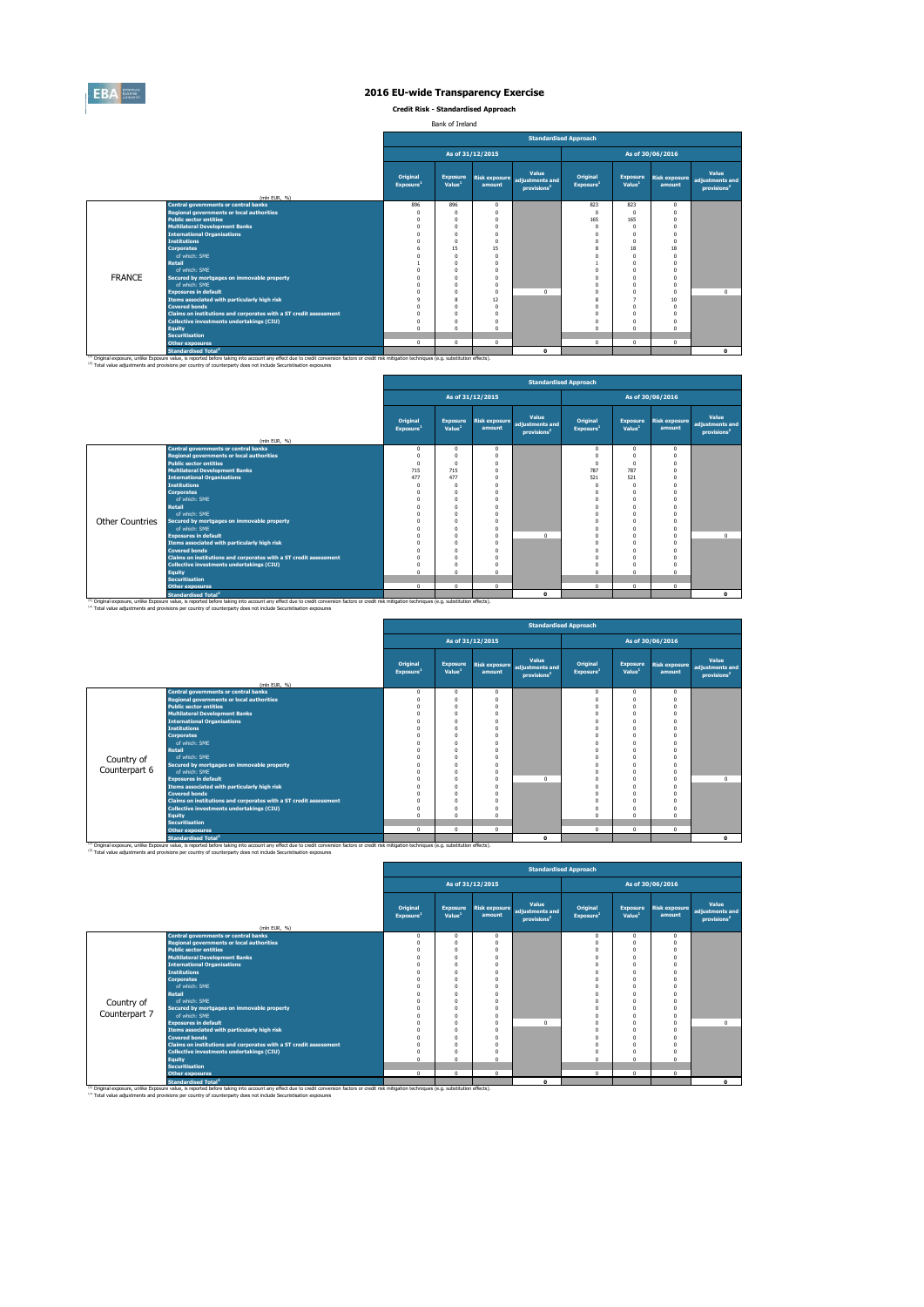

**Credit Risk - Standardised Approach**

Bank of Ireland

|               |                                                                                                                                                                                                                                                                                                                         |                                   |                                       |                                |                                                     | <b>Standardised Approach</b>      |                                       |                                |                                                     |
|---------------|-------------------------------------------------------------------------------------------------------------------------------------------------------------------------------------------------------------------------------------------------------------------------------------------------------------------------|-----------------------------------|---------------------------------------|--------------------------------|-----------------------------------------------------|-----------------------------------|---------------------------------------|--------------------------------|-----------------------------------------------------|
|               |                                                                                                                                                                                                                                                                                                                         |                                   |                                       | As of 31/12/2015               |                                                     |                                   |                                       | As of 30/06/2016               |                                                     |
|               | (mln EUR, %)                                                                                                                                                                                                                                                                                                            | Original<br>Exposure <sup>1</sup> | <b>Exposure</b><br>Value <sup>1</sup> | <b>Risk exposure</b><br>amount | Value<br>adiustments and<br>provisions <sup>2</sup> | Original<br>Exposure <sup>1</sup> | <b>Exposure</b><br>Value <sup>1</sup> | <b>Risk exposure</b><br>amount | Value<br>adjustments and<br>provisions <sup>2</sup> |
|               | <b>Central governments or central banks</b>                                                                                                                                                                                                                                                                             | $\mathbf 0$                       | $\mathbf{0}$                          | $\Omega$                       |                                                     | $\mathbf 0$                       | $\mathbf 0$                           | $\Omega$                       |                                                     |
|               | <b>Regional governments or local authorities</b>                                                                                                                                                                                                                                                                        | $\Omega$                          | O                                     | $\Omega$                       |                                                     | $\Omega$                          | $\Omega$                              | $\Omega$                       |                                                     |
|               | <b>Public sector entities</b>                                                                                                                                                                                                                                                                                           | O                                 | O                                     |                                |                                                     | $\Omega$                          | $\Omega$                              | $\Omega$                       |                                                     |
|               | <b>Multilateral Development Banks</b>                                                                                                                                                                                                                                                                                   | O                                 |                                       |                                |                                                     | $\Omega$                          | $\Omega$                              |                                |                                                     |
|               | <b>International Organisations</b>                                                                                                                                                                                                                                                                                      | O                                 | Ò                                     |                                |                                                     | $\Omega$                          | $\Omega$                              |                                |                                                     |
|               | <b>Institutions</b>                                                                                                                                                                                                                                                                                                     |                                   |                                       |                                |                                                     |                                   | $\Omega$                              |                                |                                                     |
|               | <b>Corporates</b>                                                                                                                                                                                                                                                                                                       |                                   |                                       |                                |                                                     | $\Omega$                          | $\Omega$                              | £                              |                                                     |
|               | of which: SMF                                                                                                                                                                                                                                                                                                           | O                                 | O                                     |                                |                                                     | $\Omega$                          | $\Omega$                              | $\Omega$                       |                                                     |
|               | <b>Retail</b>                                                                                                                                                                                                                                                                                                           | n                                 |                                       |                                |                                                     |                                   | $\Omega$                              |                                |                                                     |
| Country of    | of which: SME                                                                                                                                                                                                                                                                                                           | n                                 | O                                     |                                |                                                     |                                   | $\Omega$                              | O                              |                                                     |
|               | Secured by mortgages on immovable property                                                                                                                                                                                                                                                                              | n                                 | n                                     |                                |                                                     | $\Omega$                          | $\Omega$                              | $\Omega$                       |                                                     |
| Counterpart 8 | of which: SMF                                                                                                                                                                                                                                                                                                           | O                                 | n                                     | $\Omega$                       |                                                     | $\Omega$                          | $\Omega$                              | $\Omega$                       |                                                     |
|               | <b>Exposures in default</b>                                                                                                                                                                                                                                                                                             |                                   |                                       | $\Omega$                       | $\Omega$                                            | $\Omega$                          | $\Omega$                              | $\Omega$                       | $\Omega$                                            |
|               | Items associated with particularly high risk                                                                                                                                                                                                                                                                            | O                                 | n                                     | $\Omega$                       |                                                     | $\Omega$                          | $\Omega$                              | $\Omega$                       |                                                     |
|               | <b>Covered bonds</b>                                                                                                                                                                                                                                                                                                    | O                                 | O                                     |                                |                                                     | $\Omega$                          | $\Omega$                              | $\Omega$                       |                                                     |
|               | Claims on institutions and corporates with a ST credit assessment                                                                                                                                                                                                                                                       | $\Omega$                          | O                                     |                                |                                                     | $\Omega$                          | $\Omega$                              | O                              |                                                     |
|               | Collective investments undertakings (CIU)                                                                                                                                                                                                                                                                               | $\Omega$                          | O                                     |                                |                                                     | $\Omega$                          | $\Omega$                              |                                |                                                     |
|               | <b>Equity</b>                                                                                                                                                                                                                                                                                                           | $\Omega$                          | O                                     |                                |                                                     | $\Omega$                          | $\Omega$                              | C                              |                                                     |
|               | <b>Securitisation</b>                                                                                                                                                                                                                                                                                                   |                                   |                                       | $\Omega$                       |                                                     |                                   |                                       |                                |                                                     |
|               | <b>Other exposures</b>                                                                                                                                                                                                                                                                                                  | $^{\circ}$                        | $\mathbf{0}$                          |                                |                                                     | $\mathbf 0$                       | $\mathbf{0}$                          | $\mathbf{0}$                   |                                                     |
|               | <b>Standardised Total<sup>2</sup></b>                                                                                                                                                                                                                                                                                   |                                   |                                       |                                | $\Omega$                                            |                                   |                                       |                                | $\bullet$                                           |
|               | (1) Original exposure, unlike Exposure value, is reported before taking into account any effect due to credit conversion factors or credit risk mitigation techniques (e.g. substitution effects).<br>(2) Total value adjustments and provisions per country of counterparty does not include Securistisation exposures |                                   |                                       |                                |                                                     |                                   |                                       |                                |                                                     |

|               |                                                                   |                                   |                                       |                                |                                                     | <b>Standardised Approach</b>      |                                       |                                |                                                     |
|---------------|-------------------------------------------------------------------|-----------------------------------|---------------------------------------|--------------------------------|-----------------------------------------------------|-----------------------------------|---------------------------------------|--------------------------------|-----------------------------------------------------|
|               |                                                                   |                                   |                                       | As of 31/12/2015               |                                                     |                                   |                                       | As of 30/06/2016               |                                                     |
|               |                                                                   | Original<br>Exposure <sup>1</sup> | <b>Exposure</b><br>Value <sup>1</sup> | <b>Risk exposure</b><br>amount | Value<br>adjustments and<br>provisions <sup>2</sup> | Original<br>Exposure <sup>1</sup> | <b>Exposure</b><br>Value <sup>1</sup> | <b>Risk exposure</b><br>amount | Value<br>adjustments and<br>provisions <sup>2</sup> |
|               | (mln EUR, %)                                                      |                                   |                                       |                                |                                                     |                                   |                                       |                                |                                                     |
|               | <b>Central governments or central banks</b>                       | $^{\circ}$                        | $\mathbf{0}$                          | 0                              |                                                     | $\mathbf 0$                       | $\Omega$                              | $\mathbf{0}$                   |                                                     |
|               | <b>Regional governments or local authorities</b>                  | $^{\circ}$                        | $\mathbf{0}$                          |                                |                                                     | 0                                 | $\Omega$                              | $\Omega$                       |                                                     |
|               | <b>Public sector entities</b>                                     | $\Omega$                          | $^{\circ}$                            |                                |                                                     | $\Omega$                          | $\Omega$                              | $\Omega$                       |                                                     |
|               | <b>Multilateral Development Banks</b>                             | $\Omega$                          | $\Omega$                              |                                |                                                     | $\Omega$                          | $\Omega$                              | $\Omega$                       |                                                     |
|               | <b>International Organisations</b>                                | $\Omega$                          | $\Omega$                              |                                |                                                     | $\Omega$                          |                                       |                                |                                                     |
|               | <b>Institutions</b>                                               | $\Omega$                          | $\Omega$                              |                                |                                                     |                                   |                                       |                                |                                                     |
|               | <b>Corporates</b>                                                 | $\Omega$                          | $\Omega$                              |                                |                                                     | $\Omega$                          | n                                     | $\Omega$                       |                                                     |
|               | of which: SME                                                     | $\Omega$                          | $\Omega$                              |                                |                                                     | $\Omega$                          |                                       |                                |                                                     |
|               | Retail                                                            | $\Omega$                          | $\Omega$                              |                                |                                                     | $\Omega$                          | $\Omega$                              |                                |                                                     |
| Country of    | of which: SME                                                     | $\Omega$                          | $\Omega$                              |                                |                                                     | $\Omega$                          |                                       |                                |                                                     |
| Counterpart 9 | Secured by mortgages on immovable property                        | $\Omega$                          | $\Omega$                              |                                |                                                     | $\Omega$                          | $\Omega$                              | $\Omega$                       |                                                     |
|               | of which: SME                                                     | $\Omega$                          | $\mathbf 0$                           |                                |                                                     | $\Omega$                          | $\Omega$                              | $\Omega$                       |                                                     |
|               | <b>Exposures in default</b>                                       | $\Omega$                          | $\Omega$                              |                                | $\Omega$                                            | $\Omega$                          | $\Omega$                              | $\Omega$                       | $^{\circ}$                                          |
|               | Items associated with particularly high risk                      | $\Omega$                          | $\Omega$                              |                                |                                                     | $\Omega$                          |                                       | $\Omega$                       |                                                     |
|               | <b>Covered bonds</b>                                              | $\Omega$<br>$\Omega$              | $\Omega$<br>$\Omega$                  |                                |                                                     | $\Omega$<br>$\Omega$              | $\Omega$                              | $\Omega$                       |                                                     |
|               | Claims on institutions and corporates with a ST credit assessment |                                   |                                       |                                |                                                     |                                   |                                       |                                |                                                     |
|               | <b>Collective investments undertakings (CIU)</b>                  | $^{\circ}$                        | $\Omega$                              |                                |                                                     | $\mathbf 0$                       |                                       |                                |                                                     |
|               | <b>Equity</b>                                                     | $\Omega$                          | $\Omega$                              |                                |                                                     | $\Omega$                          | $\Omega$                              | $\Omega$                       |                                                     |
|               | <b>Securitisation</b>                                             |                                   |                                       | $\mathbf{r}$                   |                                                     |                                   |                                       |                                |                                                     |
|               | <b>Other exposures</b>                                            | $\Omega$                          | $\mathbf{0}$                          |                                |                                                     | $\mathbf 0$                       | $\Omega$                              | $\Omega$                       |                                                     |
|               | <b>Standardised Total<sup>2</sup></b>                             |                                   |                                       |                                | $\mathbf{0}$                                        |                                   |                                       |                                | $\mathbf{0}$                                        |

<sup>10</sup> Original exposure, unlike Exposure Total of Total Total Total Count any effect due to credit conversion factors or credit risk mitigation techniques (e.g. substitution effects).<br><sup>21</sup> Total value adjustments and provis

|                |                                                                   |                                   |                                       |                  |                                                                   | <b>Standardised Approach</b>      |                                       |                                |                                                     |
|----------------|-------------------------------------------------------------------|-----------------------------------|---------------------------------------|------------------|-------------------------------------------------------------------|-----------------------------------|---------------------------------------|--------------------------------|-----------------------------------------------------|
|                |                                                                   |                                   |                                       | As of 31/12/2015 |                                                                   |                                   |                                       | As of 30/06/2016               |                                                     |
|                | (mln EUR, %)                                                      | Original<br>Exposure <sup>1</sup> | <b>Exposure</b><br>Value <sup>1</sup> | amount           | Value<br>Risk exposure adjustments and<br>provisions <sup>2</sup> | Original<br>Exposure <sup>1</sup> | <b>Exposure</b><br>Value <sup>1</sup> | <b>Risk exposure</b><br>amount | Value<br>adjustments and<br>provisions <sup>2</sup> |
|                | <b>Central governments or central banks</b>                       | $\Omega$                          | $\Omega$                              | $\Omega$         |                                                                   | $^{\circ}$                        | 0                                     | $\Omega$                       |                                                     |
|                | <b>Regional governments or local authorities</b>                  | n                                 | $\Omega$                              | $\Omega$         |                                                                   | O                                 | n                                     |                                |                                                     |
|                | <b>Public sector entities</b>                                     | n                                 | $\Omega$                              | $\Omega$         |                                                                   |                                   | O                                     |                                |                                                     |
|                | <b>Multilateral Development Banks</b>                             |                                   | $\Omega$                              | $\Omega$         |                                                                   |                                   |                                       |                                |                                                     |
|                | <b>International Organisations</b>                                |                                   | $\Omega$                              | $\Omega$         |                                                                   |                                   | n                                     |                                |                                                     |
|                | <b>Institutions</b>                                               |                                   | $\Omega$                              |                  |                                                                   |                                   |                                       |                                |                                                     |
|                | Corporates                                                        |                                   | $\Omega$                              | $\Omega$         |                                                                   |                                   | O                                     |                                |                                                     |
|                | of which: SME                                                     |                                   | $\Omega$                              | $\Omega$         |                                                                   |                                   |                                       |                                |                                                     |
|                | Retail                                                            |                                   | $\Omega$                              | $\Omega$         |                                                                   |                                   | O                                     |                                |                                                     |
| Country of     | of which: SME                                                     |                                   | $\Omega$                              | $\Omega$         |                                                                   |                                   |                                       |                                |                                                     |
|                | Secured by mortgages on immovable property                        |                                   | $\Omega$                              | $\Omega$         |                                                                   |                                   | O                                     |                                |                                                     |
| Counterpart 10 | of which: SMF                                                     |                                   | $\Omega$                              | $\Omega$         |                                                                   |                                   | O                                     |                                |                                                     |
|                | <b>Exposures in default</b>                                       |                                   | $\Omega$                              | $\Omega$         | $\Omega$                                                          |                                   | O                                     |                                | $\circ$                                             |
|                | Items associated with particularly high risk                      |                                   | $\Omega$                              | $\Omega$         |                                                                   |                                   | O                                     |                                |                                                     |
|                | <b>Covered bonds</b>                                              | O                                 | $\Omega$                              | $\Omega$         |                                                                   |                                   | O                                     |                                |                                                     |
|                | Claims on institutions and corporates with a ST credit assessment | 0                                 | $\Omega$                              | $\Omega$         |                                                                   |                                   | O                                     |                                |                                                     |
|                | Collective investments undertakings (CIU)                         | $\Omega$                          | $\Omega$                              | $\Omega$         |                                                                   | 0                                 | O                                     |                                |                                                     |
|                | Equity                                                            | $\Omega$                          | $\Omega$                              | $\Omega$         |                                                                   | $\Omega$                          | $\theta$                              |                                |                                                     |
|                | <b>Securitisation</b>                                             |                                   |                                       |                  |                                                                   |                                   |                                       |                                |                                                     |
|                | <b>Other exposures</b>                                            | $\mathbf{0}$                      | $\mathbf{0}$                          | $\Omega$         |                                                                   | 0                                 | $^{\circ}$                            | $\Omega$                       |                                                     |
|                | <b>Standardised Total</b> <sup>2</sup>                            |                                   |                                       |                  | $\Omega$                                                          |                                   |                                       |                                | $\Omega$                                            |

<sup>10</sup> Original exposure, unlike Exposure Total of Total Total Total Count any effect due to credit conversion factors or credit risk mitigation techniques (e.g. substitution effects).<br><sup>21</sup> Total value adjustments and provis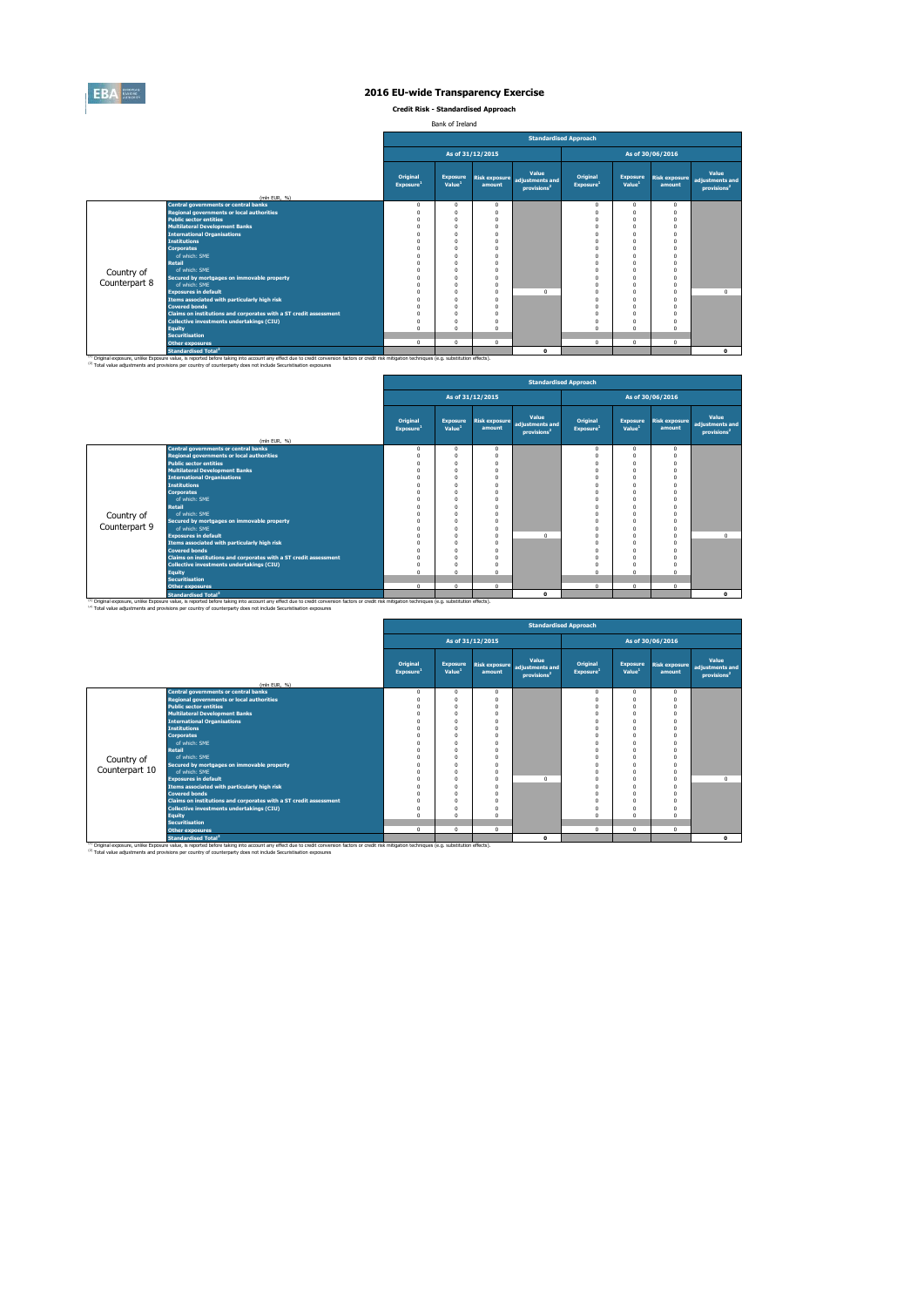

**Credit Risk - IRB Approach** Bank of Ireland

|                   |                                                                                                                                                                                                               |                                |                        |                                       |                                                                                                                                                                                                                            |                        | <b>IRB Approach</b>         |          |                           |                                       |                                                                                                                                                                                                                          |                        |                             |
|-------------------|---------------------------------------------------------------------------------------------------------------------------------------------------------------------------------------------------------------|--------------------------------|------------------------|---------------------------------------|----------------------------------------------------------------------------------------------------------------------------------------------------------------------------------------------------------------------------|------------------------|-----------------------------|----------|---------------------------|---------------------------------------|--------------------------------------------------------------------------------------------------------------------------------------------------------------------------------------------------------------------------|------------------------|-----------------------------|
|                   |                                                                                                                                                                                                               |                                |                        |                                       |                                                                                                                                                                                                                            |                        |                             |          |                           |                                       |                                                                                                                                                                                                                          |                        |                             |
|                   |                                                                                                                                                                                                               | Original Exposure <sup>1</sup> |                        | <b>Exposure</b><br>Value <sup>1</sup> |                                                                                                                                                                                                                            |                        | Value<br>adiustments<br>and |          | <b>Original Exposure1</b> | <b>Exposure</b><br>Value <sup>1</sup> |                                                                                                                                                                                                                          |                        | Value<br>adiustments<br>and |
|                   | (mln EUR, %)                                                                                                                                                                                                  |                                | Of which:<br>defaulted |                                       |                                                                                                                                                                                                                            | Of which:<br>defaulted | provisions                  |          | Of which:<br>defaulted    |                                       |                                                                                                                                                                                                                          | Of which:<br>defaulted | provisions                  |
|                   | <b>Central banks and central governments</b>                                                                                                                                                                  |                                |                        | $\Omega$                              |                                                                                                                                                                                                                            |                        | $\Omega$                    | $\Omega$ |                           |                                       |                                                                                                                                                                                                                          |                        |                             |
|                   | <b>Institutions</b>                                                                                                                                                                                           | 3.993                          |                        | 3.923                                 |                                                                                                                                                                                                                            |                        |                             | 5.281    |                           | 5.194                                 |                                                                                                                                                                                                                          |                        |                             |
|                   | <b>Corporates</b>                                                                                                                                                                                             | 30.036                         | 4.309                  | 26.887                                |                                                                                                                                                                                                                            |                        | 2.271                       | 28,396   | 3.656                     | 25.517                                | As of 30/06/2016<br><b>Risk exposure amount</b><br>1.146<br>20,549<br>1.879<br>9.112<br>1.786<br>13.144<br>1.639<br>11,400<br>1.639<br>11,400<br>291<br>13<br>134<br>1.453<br>1.013<br>119<br>440<br>15<br>214<br>35,053 | 1.914                  |                             |
|                   | Corporates - Of Which: Specialised Lending                                                                                                                                                                    | 2.037                          | 75                     | 1.909                                 |                                                                                                                                                                                                                            |                        | 52                          | 2.039    | 70                        | 1.959                                 |                                                                                                                                                                                                                          |                        | 52                          |
|                   | Corporates - Of Which: SME                                                                                                                                                                                    | 16.037                         | 3.556                  | 15.303                                | As of 31/12/2015<br><b>Risk exposure amount</b><br>865<br>21.464<br>1.853<br>9.817<br>13,559<br>2.094<br>11,858<br>1.932<br>$\Omega$<br>1.932<br>11,858<br>305<br>24<br>138<br>1.397<br>136<br>990<br>407<br>196<br>36,084 |                        | 1.764                       | 14.788   | 2.903                     | 14.144                                |                                                                                                                                                                                                                          |                        | 1.413                       |
|                   | Retail                                                                                                                                                                                                        | 58.371                         | 3.267                  | 55,889                                |                                                                                                                                                                                                                            |                        | 1.524                       | 55,020   | 2.791                     | 52.561                                |                                                                                                                                                                                                                          |                        | 1.336                       |
|                   | Retail - Secured on real estate property                                                                                                                                                                      | 53,140                         | 2.891                  | 52.314                                |                                                                                                                                                                                                                            |                        | 1.293                       | 49,778   | 2.454                     | 48.951                                |                                                                                                                                                                                                                          |                        | 1.129                       |
|                   | Retail - Secured on real estate property - Of Which: SME                                                                                                                                                      | n                              | $\Omega$               | $\Omega$                              |                                                                                                                                                                                                                            |                        | $\Omega$                    | n        |                           |                                       |                                                                                                                                                                                                                          |                        |                             |
| Consolidated data | Retail - Secured on real estate property - Of Which: non-                                                                                                                                                     | 53,140                         | 2.891                  | 52.314                                |                                                                                                                                                                                                                            |                        | 1.293                       | 49,778   | 2.454                     | 48.951                                |                                                                                                                                                                                                                          |                        | 1.129                       |
|                   | <b>Retail - Qualifying Revolving</b>                                                                                                                                                                          | 2.750                          | 37                     | 1,409                                 |                                                                                                                                                                                                                            |                        | 18                          | 2.727    | 31                        | 1.391                                 |                                                                                                                                                                                                                          |                        | 15                          |
|                   | <b>Retail - Other Retail</b>                                                                                                                                                                                  | 2.481                          | 338                    | 2.166                                 |                                                                                                                                                                                                                            |                        | 212                         | 2.515    | 306                       | 2.219                                 |                                                                                                                                                                                                                          |                        | 191                         |
|                   | Retail - Other Retail - Of Which: SME                                                                                                                                                                         | 2.074                          | 278                    | 1.759                                 |                                                                                                                                                                                                                            |                        | 147                         | 2.089    | 244                       | 1.793                                 |                                                                                                                                                                                                                          |                        | 130                         |
|                   | Retail - Other Retail - Of Which: non-SME                                                                                                                                                                     | 406                            | 60                     | 406                                   |                                                                                                                                                                                                                            |                        | 65                          | 426      | 62                        | 426                                   |                                                                                                                                                                                                                          |                        | 61                          |
|                   | <b>Equity</b>                                                                                                                                                                                                 |                                |                        |                                       |                                                                                                                                                                                                                            |                        |                             |          |                           |                                       |                                                                                                                                                                                                                          |                        |                             |
|                   | <b>Securitisation</b>                                                                                                                                                                                         | 894                            |                        | 894                                   |                                                                                                                                                                                                                            |                        | $\Omega$                    | 889      |                           | 889                                   |                                                                                                                                                                                                                          |                        | $\Omega$                    |
|                   | Other non credit-obligation assets                                                                                                                                                                            |                                |                        |                                       |                                                                                                                                                                                                                            |                        |                             |          |                           |                                       |                                                                                                                                                                                                                          |                        |                             |
|                   | <b>TRB Total</b>                                                                                                                                                                                              |                                |                        |                                       |                                                                                                                                                                                                                            |                        |                             |          |                           |                                       |                                                                                                                                                                                                                          |                        |                             |
|                   | <sup>(1)</sup> Original exposure, unlike Exposure value, is reported before taking into account any effect due to credit conversion factors or credit risk mitigation techniques (e.g. substitution effects). |                                |                        |                                       |                                                                                                                                                                                                                            |                        |                             |          |                           |                                       |                                                                                                                                                                                                                          |                        |                             |

|         |                       |                                                                                                                                                                                                               |          |                                       |                                       |                  |                             | <b>IRB Approach</b>         |          |                                |                                |       |                             |                                    |
|---------|-----------------------|---------------------------------------------------------------------------------------------------------------------------------------------------------------------------------------------------------------|----------|---------------------------------------|---------------------------------------|------------------|-----------------------------|-----------------------------|----------|--------------------------------|--------------------------------|-------|-----------------------------|------------------------------------|
|         |                       |                                                                                                                                                                                                               |          |                                       |                                       | As of 31/12/2015 |                             |                             |          |                                | As of 30/06/2016               |       |                             |                                    |
|         |                       |                                                                                                                                                                                                               |          | <b>Original Exposure</b> <sup>1</sup> | <b>Exposure</b><br>Value <sup>1</sup> |                  | <b>Risk exposure amount</b> | Value<br>adiustments<br>and |          | Original Exposure <sup>1</sup> | Exposure<br>Value <sup>1</sup> |       | <b>Risk exposure amount</b> | Value<br><b>adiustments</b><br>and |
|         |                       | (min EUR. %)                                                                                                                                                                                                  |          | Of which:<br>defaulted                |                                       |                  | Of which:<br>defaulted      | provisions                  |          | Of which:<br>defaulted         |                                |       | Of which:<br>defaulted      | provisions                         |
|         |                       | <b>Central banks and central governments</b>                                                                                                                                                                  | $\Omega$ |                                       |                                       |                  |                             | 0                           | $\Omega$ |                                |                                |       |                             |                                    |
|         | <b>Institutions</b>   |                                                                                                                                                                                                               | 428      |                                       | 418                                   | 124              | $\Omega$                    |                             | 454      |                                | 449                            | 174   |                             |                                    |
|         | <b>Corporates</b>     |                                                                                                                                                                                                               | 16.342   | 2.799                                 | 13.962                                | 8.846            | $\Omega$                    | 1.516                       | 15.791   | 2.523                          | 13.691                         | 8.451 |                             | 1.351                              |
|         |                       | Corporates - Of Which: Specialised Lending                                                                                                                                                                    | 680      |                                       | 589                                   | 576              | n                           | $\theta$                    | 688      |                                | 636                            | 583   |                             |                                    |
|         |                       | Corporates - Of Which: SME                                                                                                                                                                                    | 10.673   | 2.423                                 | 9.758                                 | 5.700            | $\Omega$                    | 1.257                       | 10.321   | 2.144                          | 9.599                          | 5.493 |                             | 1.092                              |
|         | <b>Retail</b>         |                                                                                                                                                                                                               | 30.524   | 2.556                                 | 28,683                                | 8.442            | 1.561                       | 1.363                       | 30.143   | 2.197                          | 28.273                         | 8.190 | 1.338                       | 1,208                              |
|         |                       | Retail - Secured on real estate property                                                                                                                                                                      | 25.321   | 2.186                                 | 25.109                                | 6.741            | 1.399                       | 1.136                       | 24,926   | 1.864                          | 24.663                         | 6.446 | 1.191                       | 1.004                              |
|         |                       | Retail - Secured on real estate property - Of Which: SME                                                                                                                                                      | - O      |                                       | -C                                    |                  | n                           | $\theta$                    |          |                                |                                |       |                             |                                    |
| IRELAND |                       | Retail - Secured on real estate property - Of Which: non-                                                                                                                                                     | 25,321   | 2.186                                 | 25.109                                | 6,741            | 1,399                       | 1.136                       | 24,926   | 1.864                          | 24,663                         | 6,446 | 1.191                       | 1.004                              |
|         |                       | <b>Retail - Qualifying Revolving</b>                                                                                                                                                                          | 2.738    | 37                                    | 1,409                                 | 305              | 24                          | 17                          | 2.716    | 30                             | 1.391                          | 291   | 13                          | 15                                 |
|         |                       | <b>Retail - Other Retail</b>                                                                                                                                                                                  | 2.465    | 333                                   | 2.166                                 | 1.397            | 138                         | 209                         | 2.501    | 302                            | 2.219                          | 1.453 | 134                         | 189                                |
|         |                       | Retail - Other Retail - Of Which: SME                                                                                                                                                                         | 2.063    | 275                                   | 1.759                                 | 990              | 136                         | 145                         | 2.078    | 242                            | 1.793                          | 1.013 | 119                         | 128                                |
|         |                       | Retail - Other Retail - Of Which: non-SME                                                                                                                                                                     | 402      | 59                                    | 406                                   | 407              |                             | 64                          | 423      | 60                             | 426                            | 440   | 15                          | 60                                 |
|         | <b>Equity</b>         |                                                                                                                                                                                                               | n        |                                       |                                       |                  |                             | O                           | $\Omega$ |                                |                                |       |                             |                                    |
|         | <b>Securitisation</b> |                                                                                                                                                                                                               |          |                                       |                                       |                  |                             |                             |          |                                |                                |       |                             |                                    |
|         |                       | Other non credit-obligation assets                                                                                                                                                                            |          |                                       |                                       |                  |                             |                             |          |                                |                                |       |                             |                                    |
|         | <b>IRB Total</b>      |                                                                                                                                                                                                               |          |                                       |                                       |                  |                             |                             |          |                                |                                |       |                             |                                    |
|         |                       | <sup>(3)</sup> Original exposure, unlike Exposure value, is reported before taking into account any effect due to credit conversion factors or credit risk mitigation techniques (e.g. substitution effects). |          |                                       |                                       |                  |                             |                             |          |                                |                                |       |                             |                                    |

|                                                                                                                                                                                                                                                                                                                                                                                                                                                                                                                                                                                                                                                                                                                                                                                                                                                                                                                                                                                                                                                                                                                                                                                                                                                                                                                                                                                                                                                     |    |                        | <b>IRB Approach</b> |  |                        |                      |   |                        |          |   |                        |                      |  |  |  |
|-----------------------------------------------------------------------------------------------------------------------------------------------------------------------------------------------------------------------------------------------------------------------------------------------------------------------------------------------------------------------------------------------------------------------------------------------------------------------------------------------------------------------------------------------------------------------------------------------------------------------------------------------------------------------------------------------------------------------------------------------------------------------------------------------------------------------------------------------------------------------------------------------------------------------------------------------------------------------------------------------------------------------------------------------------------------------------------------------------------------------------------------------------------------------------------------------------------------------------------------------------------------------------------------------------------------------------------------------------------------------------------------------------------------------------------------------------|----|------------------------|---------------------|--|------------------------|----------------------|---|------------------------|----------|---|------------------------|----------------------|--|--|--|
|                                                                                                                                                                                                                                                                                                                                                                                                                                                                                                                                                                                                                                                                                                                                                                                                                                                                                                                                                                                                                                                                                                                                                                                                                                                                                                                                                                                                                                                     |    |                        |                     |  |                        |                      |   |                        |          |   |                        |                      |  |  |  |
|                                                                                                                                                                                                                                                                                                                                                                                                                                                                                                                                                                                                                                                                                                                                                                                                                                                                                                                                                                                                                                                                                                                                                                                                                                                                                                                                                                                                                                                     |    |                        | <b>Exposure</b>     |  |                        | Value<br>adiustments |   |                        | Exposure |   |                        | Value<br>adjustments |  |  |  |
| (min EUR, %)                                                                                                                                                                                                                                                                                                                                                                                                                                                                                                                                                                                                                                                                                                                                                                                                                                                                                                                                                                                                                                                                                                                                                                                                                                                                                                                                                                                                                                        |    | Of which:<br>defaulted |                     |  | Of which:<br>defaulted | provisions           |   | Of which:<br>defaulted |          |   | Of which:<br>defaulted | and<br>provisions    |  |  |  |
|                                                                                                                                                                                                                                                                                                                                                                                                                                                                                                                                                                                                                                                                                                                                                                                                                                                                                                                                                                                                                                                                                                                                                                                                                                                                                                                                                                                                                                                     |    |                        |                     |  |                        |                      |   |                        | $\Omega$ | n |                        |                      |  |  |  |
|                                                                                                                                                                                                                                                                                                                                                                                                                                                                                                                                                                                                                                                                                                                                                                                                                                                                                                                                                                                                                                                                                                                                                                                                                                                                                                                                                                                                                                                     |    |                        |                     |  |                        |                      |   |                        |          |   |                        |                      |  |  |  |
|                                                                                                                                                                                                                                                                                                                                                                                                                                                                                                                                                                                                                                                                                                                                                                                                                                                                                                                                                                                                                                                                                                                                                                                                                                                                                                                                                                                                                                                     |    |                        |                     |  |                        |                      |   |                        |          |   |                        | 418                  |  |  |  |
|                                                                                                                                                                                                                                                                                                                                                                                                                                                                                                                                                                                                                                                                                                                                                                                                                                                                                                                                                                                                                                                                                                                                                                                                                                                                                                                                                                                                                                                     |    |                        |                     |  |                        |                      |   |                        |          |   |                        |                      |  |  |  |
|                                                                                                                                                                                                                                                                                                                                                                                                                                                                                                                                                                                                                                                                                                                                                                                                                                                                                                                                                                                                                                                                                                                                                                                                                                                                                                                                                                                                                                                     |    |                        |                     |  |                        |                      |   |                        |          |   |                        | 300                  |  |  |  |
|                                                                                                                                                                                                                                                                                                                                                                                                                                                                                                                                                                                                                                                                                                                                                                                                                                                                                                                                                                                                                                                                                                                                                                                                                                                                                                                                                                                                                                                     |    |                        |                     |  |                        |                      |   |                        |          |   | 448                    | 103                  |  |  |  |
|                                                                                                                                                                                                                                                                                                                                                                                                                                                                                                                                                                                                                                                                                                                                                                                                                                                                                                                                                                                                                                                                                                                                                                                                                                                                                                                                                                                                                                                     |    |                        |                     |  |                        |                      |   |                        |          |   | 448                    | 101                  |  |  |  |
|                                                                                                                                                                                                                                                                                                                                                                                                                                                                                                                                                                                                                                                                                                                                                                                                                                                                                                                                                                                                                                                                                                                                                                                                                                                                                                                                                                                                                                                     |    |                        |                     |  |                        |                      |   |                        | n        |   |                        |                      |  |  |  |
|                                                                                                                                                                                                                                                                                                                                                                                                                                                                                                                                                                                                                                                                                                                                                                                                                                                                                                                                                                                                                                                                                                                                                                                                                                                                                                                                                                                                                                                     |    |                        |                     |  |                        |                      |   |                        |          |   | 448                    | 101                  |  |  |  |
|                                                                                                                                                                                                                                                                                                                                                                                                                                                                                                                                                                                                                                                                                                                                                                                                                                                                                                                                                                                                                                                                                                                                                                                                                                                                                                                                                                                                                                                     |    |                        |                     |  |                        |                      | 6 |                        |          |   |                        |                      |  |  |  |
|                                                                                                                                                                                                                                                                                                                                                                                                                                                                                                                                                                                                                                                                                                                                                                                                                                                                                                                                                                                                                                                                                                                                                                                                                                                                                                                                                                                                                                                     |    |                        |                     |  |                        |                      |   |                        |          |   |                        |                      |  |  |  |
|                                                                                                                                                                                                                                                                                                                                                                                                                                                                                                                                                                                                                                                                                                                                                                                                                                                                                                                                                                                                                                                                                                                                                                                                                                                                                                                                                                                                                                                     |    |                        |                     |  |                        |                      |   |                        |          |   |                        |                      |  |  |  |
|                                                                                                                                                                                                                                                                                                                                                                                                                                                                                                                                                                                                                                                                                                                                                                                                                                                                                                                                                                                                                                                                                                                                                                                                                                                                                                                                                                                                                                                     |    |                        |                     |  |                        |                      |   |                        |          |   |                        |                      |  |  |  |
|                                                                                                                                                                                                                                                                                                                                                                                                                                                                                                                                                                                                                                                                                                                                                                                                                                                                                                                                                                                                                                                                                                                                                                                                                                                                                                                                                                                                                                                     | ×, |                        |                     |  |                        |                      |   |                        | $\sim$   |   |                        |                      |  |  |  |
|                                                                                                                                                                                                                                                                                                                                                                                                                                                                                                                                                                                                                                                                                                                                                                                                                                                                                                                                                                                                                                                                                                                                                                                                                                                                                                                                                                                                                                                     |    |                        |                     |  |                        |                      |   |                        |          |   |                        |                      |  |  |  |
|                                                                                                                                                                                                                                                                                                                                                                                                                                                                                                                                                                                                                                                                                                                                                                                                                                                                                                                                                                                                                                                                                                                                                                                                                                                                                                                                                                                                                                                     |    |                        |                     |  |                        |                      |   |                        |          |   |                        |                      |  |  |  |
|                                                                                                                                                                                                                                                                                                                                                                                                                                                                                                                                                                                                                                                                                                                                                                                                                                                                                                                                                                                                                                                                                                                                                                                                                                                                                                                                                                                                                                                     |    |                        |                     |  |                        |                      |   |                        |          |   |                        |                      |  |  |  |
| As of 31/12/2015<br>As of 30/06/2016<br><b>Risk exposure amount</b><br><b>Risk exposure amount</b><br>Original Exposure <sup>1</sup><br><b>Original Exposure</b><br>Value <sup>1</sup><br>Value <sup>1</sup><br>and<br><b>Central banks and central governments</b><br><b>Institutions</b><br>1.227<br>294<br>1.227<br>1.588<br>364<br>1.587<br>$\Omega$<br><b>Corporates</b><br>1.200<br>607<br>5,680<br>7.810<br>7.855<br>6,460<br>844<br>6,648<br>6.616<br>Corporates - Of Which: Specialised Lending<br>889<br>956<br>926<br>967<br>943<br>926<br>$\Omega$<br>Corporates - Of Which: SME<br>3.873<br>477<br>4.804<br>5.261<br>3.870<br>714<br>4.180<br>3.206<br>1.053<br>533<br>132<br><b>Retail</b><br>650<br>27,206<br>545<br>27.537<br>24,580<br>24,288<br>5.117<br>4.954<br>533<br>130<br>27,206<br>27,520<br>543<br>647<br>5.117<br>24,564<br>24,288<br>4.954<br><b>Retail - Secured on real estate property</b><br>Retail - Secured on real estate property - Of Which: SME<br>- O<br>$\Omega$<br>533<br>130<br>Retail - Secured on real estate property - Of Which: non-<br>27,520<br>647<br>27,206<br>5.117<br>24,564<br>543<br>24,288<br>4.954<br><b>Retail - Qualifying Revolving</b><br><b>Retail - Other Retail</b><br>10<br>s<br>Retail - Other Retail - Of Which: SME<br>٠<br>Retail - Other Retail - Of Which: non-SME<br><b>Equity</b><br>×,<br><b>Securitisation</b><br>Other non credit-obligation assets<br><b>IRB Total</b> |    |                        |                     |  |                        |                      |   |                        |          |   |                        |                      |  |  |  |

|               |                          |                                                                                                                                                                                                               |          |                                |                                       |                  |                             | <b>IRB Approach</b>         |                                |                        |                                |       |                             |                             |
|---------------|--------------------------|---------------------------------------------------------------------------------------------------------------------------------------------------------------------------------------------------------------|----------|--------------------------------|---------------------------------------|------------------|-----------------------------|-----------------------------|--------------------------------|------------------------|--------------------------------|-------|-----------------------------|-----------------------------|
|               |                          |                                                                                                                                                                                                               |          |                                |                                       | As of 31/12/2015 |                             |                             |                                |                        | As of 30/06/2016               |       |                             |                             |
|               |                          |                                                                                                                                                                                                               |          | Original Exposure <sup>1</sup> | <b>Exposure</b><br>Value <sup>1</sup> |                  | <b>Risk exposure amount</b> | Value<br>adjustments<br>and | Original Exposure <sup>1</sup> |                        | Exposure<br>Value <sup>1</sup> |       | <b>Risk exposure amount</b> | Value<br>adjustments<br>and |
|               |                          | (min EUR, %)                                                                                                                                                                                                  |          | Of which:<br>defaulted         |                                       |                  | Of which:<br>defaulted      | provisions                  |                                | Of which:<br>defaulted |                                |       | Of which:<br>defaulted      | provisions                  |
|               |                          | <b>Central banks and central governments</b>                                                                                                                                                                  |          |                                |                                       |                  |                             |                             |                                |                        | $\Omega$                       |       |                             |                             |
|               | <b>Institutions</b>      |                                                                                                                                                                                                               | 28       |                                | 24                                    |                  |                             |                             | 30                             |                        | 26                             |       |                             |                             |
|               | <b>Corporates</b>        |                                                                                                                                                                                                               | 2.821    | 42                             | 2.465                                 | 3,370            |                             | 23                          | 2.847                          | 61                     | 2.551                          | 3.551 |                             |                             |
|               |                          | Corporates - Of Which: Specialised Lending                                                                                                                                                                    | 11       |                                | 42                                    | 80               |                             |                             |                                |                        | $^{\circ}$                     | 19    |                             |                             |
|               |                          | Corporates - Of Which: SME                                                                                                                                                                                    | 93       | 14                             | 84                                    | 94               |                             |                             | 232                            | 14                     | 161                            | 222   |                             |                             |
|               | <b>Retail</b>            |                                                                                                                                                                                                               | 114      | 21                             |                                       |                  |                             | 12                          | 108                            | 17                     |                                |       |                             |                             |
|               |                          | Retail - Secured on real estate property                                                                                                                                                                      | 110      | 21                             |                                       |                  |                             | 12                          | 105                            | 16                     |                                |       |                             | 10                          |
|               |                          | Retail - Secured on real estate property - Of Which: SME                                                                                                                                                      | $\Omega$ |                                |                                       |                  |                             |                             |                                |                        |                                |       |                             |                             |
| UNITED STATES |                          | Retail - Secured on real estate property - Of Which: non-                                                                                                                                                     | 110      | 21                             |                                       |                  |                             | 12                          | 105                            | 16                     |                                |       |                             | ۱Ń                          |
|               |                          | <b>Retail - Qualifying Revolving</b>                                                                                                                                                                          |          |                                |                                       |                  |                             |                             |                                |                        |                                |       |                             |                             |
|               |                          | <b>Retail - Other Retail</b>                                                                                                                                                                                  |          |                                |                                       |                  |                             |                             |                                |                        |                                |       |                             |                             |
|               |                          | Retail - Other Retail - Of Which: SME                                                                                                                                                                         |          |                                |                                       |                  |                             |                             |                                |                        |                                |       |                             |                             |
|               |                          | Retail - Other Retail - Of Which: non-SME                                                                                                                                                                     |          |                                |                                       |                  |                             |                             |                                |                        |                                |       |                             |                             |
|               | Equity<br>Securitisation |                                                                                                                                                                                                               |          |                                |                                       |                  |                             |                             |                                |                        |                                |       |                             |                             |
|               |                          |                                                                                                                                                                                                               |          |                                |                                       |                  |                             |                             |                                |                        |                                |       |                             |                             |
|               |                          | Other non credit-obligation assets                                                                                                                                                                            |          |                                |                                       |                  |                             |                             |                                |                        |                                |       |                             |                             |
|               | <b>IRB Total</b>         |                                                                                                                                                                                                               |          |                                |                                       |                  |                             |                             |                                |                        |                                |       |                             |                             |
|               |                          | <sup>(1)</sup> Original exposure, unlike Exposure value, is reported before taking into account any effect due to credit conversion factors or credit risk mitigation techniques (e.g. substitution effects). |          |                                |                                       |                  |                             |                             |                                |                        |                                |       |                             |                             |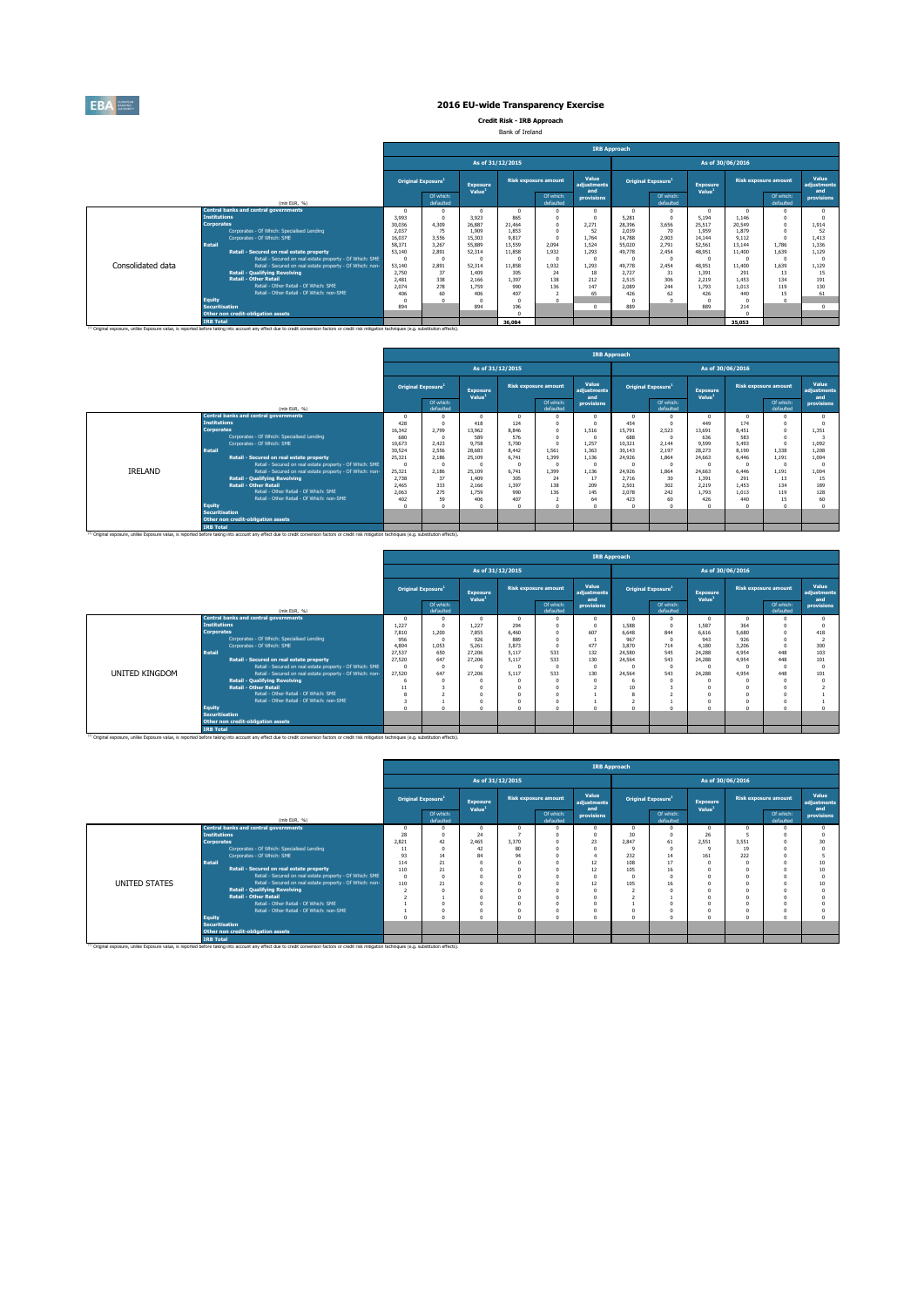

**Credit Risk - IRB Approach** Bank of Ireland

|               |                                                           |                                |                        |                                |                             |                        | <b>IRB Approach</b>         |                                      |                        |                                       |          |                             |                      |
|---------------|-----------------------------------------------------------|--------------------------------|------------------------|--------------------------------|-----------------------------|------------------------|-----------------------------|--------------------------------------|------------------------|---------------------------------------|----------|-----------------------------|----------------------|
|               |                                                           |                                |                        | As of 31/12/2015               |                             |                        |                             |                                      |                        | As of 30/06/2016                      |          |                             |                      |
|               |                                                           | Original Exposure <sup>1</sup> |                        | Exposure<br>Value <sup>1</sup> | <b>Risk exposure amount</b> |                        | Value<br>adjustments<br>and | <b>Original Exposure<sup>1</sup></b> |                        | <b>Exposure</b><br>Value <sup>1</sup> |          | <b>Risk exposure amount</b> | Value<br>adiustments |
|               | (min EUR, %)                                              |                                | Of which:<br>defaulted |                                |                             | Of which:<br>defaulted | provisions                  |                                      | Of which:<br>defaulted |                                       |          | Of which:<br>defaulted      | and<br>provisions    |
|               | <b>Central banks and central governments</b>              |                                |                        | $\Omega$                       | $\Omega$                    | $\Omega$               |                             | n                                    | $\Omega$               |                                       | $\Omega$ | n                           |                      |
|               | <b>Institutions</b>                                       | 552                            |                        | 552                            | 79                          | $\Omega$               |                             | 718                                  |                        | 718                                   | 93       | n                           |                      |
|               | <b>Corporates</b>                                         | 676                            | 62                     | 728                            | 817                         | $\Omega$               | 20                          | 915                                  | 61                     | 893                                   | 962      | $\Omega$                    | 19                   |
|               | Corporates - Of Which: Specialised Lending                | 37                             |                        | 37                             | 56                          | n                      |                             | 37                                   |                        | 37                                    | 56       | n                           |                      |
|               | Corporates - Of Which: SME                                | 39                             |                        | 60                             | 44                          |                        |                             | 54                                   |                        | 83                                    | 72       |                             |                      |
|               | <b>Retail</b>                                             | 11                             |                        |                                |                             |                        |                             | 11                                   |                        |                                       |          |                             |                      |
|               | Retail - Secured on real estate property                  | 10                             |                        | £.                             |                             | ń                      |                             | 10                                   |                        |                                       |          | $\theta$                    |                      |
|               | Retail - Secured on real estate property - Of Which: SME  | $\Omega$                       |                        |                                |                             |                        |                             |                                      |                        |                                       |          |                             |                      |
| <b>FRANCE</b> | Retail - Secured on real estate property - Of Which: non- | 10                             |                        |                                |                             |                        |                             | 10                                   |                        |                                       |          |                             |                      |
|               | <b>Retail - Qualifying Revolving</b>                      |                                |                        |                                |                             |                        |                             |                                      |                        |                                       |          | n                           |                      |
|               | <b>Retail - Other Retail</b>                              |                                |                        |                                |                             | n                      |                             |                                      |                        |                                       |          | n                           |                      |
|               | Retail - Other Retail - Of Which: SME                     |                                |                        | O                              |                             | n                      |                             |                                      |                        |                                       |          | n                           |                      |
|               | Retail - Other Retail - Of Which: non-SME                 |                                |                        |                                |                             | n                      |                             |                                      |                        |                                       |          |                             |                      |
|               | Equity                                                    |                                |                        | $\Omega$                       |                             | $\alpha$               |                             |                                      | $\Omega$               |                                       |          | $\theta$                    |                      |
|               | <b>Securitisation</b>                                     |                                |                        |                                |                             |                        |                             |                                      |                        |                                       |          |                             |                      |
|               | Other non credit-obligation assets                        |                                |                        |                                |                             |                        |                             |                                      |                        |                                       |          |                             |                      |
|               | <b>IRB Total</b>                                          |                                |                        |                                |                             |                        |                             |                                      |                        |                                       |          |                             |                      |

|                        |                       |                                                           |                                                                                                                                                                                                                                                                          |                                |                                |                  |                             | <b>IRB Approach</b>         |  |                                |                                       |     |                             |                             |
|------------------------|-----------------------|-----------------------------------------------------------|--------------------------------------------------------------------------------------------------------------------------------------------------------------------------------------------------------------------------------------------------------------------------|--------------------------------|--------------------------------|------------------|-----------------------------|-----------------------------|--|--------------------------------|---------------------------------------|-----|-----------------------------|-----------------------------|
|                        |                       |                                                           |                                                                                                                                                                                                                                                                          |                                |                                | As of 31/12/2015 |                             |                             |  |                                | As of 30/06/2016                      |     |                             |                             |
|                        |                       |                                                           |                                                                                                                                                                                                                                                                          | Original Exposure <sup>1</sup> | Exposure<br>Value <sup>1</sup> |                  | <b>Risk exposure amount</b> | Value<br>adjustments<br>and |  | Original Exposure <sup>1</sup> | <b>Exposure</b><br>Value <sup>1</sup> |     |                             | Value<br>adjustments<br>and |
|                        |                       | (min EUR. %)                                              |                                                                                                                                                                                                                                                                          | Of which:<br>defaulted         |                                |                  | Of which:<br>defaulted      | provisions                  |  | Of which:<br>defaulted         |                                       |     | Of which:<br>defaulted      | provisions                  |
|                        |                       | <b>Central banks and central governments</b>              |                                                                                                                                                                                                                                                                          |                                |                                |                  |                             | $\Omega$                    |  |                                |                                       |     |                             |                             |
|                        | <b>Institutions</b>   |                                                           |                                                                                                                                                                                                                                                                          |                                |                                |                  |                             | $^{\circ}$                  |  |                                |                                       |     |                             |                             |
|                        | <b>Corporates</b>     |                                                           |                                                                                                                                                                                                                                                                          |                                |                                |                  |                             | $\Omega$                    |  |                                | 59                                    | 100 |                             |                             |
|                        |                       | Corporates - Of Which: Specialised Lending                |                                                                                                                                                                                                                                                                          |                                |                                |                  |                             | $\Omega$                    |  |                                |                                       |     |                             |                             |
|                        |                       | Corporates - Of Which: SME                                |                                                                                                                                                                                                                                                                          |                                |                                |                  |                             | $\Omega$                    |  |                                |                                       |     |                             |                             |
|                        | <b>Retail</b>         |                                                           |                                                                                                                                                                                                                                                                          |                                |                                |                  |                             | $\Omega$                    |  |                                |                                       |     |                             |                             |
|                        |                       | Retail - Secured on real estate property                  |                                                                                                                                                                                                                                                                          |                                |                                |                  |                             | $\Omega$                    |  |                                |                                       |     |                             |                             |
|                        |                       | Retail - Secured on real estate property - Of Which: SME  |                                                                                                                                                                                                                                                                          |                                |                                |                  |                             | $\Omega$                    |  |                                |                                       |     |                             |                             |
| <b>Other Countries</b> |                       | Retail - Secured on real estate property - Of Which: non- |                                                                                                                                                                                                                                                                          |                                |                                |                  |                             | $\Omega$                    |  |                                |                                       |     |                             |                             |
|                        |                       | <b>Retail - Qualifying Revolving</b>                      |                                                                                                                                                                                                                                                                          |                                |                                |                  |                             | $\Omega$                    |  |                                |                                       |     |                             |                             |
|                        |                       | <b>Retail - Other Retail</b>                              |                                                                                                                                                                                                                                                                          |                                |                                |                  |                             | $\Omega$                    |  |                                |                                       |     |                             |                             |
|                        |                       | Retail - Other Retail - Of Which: SME                     |                                                                                                                                                                                                                                                                          |                                |                                |                  |                             | $\Omega$                    |  |                                |                                       |     |                             |                             |
|                        |                       |                                                           |                                                                                                                                                                                                                                                                          |                                |                                |                  |                             | $^{\circ}$                  |  |                                |                                       |     |                             |                             |
|                        | <b>Equity</b>         |                                                           |                                                                                                                                                                                                                                                                          |                                |                                |                  |                             | $\Omega$                    |  |                                |                                       |     |                             |                             |
|                        | <b>Securitisation</b> |                                                           |                                                                                                                                                                                                                                                                          |                                |                                |                  |                             |                             |  |                                |                                       |     |                             |                             |
|                        |                       | Other non credit-obligation assets                        |                                                                                                                                                                                                                                                                          |                                |                                |                  |                             |                             |  |                                |                                       |     | $\theta$                    |                             |
|                        | <b>IRB Total</b>      |                                                           |                                                                                                                                                                                                                                                                          |                                |                                |                  |                             |                             |  |                                |                                       |     | <b>Risk exposure amount</b> |                             |
|                        |                       |                                                           | 87<br>149<br>$\Omega$<br>Retail - Other Retail - Of Which: non-SME<br>(1) Original exposure, unlike Exposure value, is reported before taking into account any effect due to credit conversion factors or credit risk mitigation techniques (e.g. substitution effects). |                                |                                |                  |                             |                             |  |                                |                                       |     |                             |                             |

|                          |                       |                                                                                                                                                                                                               |                                       |                                |                      |                        | <b>IRB Approach</b>  |          |                                |                                       |                  |                             |                      |
|--------------------------|-----------------------|---------------------------------------------------------------------------------------------------------------------------------------------------------------------------------------------------------------|---------------------------------------|--------------------------------|----------------------|------------------------|----------------------|----------|--------------------------------|---------------------------------------|------------------|-----------------------------|----------------------|
|                          |                       |                                                                                                                                                                                                               |                                       |                                | As of 31/12/2015     |                        |                      |          |                                |                                       | As of 30/06/2016 |                             |                      |
|                          |                       |                                                                                                                                                                                                               | <b>Original Exposure</b> <sup>1</sup> | Exposure<br>Value <sup>1</sup> | Risk exposure amount |                        | Value<br>adjustments |          | Original Exposure <sup>1</sup> | <b>Exposure</b><br>Value <sup>1</sup> |                  | <b>Risk exposure amount</b> | Value<br>adjustments |
|                          |                       | (min EUR, %)                                                                                                                                                                                                  | Of which:<br>defaulted                |                                |                      | Of which:<br>defaulted | and<br>provisions    |          | Of which:<br>defaulted         |                                       |                  | Of which:<br>defaulted      | and<br>provisions    |
|                          |                       | <b>Central banks and central governments</b>                                                                                                                                                                  |                                       | n                              |                      |                        | $\Omega$             | n        |                                |                                       |                  |                             |                      |
|                          | <b>Institutions</b>   |                                                                                                                                                                                                               |                                       |                                |                      |                        |                      |          |                                |                                       |                  |                             |                      |
|                          | <b>Corporates</b>     |                                                                                                                                                                                                               |                                       |                                |                      |                        |                      |          |                                |                                       |                  |                             |                      |
|                          |                       | Corporates - Of Which: Specialised Lending                                                                                                                                                                    |                                       |                                |                      |                        |                      |          |                                |                                       |                  |                             |                      |
|                          |                       | Corporates - Of Which: SME                                                                                                                                                                                    |                                       |                                |                      |                        |                      |          |                                |                                       |                  |                             |                      |
|                          | <b>Retail</b>         |                                                                                                                                                                                                               |                                       |                                |                      |                        |                      |          |                                |                                       |                  |                             |                      |
|                          |                       | Retail - Secured on real estate property                                                                                                                                                                      |                                       |                                |                      |                        |                      |          |                                |                                       |                  |                             |                      |
|                          |                       | Retail - Secured on real estate property - Of Which: SME                                                                                                                                                      |                                       |                                |                      |                        |                      |          |                                |                                       |                  |                             |                      |
| Country of Counterpart 6 |                       | Retail - Secured on real estate property - Of Which: non-                                                                                                                                                     |                                       |                                |                      |                        |                      |          |                                |                                       |                  |                             |                      |
|                          |                       | <b>Retail - Qualifying Revolving</b><br><b>Retail - Other Retail</b>                                                                                                                                          |                                       |                                |                      |                        |                      |          |                                |                                       |                  |                             |                      |
|                          |                       | Retail - Other Retail - Of Which: SME                                                                                                                                                                         |                                       |                                |                      |                        |                      |          |                                |                                       |                  |                             |                      |
|                          |                       | Retail - Other Retail - Of Which: non-SME                                                                                                                                                                     |                                       |                                |                      | $\Omega$               | $\Omega$             | O        |                                |                                       |                  |                             |                      |
|                          | Equity                |                                                                                                                                                                                                               |                                       | $\Delta$                       |                      | $\Omega$               | $\theta$             | $\theta$ |                                |                                       |                  |                             |                      |
|                          | <b>Securitisation</b> |                                                                                                                                                                                                               |                                       |                                |                      |                        |                      |          |                                |                                       |                  |                             |                      |
|                          |                       | Other non credit-obligation assets                                                                                                                                                                            |                                       |                                |                      |                        |                      |          |                                |                                       |                  |                             |                      |
|                          | <b>IRB Total</b>      |                                                                                                                                                                                                               |                                       |                                |                      |                        |                      |          |                                |                                       |                  |                             |                      |
|                          |                       | <sup>(1)</sup> Original exposure, unlike Exposure value, is reported before taking into account any effect due to credit conversion factors or credit risk mitigation techniques (e.g. substitution effects). |                                       |                                |                      |                        |                      |          |                                |                                       |                  |                             |                      |

|                          |                       |                                                                                                                                                                                                               | <b>IRB Approach</b> |                                       |                                       |  |                             |                             |                  |                                |                                       |                             |                        |                             |  |  |
|--------------------------|-----------------------|---------------------------------------------------------------------------------------------------------------------------------------------------------------------------------------------------------------|---------------------|---------------------------------------|---------------------------------------|--|-----------------------------|-----------------------------|------------------|--------------------------------|---------------------------------------|-----------------------------|------------------------|-----------------------------|--|--|
|                          |                       |                                                                                                                                                                                                               |                     |                                       | As of 31/12/2015                      |  |                             |                             | As of 30/06/2016 |                                |                                       |                             |                        |                             |  |  |
|                          |                       |                                                                                                                                                                                                               |                     | <b>Original Exposure</b> <sup>1</sup> | <b>Exposure</b><br>Value <sup>1</sup> |  | <b>Risk exposure amount</b> | Value<br>adjustments<br>and |                  | Original Exposure <sup>1</sup> | <b>Exposure</b><br>Value <sup>1</sup> | <b>Risk exposure amount</b> |                        | Value<br>adjustments<br>and |  |  |
|                          |                       | (mln EUR. %)                                                                                                                                                                                                  |                     | Of which:<br>defaulted                |                                       |  | Of which:<br>defaulted      | provisions                  |                  | Of which:<br>defaulted         |                                       |                             | Of which:<br>defaulted | provisions                  |  |  |
|                          |                       | <b>Central banks and central governments</b>                                                                                                                                                                  |                     |                                       | $\Omega$                              |  |                             | O                           | $\Omega$         |                                |                                       |                             |                        |                             |  |  |
|                          | <b>Institutions</b>   |                                                                                                                                                                                                               |                     |                                       |                                       |  |                             |                             |                  |                                |                                       |                             |                        |                             |  |  |
|                          | <b>Corporates</b>     |                                                                                                                                                                                                               |                     |                                       |                                       |  |                             |                             |                  |                                |                                       |                             |                        |                             |  |  |
|                          |                       | Corporates - Of Which: Specialised Lending                                                                                                                                                                    |                     |                                       |                                       |  |                             | n                           |                  |                                |                                       |                             |                        |                             |  |  |
|                          |                       | Corporates - Of Which: SME                                                                                                                                                                                    |                     |                                       |                                       |  |                             |                             |                  |                                |                                       |                             |                        |                             |  |  |
|                          | <b>Retail</b>         |                                                                                                                                                                                                               |                     |                                       |                                       |  |                             |                             |                  |                                |                                       |                             |                        |                             |  |  |
|                          |                       | Retail - Secured on real estate property                                                                                                                                                                      |                     |                                       |                                       |  |                             | $\Omega$                    |                  |                                |                                       |                             |                        |                             |  |  |
|                          |                       | Retail - Secured on real estate property - Of Which: SME                                                                                                                                                      |                     |                                       |                                       |  |                             |                             |                  |                                |                                       |                             |                        |                             |  |  |
| Country of Counterpart 7 |                       | Retail - Secured on real estate property - Of Which: non-                                                                                                                                                     |                     |                                       |                                       |  |                             |                             |                  |                                |                                       |                             |                        |                             |  |  |
|                          |                       | <b>Retail - Qualifying Revolving</b>                                                                                                                                                                          |                     |                                       |                                       |  |                             | $\Omega$                    |                  |                                |                                       |                             |                        |                             |  |  |
|                          |                       | <b>Retail - Other Retail</b>                                                                                                                                                                                  |                     |                                       |                                       |  |                             | $\Omega$                    |                  |                                |                                       |                             |                        |                             |  |  |
|                          |                       | Retail - Other Retail - Of Which: SME                                                                                                                                                                         |                     |                                       |                                       |  |                             | $\Omega$                    |                  |                                |                                       |                             |                        |                             |  |  |
|                          |                       | Retail - Other Retail - Of Which: non-SME                                                                                                                                                                     |                     |                                       |                                       |  |                             | $\Omega$                    | o                |                                |                                       |                             |                        |                             |  |  |
|                          | <b>Equity</b>         |                                                                                                                                                                                                               |                     |                                       |                                       |  |                             | Ò                           | n                |                                |                                       |                             |                        |                             |  |  |
|                          | <b>Securitisation</b> |                                                                                                                                                                                                               |                     |                                       |                                       |  |                             |                             |                  |                                |                                       |                             |                        |                             |  |  |
|                          |                       | Other non credit-obligation assets                                                                                                                                                                            |                     |                                       |                                       |  |                             |                             |                  |                                |                                       |                             |                        |                             |  |  |
|                          | <b>IRB Total</b>      |                                                                                                                                                                                                               |                     |                                       |                                       |  |                             |                             |                  |                                |                                       |                             |                        |                             |  |  |
|                          |                       | <sup>(1)</sup> Original exposure, unlike Exposure value, is reported before taking into account any effect due to credit conversion factors or credit risk mitigation techniques (e.g. substitution effects). |                     |                                       |                                       |  |                             |                             |                  |                                |                                       |                             |                        |                             |  |  |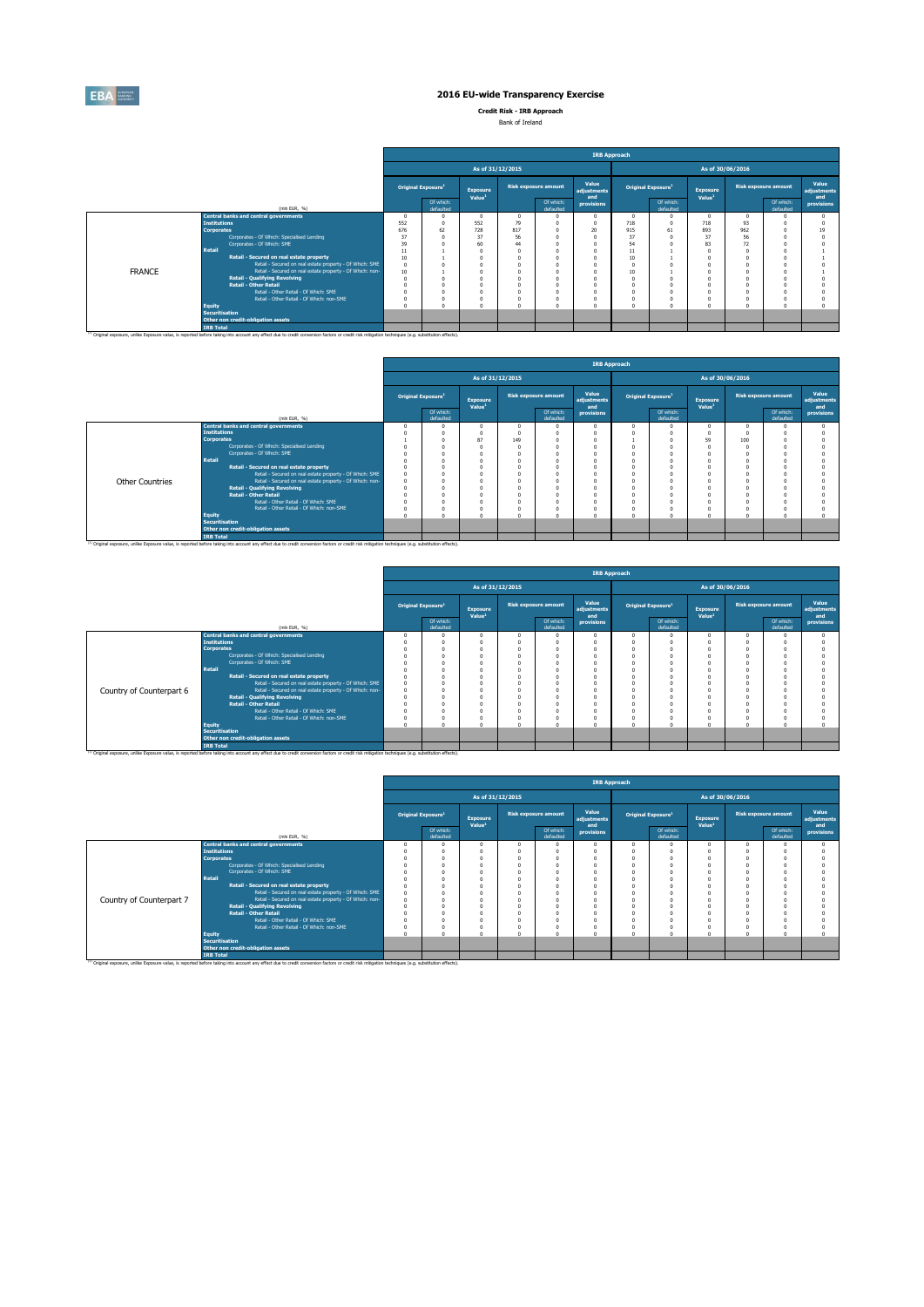

**Credit Risk - IRB Approach** Bank of Ireland

|  | <b>DATIK OF ITERRITY</b> |  |
|--|--------------------------|--|
|  |                          |  |
|  |                          |  |

|                          |                                                                                                                                                                                                                                                                                                                                                                                                                                                                      | <b>IRB Approach</b> |                                       |                    |                             |                        |                                |                                                                                                                            |                        |                    |                             |                        |                   |  |  |
|--------------------------|----------------------------------------------------------------------------------------------------------------------------------------------------------------------------------------------------------------------------------------------------------------------------------------------------------------------------------------------------------------------------------------------------------------------------------------------------------------------|---------------------|---------------------------------------|--------------------|-----------------------------|------------------------|--------------------------------|----------------------------------------------------------------------------------------------------------------------------|------------------------|--------------------|-----------------------------|------------------------|-------------------|--|--|
|                          |                                                                                                                                                                                                                                                                                                                                                                                                                                                                      |                     |                                       | As of 31/12/2015   | As of 30/06/2016            |                        |                                |                                                                                                                            |                        |                    |                             |                        |                   |  |  |
|                          |                                                                                                                                                                                                                                                                                                                                                                                                                                                                      |                     | <b>Original Exposure</b> <sup>1</sup> | <b>Exposure</b>    | <b>Risk exposure amount</b> | Value<br>adjustments   | Original Exposure <sup>1</sup> |                                                                                                                            | <b>Exposure</b>        |                    | <b>Risk exposure amount</b> | Value<br>adiustments   |                   |  |  |
|                          | (mln EUR, %)                                                                                                                                                                                                                                                                                                                                                                                                                                                         |                     | Of which:<br>defaulted                | Value <sup>1</sup> |                             | Of which:<br>defaulted | and<br>provisions              |                                                                                                                            | Of which:<br>defaulted | Value <sup>1</sup> |                             | Of which:<br>defaulted | and<br>provisions |  |  |
| Country of Counterpart 8 | <b>Central banks and central governments</b><br><b>Institutions</b><br><b>Corporates</b><br>Corporates - Of Which: Specialised Lending<br>Corporates - Of Which: SME<br>Retail<br>Retail - Secured on real estate property<br>Retail - Secured on real estate property - Of Which: SME<br>Retail - Secured on real estate property - Of Which: non-<br><b>Retail - Qualifying Revolving</b><br><b>Retail - Other Retail</b><br>Retail - Other Retail - Of Which: SME |                     |                                       |                    |                             | n<br>n                 |                                | $\Omega$<br>$\Omega$<br>O<br>$\mathbf 0$<br>$\theta$<br>$\Omega$<br>$\Omega$<br>$\Omega$<br>$\Omega$<br>O<br>n<br>$\theta$ | $\Omega$<br>$\Omega$   |                    |                             |                        |                   |  |  |
|                          | Retail - Other Retail - Of Which: non-SME<br><b>Equity</b><br><b>Securitisation</b><br>Other non credit-obligation assets                                                                                                                                                                                                                                                                                                                                            |                     |                                       |                    |                             | $\Omega$<br>$\theta$   |                                | $^{\circ}$<br>$\Omega$                                                                                                     | 0<br>$\Omega$          |                    |                             |                        |                   |  |  |
|                          | <b>IRB Total</b><br>(1) Original exposure, unlike Exposure value, is reported before taking into account any effect due to credit conversion factors or credit risk mitigation techniques (e.g. substitution effects).                                                                                                                                                                                                                                               |                     |                                       |                    |                             |                        |                                |                                                                                                                            |                        |                    |                             |                        |                   |  |  |

|                          |                       |                                                                                                                                                                                                    | <b>IRB Approach</b> |                                |                                       |                  |                             |                             |                  |                                |                                       |                             |                        |                             |  |  |
|--------------------------|-----------------------|----------------------------------------------------------------------------------------------------------------------------------------------------------------------------------------------------|---------------------|--------------------------------|---------------------------------------|------------------|-----------------------------|-----------------------------|------------------|--------------------------------|---------------------------------------|-----------------------------|------------------------|-----------------------------|--|--|
|                          |                       |                                                                                                                                                                                                    |                     |                                |                                       | As of 31/12/2015 |                             |                             | As of 30/06/2016 |                                |                                       |                             |                        |                             |  |  |
|                          |                       |                                                                                                                                                                                                    |                     | Original Exposure <sup>1</sup> | <b>Exposure</b><br>Value <sup>1</sup> |                  | <b>Risk exposure amount</b> | Value<br>adjustments<br>and |                  | Original Exposure <sup>1</sup> | <b>Exposure</b><br>Value <sup>1</sup> | <b>Risk exposure amount</b> |                        | Value<br>adiustments<br>and |  |  |
|                          |                       | (mln EUR. %)                                                                                                                                                                                       |                     | Of which:<br>defaulted         |                                       |                  | Of which:<br>defaulted      | provisions                  |                  | Of which:<br>defaulted         |                                       |                             | Of which:<br>defaulted | provisions                  |  |  |
|                          |                       | <b>Central banks and central governments</b>                                                                                                                                                       |                     |                                |                                       |                  |                             |                             | $\Omega$         | $\Omega$                       |                                       |                             |                        |                             |  |  |
|                          | <b>Institutions</b>   |                                                                                                                                                                                                    |                     |                                |                                       |                  |                             |                             |                  |                                |                                       |                             |                        |                             |  |  |
|                          | <b>Corporates</b>     |                                                                                                                                                                                                    |                     |                                |                                       |                  |                             |                             |                  |                                |                                       |                             |                        |                             |  |  |
|                          |                       | Corporates - Of Which: Specialised Lending                                                                                                                                                         |                     |                                |                                       |                  |                             |                             | $\Omega$         |                                |                                       |                             |                        |                             |  |  |
|                          |                       | Corporates - Of Which: SME                                                                                                                                                                         |                     |                                |                                       |                  |                             |                             |                  |                                |                                       |                             |                        |                             |  |  |
|                          | <b>Retail</b>         |                                                                                                                                                                                                    |                     |                                |                                       |                  |                             |                             | $\Omega$         | $\Omega$                       |                                       |                             |                        |                             |  |  |
|                          |                       | Retail - Secured on real estate property                                                                                                                                                           |                     |                                |                                       |                  |                             |                             |                  |                                |                                       |                             |                        |                             |  |  |
|                          |                       | Retail - Secured on real estate property - Of Which: SME                                                                                                                                           |                     |                                |                                       |                  |                             |                             |                  | $\Omega$                       |                                       |                             |                        |                             |  |  |
| Country of Counterpart 9 |                       | Retail - Secured on real estate property - Of Which: non-                                                                                                                                          |                     |                                |                                       |                  |                             |                             |                  |                                |                                       |                             |                        |                             |  |  |
|                          |                       | <b>Retail - Qualifying Revolving</b>                                                                                                                                                               |                     |                                |                                       |                  |                             |                             |                  |                                |                                       |                             |                        |                             |  |  |
|                          |                       | <b>Retail - Other Retail</b>                                                                                                                                                                       |                     |                                |                                       |                  |                             |                             |                  |                                |                                       |                             |                        |                             |  |  |
|                          |                       | Retail - Other Retail - Of Which: SME                                                                                                                                                              |                     |                                |                                       |                  |                             |                             |                  |                                |                                       |                             |                        |                             |  |  |
|                          |                       | Retail - Other Retail - Of Which: non-SME                                                                                                                                                          |                     |                                |                                       |                  |                             |                             | $^{\circ}$       | $\Omega$                       |                                       |                             |                        |                             |  |  |
|                          | <b>Equity</b>         |                                                                                                                                                                                                    |                     |                                |                                       |                  |                             |                             | $\Omega$         | $\Omega$                       |                                       |                             |                        |                             |  |  |
|                          | <b>Securitisation</b> |                                                                                                                                                                                                    |                     |                                |                                       |                  |                             |                             |                  |                                |                                       |                             |                        |                             |  |  |
|                          |                       | Other non credit-obligation assets                                                                                                                                                                 |                     |                                |                                       |                  |                             |                             |                  |                                |                                       |                             |                        |                             |  |  |
|                          | <b>IRB Total</b>      |                                                                                                                                                                                                    |                     |                                |                                       |                  |                             |                             |                  |                                |                                       |                             |                        |                             |  |  |
|                          |                       | (1) Original exposure, unlike Exposure value, is reported before taking into account any effect due to credit conversion factors or credit risk mitigation techniques (e.g. substitution effects). |                     |                                |                                       |                  |                             |                             |                  |                                |                                       |                             |                        |                             |  |  |

|                           |                       |                                                                                                                                                                                                               |                                       |                                       |                  |                             | <b>IRB Approach</b>         |                                |                        |                                       |                             |                        |                             |  |  |
|---------------------------|-----------------------|---------------------------------------------------------------------------------------------------------------------------------------------------------------------------------------------------------------|---------------------------------------|---------------------------------------|------------------|-----------------------------|-----------------------------|--------------------------------|------------------------|---------------------------------------|-----------------------------|------------------------|-----------------------------|--|--|
|                           |                       |                                                                                                                                                                                                               |                                       |                                       | As of 31/12/2015 |                             |                             | As of 30/06/2016               |                        |                                       |                             |                        |                             |  |  |
|                           |                       |                                                                                                                                                                                                               | <b>Original Exposure</b> <sup>1</sup> | <b>Exposure</b><br>Value <sup>1</sup> |                  | <b>Risk exposure amount</b> | Value<br>adjustments<br>and | Original Exposure <sup>1</sup> |                        | <b>Exposure</b><br>Value <sup>1</sup> | <b>Risk exposure amount</b> |                        | Value<br>adjustments<br>and |  |  |
|                           |                       | (min EUR, %)                                                                                                                                                                                                  | Of which:<br>defaulted                |                                       |                  | Of which:<br>defaulted      | provisions                  |                                | Of which:<br>defaulted |                                       |                             | Of which:<br>defaulted | provisions                  |  |  |
|                           |                       | <b>Central banks and central governments</b>                                                                                                                                                                  |                                       |                                       |                  |                             |                             |                                |                        |                                       |                             |                        |                             |  |  |
|                           | <b>Institutions</b>   |                                                                                                                                                                                                               |                                       |                                       |                  |                             |                             |                                |                        |                                       |                             |                        |                             |  |  |
|                           | <b>Corporates</b>     |                                                                                                                                                                                                               |                                       |                                       |                  |                             |                             |                                |                        |                                       |                             |                        |                             |  |  |
|                           |                       | Corporates - Of Which: Specialised Lending                                                                                                                                                                    |                                       |                                       |                  |                             |                             |                                |                        |                                       |                             |                        |                             |  |  |
|                           |                       | Corporates - Of Which: SME                                                                                                                                                                                    |                                       |                                       |                  |                             |                             |                                |                        |                                       |                             |                        |                             |  |  |
|                           | Retail                |                                                                                                                                                                                                               |                                       |                                       |                  |                             |                             |                                |                        |                                       |                             |                        |                             |  |  |
|                           |                       | Retail - Secured on real estate property                                                                                                                                                                      |                                       |                                       |                  |                             |                             |                                |                        |                                       |                             |                        |                             |  |  |
|                           |                       | Retail - Secured on real estate property - Of Which: SME                                                                                                                                                      |                                       |                                       |                  |                             |                             |                                |                        |                                       |                             |                        |                             |  |  |
| Country of Counterpart 10 |                       | Retail - Secured on real estate property - Of Which: non-                                                                                                                                                     |                                       |                                       |                  |                             |                             |                                |                        |                                       |                             |                        |                             |  |  |
|                           |                       | <b>Retail - Qualifying Revolving</b>                                                                                                                                                                          |                                       |                                       |                  |                             |                             |                                |                        |                                       |                             |                        |                             |  |  |
|                           |                       | <b>Retail - Other Retail</b>                                                                                                                                                                                  |                                       |                                       |                  |                             |                             |                                |                        |                                       |                             |                        |                             |  |  |
|                           |                       | Retail - Other Retail - Of Which: SME                                                                                                                                                                         |                                       |                                       |                  |                             |                             |                                |                        |                                       |                             |                        |                             |  |  |
|                           |                       | Retail - Other Retail - Of Which: non-SME                                                                                                                                                                     |                                       |                                       |                  |                             |                             |                                |                        |                                       |                             |                        |                             |  |  |
|                           | <b>Equity</b>         |                                                                                                                                                                                                               |                                       |                                       |                  | $\sim$                      |                             |                                |                        |                                       |                             |                        |                             |  |  |
|                           | <b>Securitisation</b> |                                                                                                                                                                                                               |                                       |                                       |                  |                             |                             |                                |                        |                                       |                             |                        |                             |  |  |
|                           |                       | Other non credit-obligation assets                                                                                                                                                                            |                                       |                                       |                  |                             |                             |                                |                        |                                       |                             |                        |                             |  |  |
|                           | <b>IRB Total</b>      |                                                                                                                                                                                                               |                                       |                                       |                  |                             |                             |                                |                        |                                       |                             |                        |                             |  |  |
|                           |                       | <sup>(1)</sup> Original exposure, unlike Exposure value, is reported before taking into account any effect due to credit conversion factors or credit risk mitigation techniques (e.g. substitution effects). |                                       |                                       |                  |                             |                             |                                |                        |                                       |                             |                        |                             |  |  |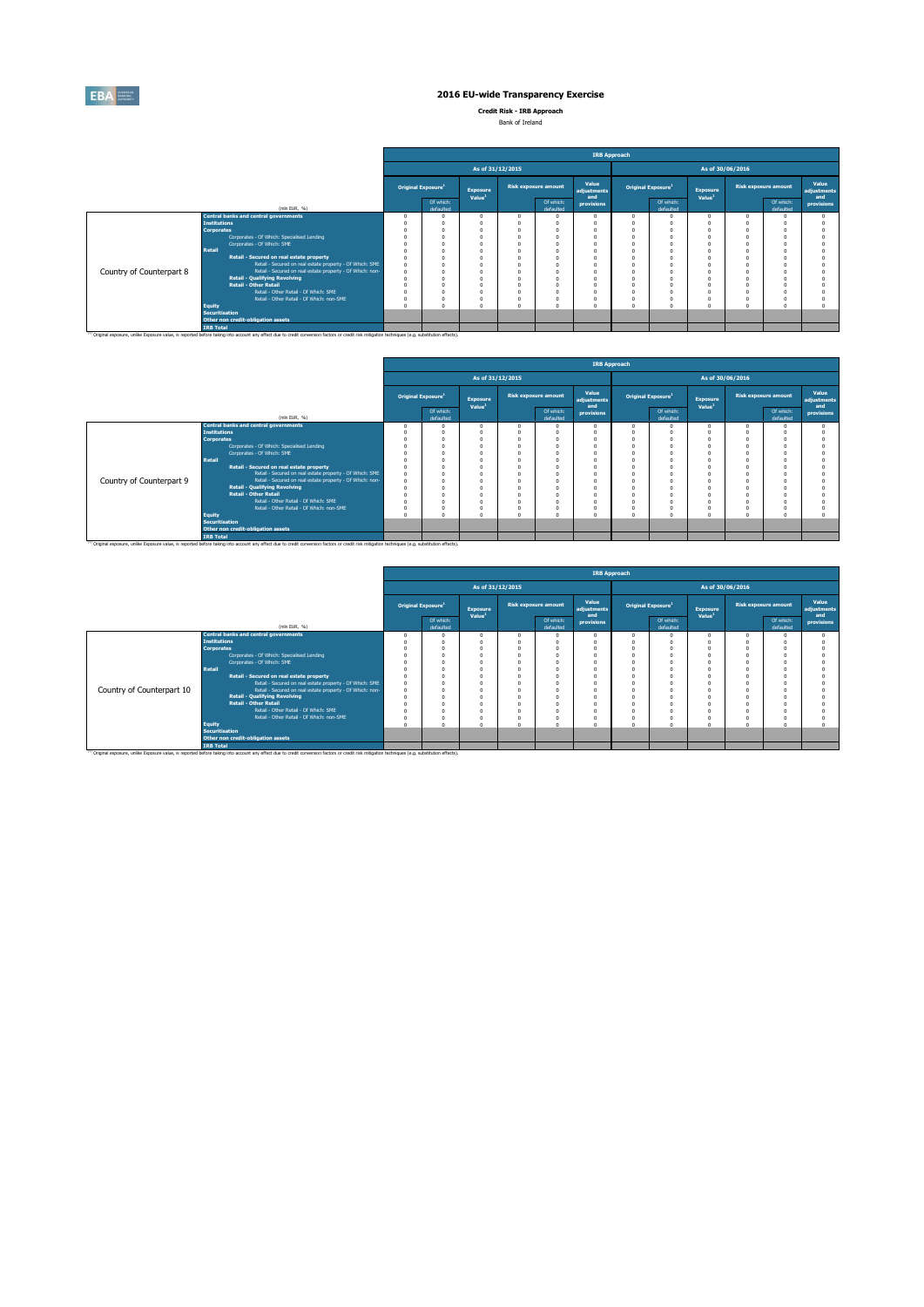#### **Sovereign Exposure**

#### Bank of Ireland

| (mln EUR)                                                                                                                                                                                                                                                                                                |                |                                                                    |                       |                                         |                                         |                   | As of 31/12/2015                                                             |                        |                   |                                            |                        |                       |                                              |                        |                   |                                     |                        |                       |
|----------------------------------------------------------------------------------------------------------------------------------------------------------------------------------------------------------------------------------------------------------------------------------------------------------|----------------|--------------------------------------------------------------------|-----------------------|-----------------------------------------|-----------------------------------------|-------------------|------------------------------------------------------------------------------|------------------------|-------------------|--------------------------------------------|------------------------|-----------------------|----------------------------------------------|------------------------|-------------------|-------------------------------------|------------------------|-----------------------|
|                                                                                                                                                                                                                                                                                                          |                |                                                                    |                       |                                         | Memo: breakdown by accounting portfolio |                   |                                                                              |                        |                   |                                            |                        |                       |                                              |                        |                   |                                     |                        |                       |
| <b>Country / Region</b>                                                                                                                                                                                                                                                                                  |                | <b>Financial assets: Carrying Amount</b><br>of which:<br>loans and | of which:<br>debt     | <b>Held for</b><br>trading <sup>1</sup> | of which:<br>Loans and                  | of which:<br>Debt | <b>Designated at</b><br>fair value<br>through profit<br>or loss <sup>2</sup> | of which:<br>Loans and | of which:<br>Debt | <b>Available-for-</b><br>sale <sup>3</sup> | of which:<br>Loans and | of which:<br>Debt     | <b>Loans and</b><br>Receivables <sup>4</sup> | of which:<br>Loans and | of which:<br>Debt | Held-to-<br>maturity<br>investments | of which:<br>Loans and | of which:<br>Debt     |
| <b>TOTAL - ALL COUNTRIES</b><br>TOTAL - ALL COUNTRIES<br>Austria<br>Regiants<br>Regiants<br>Crossita<br>Crossita<br>Crossita<br>Crossita<br>Crossita<br>Crossita<br>Crossita<br>External<br>Granac<br>Granaca<br>Granaca<br>Granaca<br>Supplement<br>Helpan<br>Helpan<br>Regiants<br>Regiants<br>Regiant | 8,493.5        | advances<br>95.2                                                   | securities<br>8,398.2 | 0.0                                     | advances<br>0.0                         | securities<br>0.0 | 0.0                                                                          | advances<br>0.0        | securities<br>0.0 | 6,426.1                                    | advances<br>0.0        | securities<br>6,426.1 | 95.2                                         | advances<br>95.2       | securities<br>0.0 | 1,972.2                             | advances<br>0.0        | securities<br>1,972.2 |
|                                                                                                                                                                                                                                                                                                          |                |                                                                    |                       |                                         |                                         |                   |                                                                              |                        |                   |                                            |                        |                       |                                              |                        |                   |                                     |                        |                       |
|                                                                                                                                                                                                                                                                                                          | 0.0            | 0.0                                                                | 0.0                   |                                         |                                         |                   |                                                                              |                        |                   |                                            |                        |                       |                                              |                        |                   |                                     |                        |                       |
|                                                                                                                                                                                                                                                                                                          | 435.1          | 0.0<br>0.0                                                         | 435.1<br>0.0          |                                         |                                         |                   |                                                                              |                        |                   |                                            |                        |                       |                                              |                        |                   |                                     |                        |                       |
|                                                                                                                                                                                                                                                                                                          | 0.0            |                                                                    | 0.0                   |                                         |                                         |                   |                                                                              |                        |                   |                                            |                        |                       |                                              |                        |                   |                                     |                        |                       |
|                                                                                                                                                                                                                                                                                                          | 0.0<br>0.0     | 0.0<br>0.0                                                         | 0.0                   |                                         |                                         |                   |                                                                              |                        |                   |                                            |                        |                       |                                              |                        |                   |                                     |                        |                       |
|                                                                                                                                                                                                                                                                                                          |                |                                                                    | 0.0                   |                                         |                                         |                   |                                                                              |                        |                   |                                            |                        |                       |                                              |                        |                   |                                     |                        |                       |
|                                                                                                                                                                                                                                                                                                          | 0.0            | 0.0                                                                |                       |                                         |                                         |                   |                                                                              |                        |                   |                                            |                        |                       |                                              |                        |                   |                                     |                        |                       |
|                                                                                                                                                                                                                                                                                                          | 0.0            | 0.0                                                                | 0.0                   |                                         |                                         |                   |                                                                              |                        |                   |                                            |                        |                       |                                              |                        |                   |                                     |                        |                       |
|                                                                                                                                                                                                                                                                                                          | 0.0            | 0.0                                                                | 0.0                   |                                         |                                         |                   |                                                                              |                        |                   |                                            |                        |                       |                                              |                        |                   |                                     |                        |                       |
|                                                                                                                                                                                                                                                                                                          | 61.5           | 0.0<br>0.0                                                         | 61.5<br>958.0         |                                         |                                         |                   |                                                                              |                        |                   |                                            |                        |                       |                                              |                        |                   |                                     |                        |                       |
|                                                                                                                                                                                                                                                                                                          | 958.0<br>0.0   | 0.0                                                                | 0.0                   |                                         |                                         |                   |                                                                              |                        |                   |                                            |                        |                       |                                              |                        |                   |                                     |                        |                       |
|                                                                                                                                                                                                                                                                                                          | 0.0            | 0.0                                                                | 0.0                   |                                         |                                         |                   |                                                                              |                        |                   |                                            |                        |                       |                                              |                        |                   |                                     |                        |                       |
|                                                                                                                                                                                                                                                                                                          |                | 0.0                                                                | 0.0                   |                                         |                                         |                   |                                                                              |                        |                   |                                            |                        |                       |                                              |                        |                   |                                     |                        |                       |
|                                                                                                                                                                                                                                                                                                          | 0.0<br>4.863.7 | 95.1                                                               | 4.768.6               |                                         |                                         |                   |                                                                              |                        |                   |                                            |                        |                       |                                              |                        |                   |                                     |                        |                       |
|                                                                                                                                                                                                                                                                                                          | 320.3          | 0.0                                                                | 320.3                 |                                         |                                         |                   |                                                                              |                        |                   |                                            |                        |                       |                                              |                        |                   |                                     |                        |                       |
|                                                                                                                                                                                                                                                                                                          | 0.0            | 0.0                                                                | 0.0                   |                                         |                                         |                   |                                                                              |                        |                   |                                            |                        |                       |                                              |                        |                   |                                     |                        |                       |
|                                                                                                                                                                                                                                                                                                          | 0.0            | 0.0                                                                | 0.0                   |                                         |                                         |                   |                                                                              |                        |                   |                                            |                        |                       |                                              |                        |                   |                                     |                        |                       |
|                                                                                                                                                                                                                                                                                                          | 0.0            | 0.0                                                                | 0.0                   |                                         |                                         |                   |                                                                              |                        |                   |                                            |                        |                       |                                              |                        |                   |                                     |                        |                       |
|                                                                                                                                                                                                                                                                                                          | 0.0            | 0.0                                                                | 0.0                   |                                         |                                         |                   |                                                                              |                        |                   |                                            |                        |                       |                                              |                        |                   |                                     |                        |                       |
|                                                                                                                                                                                                                                                                                                          | 135.3          | 0.0                                                                | 135.3                 |                                         |                                         |                   |                                                                              |                        |                   |                                            |                        |                       |                                              |                        |                   |                                     |                        |                       |
|                                                                                                                                                                                                                                                                                                          | 0.0            | 0.0                                                                | 0.0                   |                                         |                                         |                   |                                                                              |                        |                   |                                            |                        |                       |                                              |                        |                   |                                     |                        |                       |
|                                                                                                                                                                                                                                                                                                          | 149.2          | 0.0                                                                | 149.2                 |                                         |                                         |                   |                                                                              |                        |                   |                                            |                        |                       |                                              |                        |                   |                                     |                        |                       |
|                                                                                                                                                                                                                                                                                                          | 0.0            | 0.0                                                                | 0.0                   |                                         |                                         |                   |                                                                              |                        |                   |                                            |                        |                       |                                              |                        |                   |                                     |                        |                       |
|                                                                                                                                                                                                                                                                                                          | 0.0            | 0.0                                                                | 0.0                   |                                         |                                         |                   |                                                                              |                        |                   |                                            |                        |                       |                                              |                        |                   |                                     |                        |                       |
|                                                                                                                                                                                                                                                                                                          | 10.6           | 0.0                                                                | 10.6                  |                                         |                                         |                   |                                                                              |                        |                   |                                            |                        |                       |                                              |                        |                   |                                     |                        |                       |
|                                                                                                                                                                                                                                                                                                          | 354.0          | 0.0                                                                | 354.0                 |                                         |                                         |                   |                                                                              |                        |                   |                                            |                        |                       |                                              |                        |                   |                                     |                        |                       |
|                                                                                                                                                                                                                                                                                                          | 0.0            | 0.0                                                                | 0.0                   |                                         |                                         |                   |                                                                              |                        |                   |                                            |                        |                       |                                              |                        |                   |                                     |                        |                       |
|                                                                                                                                                                                                                                                                                                          | 726.7          | 0.1                                                                | 726.6                 |                                         |                                         |                   |                                                                              |                        |                   |                                            |                        |                       |                                              |                        |                   |                                     |                        |                       |
|                                                                                                                                                                                                                                                                                                          | 0.0            | 0.0                                                                | 0.0                   |                                         |                                         |                   |                                                                              |                        |                   |                                            |                        |                       |                                              |                        |                   |                                     |                        |                       |
|                                                                                                                                                                                                                                                                                                          | 0.0            | 0.0                                                                | 0.0                   |                                         |                                         |                   |                                                                              |                        |                   |                                            |                        |                       |                                              |                        |                   |                                     |                        |                       |
|                                                                                                                                                                                                                                                                                                          | 0.0            | 0.0                                                                | 0.0                   |                                         |                                         |                   |                                                                              |                        |                   |                                            |                        |                       |                                              |                        |                   |                                     |                        |                       |
|                                                                                                                                                                                                                                                                                                          | 0.0            | 0.0                                                                | 0.0                   |                                         |                                         |                   |                                                                              |                        |                   |                                            |                        |                       |                                              |                        |                   |                                     |                        |                       |
|                                                                                                                                                                                                                                                                                                          | 0.0            | 0.0                                                                | 0.0                   |                                         |                                         |                   |                                                                              |                        |                   |                                            |                        |                       |                                              |                        |                   |                                     |                        |                       |
|                                                                                                                                                                                                                                                                                                          | 0.0            | 0.0                                                                | 0.0                   |                                         |                                         |                   |                                                                              |                        |                   |                                            |                        |                       |                                              |                        |                   |                                     |                        |                       |
|                                                                                                                                                                                                                                                                                                          | 0.0            | 0.0                                                                | 0.0                   |                                         |                                         |                   |                                                                              |                        |                   |                                            |                        |                       |                                              |                        |                   |                                     |                        |                       |
|                                                                                                                                                                                                                                                                                                          | 0.0            | 0.0                                                                | 0.0                   |                                         |                                         |                   |                                                                              |                        |                   |                                            |                        |                       |                                              |                        |                   |                                     |                        |                       |
|                                                                                                                                                                                                                                                                                                          | 0.0            | 0.0                                                                | 0.0                   |                                         |                                         |                   |                                                                              |                        |                   |                                            |                        |                       |                                              |                        |                   |                                     |                        |                       |
|                                                                                                                                                                                                                                                                                                          | 1.9            | 0.0                                                                | 1.9                   |                                         |                                         |                   |                                                                              |                        |                   |                                            |                        |                       |                                              |                        |                   |                                     |                        |                       |
|                                                                                                                                                                                                                                                                                                          | 0.0            | 0.0                                                                | 0.0                   |                                         |                                         |                   |                                                                              |                        |                   |                                            |                        |                       |                                              |                        |                   |                                     |                        |                       |
|                                                                                                                                                                                                                                                                                                          | 0.0            | 0.0                                                                | 0.0                   |                                         |                                         |                   |                                                                              |                        |                   |                                            |                        |                       |                                              |                        |                   |                                     |                        |                       |
|                                                                                                                                                                                                                                                                                                          | 0.0            | 0.0                                                                | 0.0                   |                                         |                                         |                   |                                                                              |                        |                   |                                            |                        |                       |                                              |                        |                   |                                     |                        |                       |
|                                                                                                                                                                                                                                                                                                          | 0.0            | 0.0                                                                | 0.0                   |                                         |                                         |                   |                                                                              |                        |                   |                                            |                        |                       |                                              |                        |                   |                                     |                        |                       |
|                                                                                                                                                                                                                                                                                                          | 0.0            | 0.0                                                                | 0.0                   |                                         |                                         |                   |                                                                              |                        |                   |                                            |                        |                       |                                              |                        |                   |                                     |                        |                       |
|                                                                                                                                                                                                                                                                                                          | 477.2          | 0.0                                                                | 477.2                 |                                         |                                         |                   |                                                                              |                        |                   |                                            |                        |                       |                                              |                        |                   |                                     |                        |                       |
|                                                                                                                                                                                                                                                                                                          |                |                                                                    |                       |                                         |                                         |                   |                                                                              |                        |                   |                                            |                        |                       |                                              |                        |                   |                                     |                        |                       |

Note:<br>The information reported covers all exposures to "General governments" as defined in paraggin 41 (b) of Annex V of ITS on Supervisory reporting: "central governments, state or regional governments, and both governmen

**Redions:**<br>Other afvanced non EEA: Israel, Korea, New Zealand, Russia, San Marino, Singore and Taiwan.<br>Middle East: Bahain, Dilouti, Iran, Iran, Jordan, Kuran, Libya, Mewhamenn: Semina, Oman, Suna, Suna, Suna, United Arab

(1) Includes "Trading financial assets" portfolio for banks reporting under GAAP

<sup>(2)</sup> Includes "Non-trading non-derivative financial assets measured at fair value through profit or loss" portfolio for banks reporting under GAAP<br><sup>03</sup> Includes "Non-trading non-derivative financial and and the major bank

#### **EBA**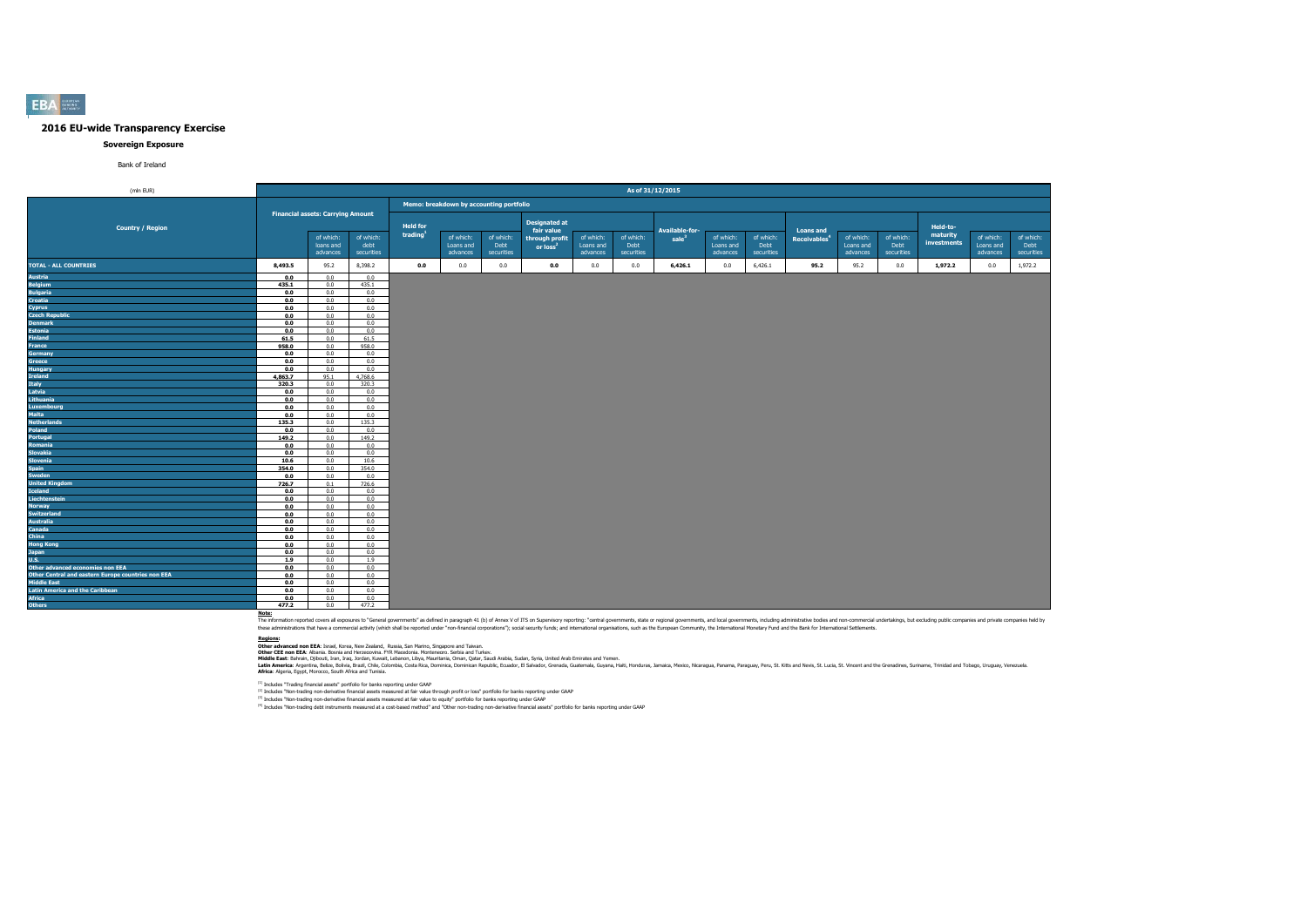#### **Sovereign Exposure**

#### Bank of Ireland

| (mln EUR)                                          |                |                                          |                                 |                 |                                         |                                 |                                                      |                                    | As of 30/06/2016                |                                     |                                    |                                 |                                              |                                    |                                 |                         |                                    |                                 |
|----------------------------------------------------|----------------|------------------------------------------|---------------------------------|-----------------|-----------------------------------------|---------------------------------|------------------------------------------------------|------------------------------------|---------------------------------|-------------------------------------|------------------------------------|---------------------------------|----------------------------------------------|------------------------------------|---------------------------------|-------------------------|------------------------------------|---------------------------------|
|                                                    |                |                                          |                                 |                 | Memo: breakdown by accounting portfolio |                                 |                                                      |                                    |                                 |                                     |                                    |                                 |                                              |                                    |                                 |                         |                                    |                                 |
| <b>Country / Region</b>                            |                | <b>Financial assets: Carrying Amount</b> |                                 | <b>Held for</b> |                                         |                                 | <b>Designated at</b>                                 |                                    |                                 |                                     |                                    |                                 |                                              |                                    |                                 | Held-to-                |                                    |                                 |
|                                                    |                | of which:<br>loans and<br>advances       | of which:<br>debt<br>securities | trading         | of which:<br>Loans and<br>advances      | of which:<br>Debt<br>securities | fair value<br>through profit<br>or loss <sup>2</sup> | of which:<br>Loans and<br>advances | of which:<br>Debt<br>securities | Available-for-<br>sale <sup>3</sup> | of which:<br>Loans and<br>advances | of which:<br>Debt<br>securities | <b>Loans and</b><br>Receivables <sup>4</sup> | of which:<br>Loans and<br>advances | of which:<br>Debt<br>securities | maturity<br>investments | of which:<br>Loans and<br>advances | of which:<br>Debt<br>securities |
| <b>TOTAL - ALL COUNTRIES</b>                       | 7,678.6        | 169.6                                    | 7,509.1                         | 73.6            | 0.0                                     | 73.6                            | 0.0                                                  | 0.0                                | 0.0                             | 5,518.7                             | 0.0                                | 5,518.7                         | 169.6                                        | 169.6                              | 0.0                             | 1,915.1                 | 0.0                                | 1,915.1                         |
| <b>Austria</b>                                     | 0.0            | 0.0                                      | 0.0                             |                 |                                         |                                 |                                                      |                                    |                                 |                                     |                                    |                                 |                                              |                                    |                                 |                         |                                    |                                 |
| <b>Belgium</b>                                     | 392.3          | 0.0                                      | 392.3                           |                 |                                         |                                 |                                                      |                                    |                                 |                                     |                                    |                                 |                                              |                                    |                                 |                         |                                    |                                 |
| <b>Bulgaria</b>                                    | 0.0            | 0.0                                      | 0.0                             |                 |                                         |                                 |                                                      |                                    |                                 |                                     |                                    |                                 |                                              |                                    |                                 |                         |                                    |                                 |
| <b>Croatia</b>                                     | 0.0            | 0.0                                      | 0.0                             |                 |                                         |                                 |                                                      |                                    |                                 |                                     |                                    |                                 |                                              |                                    |                                 |                         |                                    |                                 |
| Cyprus                                             | 0.0            | 0.0                                      | 0.0                             |                 |                                         |                                 |                                                      |                                    |                                 |                                     |                                    |                                 |                                              |                                    |                                 |                         |                                    |                                 |
| <b>Czech Republic</b>                              | 0.0            | 0.0                                      | 0.0                             |                 |                                         |                                 |                                                      |                                    |                                 |                                     |                                    |                                 |                                              |                                    |                                 |                         |                                    |                                 |
| <b>Denmark</b>                                     | 0.0            | 0.0                                      | 0.0                             |                 |                                         |                                 |                                                      |                                    |                                 |                                     |                                    |                                 |                                              |                                    |                                 |                         |                                    |                                 |
| <b>Estonia</b>                                     | 0.0            | 0.0                                      | 0.0                             |                 |                                         |                                 |                                                      |                                    |                                 |                                     |                                    |                                 |                                              |                                    |                                 |                         |                                    |                                 |
| <b>Finland</b>                                     | 54.6           | 0.0<br>0.0                               | 54.6                            |                 |                                         |                                 |                                                      |                                    |                                 |                                     |                                    |                                 |                                              |                                    |                                 |                         |                                    |                                 |
| France                                             | 1,084.7<br>7.3 | 0.0                                      | 1,084.7<br>7.3                  |                 |                                         |                                 |                                                      |                                    |                                 |                                     |                                    |                                 |                                              |                                    |                                 |                         |                                    |                                 |
| Germany<br>Greece                                  | 0.0            | 0.0                                      | 0.0                             |                 |                                         |                                 |                                                      |                                    |                                 |                                     |                                    |                                 |                                              |                                    |                                 |                         |                                    |                                 |
| <b>Hungary</b>                                     | 0.0            | 0.0                                      | 0.0                             |                 |                                         |                                 |                                                      |                                    |                                 |                                     |                                    |                                 |                                              |                                    |                                 |                         |                                    |                                 |
| <b>Ireland</b>                                     | 4,056.3        | 169.5                                    | 3,886.7                         |                 |                                         |                                 |                                                      |                                    |                                 |                                     |                                    |                                 |                                              |                                    |                                 |                         |                                    |                                 |
| Italy                                              | 279.1          | 0.0                                      | 279.1                           |                 |                                         |                                 |                                                      |                                    |                                 |                                     |                                    |                                 |                                              |                                    |                                 |                         |                                    |                                 |
| Latvia                                             | 0.0            | 0.0                                      | 0.0                             |                 |                                         |                                 |                                                      |                                    |                                 |                                     |                                    |                                 |                                              |                                    |                                 |                         |                                    |                                 |
| Lithuania                                          | 0.0            | 0.0                                      | 0.0                             |                 |                                         |                                 |                                                      |                                    |                                 |                                     |                                    |                                 |                                              |                                    |                                 |                         |                                    |                                 |
| Luxembourg                                         | 0.0            | 0.0                                      | 0.0                             |                 |                                         |                                 |                                                      |                                    |                                 |                                     |                                    |                                 |                                              |                                    |                                 |                         |                                    |                                 |
| <b>Malta</b>                                       | 0.0            | 0.0                                      | 0.0                             |                 |                                         |                                 |                                                      |                                    |                                 |                                     |                                    |                                 |                                              |                                    |                                 |                         |                                    |                                 |
| <b>Netherlands</b>                                 | 136.8          | 0.0                                      | 136.8                           |                 |                                         |                                 |                                                      |                                    |                                 |                                     |                                    |                                 |                                              |                                    |                                 |                         |                                    |                                 |
| Poland                                             | 0.0            | 0.0                                      | 0.0                             |                 |                                         |                                 |                                                      |                                    |                                 |                                     |                                    |                                 |                                              |                                    |                                 |                         |                                    |                                 |
| Portugal                                           | 119.4          | 0.0                                      | 119.4                           |                 |                                         |                                 |                                                      |                                    |                                 |                                     |                                    |                                 |                                              |                                    |                                 |                         |                                    |                                 |
| Romania                                            | 0.0            | 0.0                                      | 0.0                             |                 |                                         |                                 |                                                      |                                    |                                 |                                     |                                    |                                 |                                              |                                    |                                 |                         |                                    |                                 |
| <b>Slovakia</b>                                    | 4.3            | 0.0                                      | 4.3                             |                 |                                         |                                 |                                                      |                                    |                                 |                                     |                                    |                                 |                                              |                                    |                                 |                         |                                    |                                 |
| <b>Slovenia</b>                                    | 26.9           | 0.0                                      | 26.9                            |                 |                                         |                                 |                                                      |                                    |                                 |                                     |                                    |                                 |                                              |                                    |                                 |                         |                                    |                                 |
| <b>Spain</b><br>Sweden                             | 297.9<br>0.0   | 0.0<br>0.0                               | 297.9<br>0.0                    |                 |                                         |                                 |                                                      |                                    |                                 |                                     |                                    |                                 |                                              |                                    |                                 |                         |                                    |                                 |
| <b>United Kingdom</b>                              | 671.0          | 0.0                                      | 671.0                           |                 |                                         |                                 |                                                      |                                    |                                 |                                     |                                    |                                 |                                              |                                    |                                 |                         |                                    |                                 |
| <b>Iceland</b>                                     | 0.0            | 0.0                                      | 0.0                             |                 |                                         |                                 |                                                      |                                    |                                 |                                     |                                    |                                 |                                              |                                    |                                 |                         |                                    |                                 |
| Liechtenstein                                      | 0.0            | 0.0                                      | 0.0                             |                 |                                         |                                 |                                                      |                                    |                                 |                                     |                                    |                                 |                                              |                                    |                                 |                         |                                    |                                 |
| <b>Norway</b>                                      | 0.0            | 0.0                                      | 0.0                             |                 |                                         |                                 |                                                      |                                    |                                 |                                     |                                    |                                 |                                              |                                    |                                 |                         |                                    |                                 |
| <b>Switzerland</b>                                 | 0.0            | 0.0                                      | 0.0                             |                 |                                         |                                 |                                                      |                                    |                                 |                                     |                                    |                                 |                                              |                                    |                                 |                         |                                    |                                 |
| <b>Australia</b>                                   | 0.0            | 0.0                                      | 0.0                             |                 |                                         |                                 |                                                      |                                    |                                 |                                     |                                    |                                 |                                              |                                    |                                 |                         |                                    |                                 |
| Canada                                             | 0.0            | 0.0                                      | 0.0                             |                 |                                         |                                 |                                                      |                                    |                                 |                                     |                                    |                                 |                                              |                                    |                                 |                         |                                    |                                 |
| <b>China</b>                                       | 0.0            | 0.0                                      | 0.0                             |                 |                                         |                                 |                                                      |                                    |                                 |                                     |                                    |                                 |                                              |                                    |                                 |                         |                                    |                                 |
| <b>Hong Kong</b>                                   | 0.0            | 0.0                                      | 0.0                             |                 |                                         |                                 |                                                      |                                    |                                 |                                     |                                    |                                 |                                              |                                    |                                 |                         |                                    |                                 |
| <b>Japan</b>                                       | 0.0            | 0.0                                      | 0.0                             |                 |                                         |                                 |                                                      |                                    |                                 |                                     |                                    |                                 |                                              |                                    |                                 |                         |                                    |                                 |
| <b>U.S.</b>                                        | 15.3           | 0.0                                      | 15.3                            |                 |                                         |                                 |                                                      |                                    |                                 |                                     |                                    |                                 |                                              |                                    |                                 |                         |                                    |                                 |
| Other advanced economies non EEA                   | 0.0            | 0.0                                      | 0.0                             |                 |                                         |                                 |                                                      |                                    |                                 |                                     |                                    |                                 |                                              |                                    |                                 |                         |                                    |                                 |
| Other Central and eastern Europe countries non EEA | 0.0            | 0.0                                      | 0.0                             |                 |                                         |                                 |                                                      |                                    |                                 |                                     |                                    |                                 |                                              |                                    |                                 |                         |                                    |                                 |
| <b>Middle East</b>                                 | 0.0            | 0.0                                      | 0.0                             |                 |                                         |                                 |                                                      |                                    |                                 |                                     |                                    |                                 |                                              |                                    |                                 |                         |                                    |                                 |
| <b>Latin America and the Caribbean</b>             | 0.0            | 0.0                                      | 0.0                             |                 |                                         |                                 |                                                      |                                    |                                 |                                     |                                    |                                 |                                              |                                    |                                 |                         |                                    |                                 |
| <b>Africa</b><br><b>Others</b>                     | 0.0<br>532.9   | 0.0<br>0.0                               | 0.0<br>532.9                    |                 |                                         |                                 |                                                      |                                    |                                 |                                     |                                    |                                 |                                              |                                    |                                 |                         |                                    |                                 |
|                                                    |                |                                          |                                 |                 |                                         |                                 |                                                      |                                    |                                 |                                     |                                    |                                 |                                              |                                    |                                 |                         |                                    |                                 |

Note:<br>The information reported covers all exposures to "General governments" as defined in paraggin 41 (b) of Annex V of ITS on Supervisory reporting: "central governments, state or regional governments, and both governmen

**Redions:**<br>Other afvanced non EEA: Israel, Korea, New Zealand, Russia, San Marino, Singore and Taiwan.<br>Middle East: Bahain, Dilouti, Iran, Iran, Jordan, Kuran, Libya, Mewhamenn: Semina, Oman, Suna, Suna, Suna, United Arab

(1) Includes "Trading financial assets" portfolio for banks reporting under GAAP

<sup>(2)</sup> Includes "Non-trading non-derivative financial assets measured at fair value through profit or loss" portfolio for banks reporting under GAAP<br><sup>03</sup> Includes "Non-trading non-derivative financial and and the major bank

**EBA**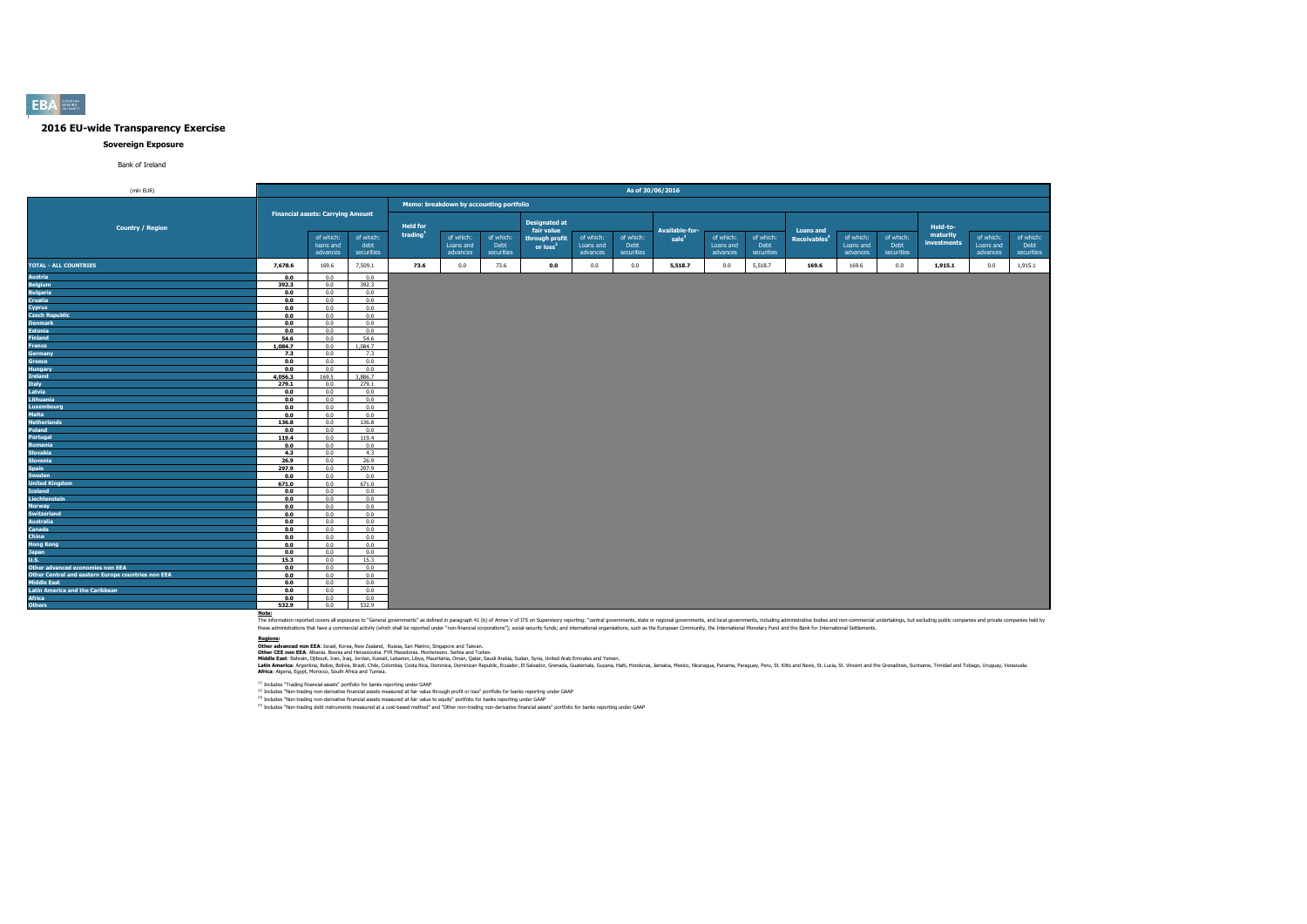

**Performing and non-performing exposures**

Bank of Ireland

|                                                                |                           |                                            |                                      | As of 31/12/2015        |                                              |                                                             |                                                           | As of 30/06/2016 |                                            |                                      |                        |                                              |                                                             |                                                           |  |  |
|----------------------------------------------------------------|---------------------------|--------------------------------------------|--------------------------------------|-------------------------|----------------------------------------------|-------------------------------------------------------------|-----------------------------------------------------------|------------------|--------------------------------------------|--------------------------------------|------------------------|----------------------------------------------|-------------------------------------------------------------|-----------------------------------------------------------|--|--|
|                                                                |                           | <b>Gross carrying amount</b>               |                                      |                         | <b>Accumulated impairment,</b><br>provisions | accumulated changes in fair<br>value due to credit risk and | <b>Collaterals and</b><br>financial                       |                  | <b>Gross carrying amount</b>               |                                      |                        | <b>Accumulated impairment,</b><br>provisions | accumulated changes in fair<br>value due to credit risk and | <b>Collaterals and</b><br>financial                       |  |  |
|                                                                |                           | Of which<br>performing but<br>past due >30 | Of which non-performing <sup>1</sup> |                         | On performing<br>exposures <sup>2</sup>      | On non-<br>performing                                       | guarantees<br>received on non-<br>performing<br>exposures |                  | Of which<br>performing but<br>past due >30 | Of which non-performing <sup>1</sup> |                        | On performing<br>exposures <sup>2</sup>      | On non-<br>performing                                       | guarantees<br>received on non-<br>performing<br>exposures |  |  |
| (mln EUR, %)                                                   | $days$ and $<=90$<br>days |                                            |                                      | Of which:<br>defaulted  |                                              | exposures                                                   |                                                           |                  | days and $\lt$ =90<br>days                 |                                      | Of which:<br>defaulted |                                              | exposures <sup>3</sup>                                      |                                                           |  |  |
| Debt securities (including at amortised cost and fair value)   | 13,559                    | $\mathbf{o}$                               | $\overline{2}$                       | $\overline{\mathbf{z}}$ | $\Omega$                                     | -1                                                          | $\mathbf 0$                                               | 13,100           | $\mathbf{o}$                               | $\Omega$                             | $\mathbf 0$            | $\Omega$                                     | $\mathbf{0}$                                                | $\bullet$                                                 |  |  |
| Central banks                                                  |                           | $\Omega$                                   |                                      | $\Omega$                | $\Omega$                                     | $\Omega$                                                    | $\Omega$                                                  | $\Omega$         | $\Omega$                                   |                                      | $\Omega$               | $^{\circ}$                                   | $\Omega$                                                    | $\mathbf{0}$                                              |  |  |
| General governments                                            | 8,398                     | 0                                          |                                      | $\Omega$                |                                              |                                                             | $\Omega$                                                  | 7,434            | $\Omega$                                   |                                      | $\Omega$               | $^{\circ}$                                   | $\Omega$                                                    | $\mathbf{0}$                                              |  |  |
| Credit institutions                                            | 2,940                     | 0                                          |                                      | $\Omega$                |                                              |                                                             | $\Omega$                                                  | 4,155            | $\Omega$                                   |                                      | $\Omega$               | $\Omega$                                     | $\Omega$                                                    | $\mathbf{0}$                                              |  |  |
| Other financial corporations                                   | 502                       | $\Omega$                                   |                                      | $\overline{2}$          | $\Omega$                                     |                                                             | $\Omega$                                                  | 421              | $\Omega$                                   |                                      | $\Omega$               | $\Omega$                                     | $\Omega$                                                    | $\mathbf{0}$                                              |  |  |
| Non-financial corporations                                     | 1,719                     | $\Omega$                                   |                                      | $\Omega$                |                                              |                                                             | $\Omega$                                                  | 1,089            | $\Omega$                                   |                                      | $\Omega$               | $\overline{0}$                               | $\Omega$                                                    | $\overline{0}$                                            |  |  |
| Loans and advances(including at amortised cost and fair value) | 101,735                   | 903                                        | 12,710                               | 10,649                  | 399                                          | 5,509                                                       | 4,160                                                     | 94,806           | 976                                        | 10,227                               | 8,813                  | 389                                          | 4,536                                                       | 3,278                                                     |  |  |
| Central banks                                                  | 7,844                     | $\Omega$                                   | $\Omega$                             | $\Omega$                | $\Omega$                                     | $\Omega$                                                    | $\Omega$                                                  | 7,069            | $\mathbf{0}$                               |                                      | $\Omega$               | $^{\circ}$                                   | $\Omega$                                                    | $\mathbf 0$                                               |  |  |
| General governments                                            | 95                        | $\Omega$                                   |                                      | $\Omega$                | $\Omega$                                     | $\Omega$                                                    | $\Omega$                                                  | 170              | $\Omega$                                   | n                                    | $\Omega$               | $^{\circ}$                                   | $\Omega$                                                    | $\bf{0}$                                                  |  |  |
| Credit institutions                                            | 2,870                     | 0                                          |                                      | $\Omega$                | $\Omega$                                     |                                                             | $\Omega$                                                  | 2,338            | $\Omega$                                   |                                      | $\Omega$               | $\Omega$                                     | $\Omega$                                                    | $\bf{0}$                                                  |  |  |
| Other financial corporations                                   | 1,219                     |                                            | 129                                  | 124                     |                                              | 40                                                          | $\overline{4}$                                            | 962              |                                            | 101                                  | 99                     |                                              | 41                                                          | 9                                                         |  |  |
| Non-financial corporations                                     | 32,043                    | 167                                        | 8,419                                | 7,134                   | 147                                          | 4,016                                                       | 1,762                                                     | 29,931           | 330                                        | 6,562                                | 5,849                  | 139                                          | 3,240                                                       | 1,201                                                     |  |  |
| of which: small and medium-sized enterprises at amortised cost | 21,903                    | 118                                        | 7,021                                | 5,926                   | 116                                          | 3,236                                                       | 1,718                                                     | 20,346           | 72                                         | 5,336                                | 4,689                  | 106                                          | 2,489                                                       | 1,161                                                     |  |  |
| Households                                                     | 57,663                    | 735                                        | 4,163                                | 3,391                   | 250                                          | 1,453                                                       | 2,394                                                     | 54,336           | 644                                        | 3,563                                | 2,865                  | 248                                          | 1,255                                                       | 2,069                                                     |  |  |
| DEBT INSTRUMENTS other than HFT                                | 115,294                   | 903                                        | 12,712                               | 10,650                  | 399                                          | 5,510                                                       | 4,160                                                     | 107,905          | 976                                        | 10,227                               | 8,813                  | 389                                          | 4,536                                                       | 3,278                                                     |  |  |
| <b>OFF-BALANCE SHEET EXPOSURES</b>                             | 15,989                    |                                            | 331                                  | 151                     | $^{\circ}$                                   | $\mathbf{0}$                                                | $\mathbf{0}$                                              | 15,587           |                                            | 308                                  | 121                    | $\Omega$                                     | $\mathbf{0}$                                                | $\bullet$                                                 |  |  |

<sup>(1)</sup> For the definition of non-performing exposures please refer to COMMISSION IMPLEMENTING REGULATION (EU) 2015/227 of 9 January 2015, ANNEX V, Part 2-Template related instructions, subtitle 29

<sup>(2)</sup> Insitutions report here collective allowances for incurrred but not reported losses (instruments at amortised cost) and changes in fair value of performing exposures due to credit risk and provisions (instruments at

<sup>(3)</sup> Insitutions report here specific allowances for financial assets, individually and collectively estimated (instruments at amortised cost) and changes in fair value of NPE due to credit risk and provisions (instrument